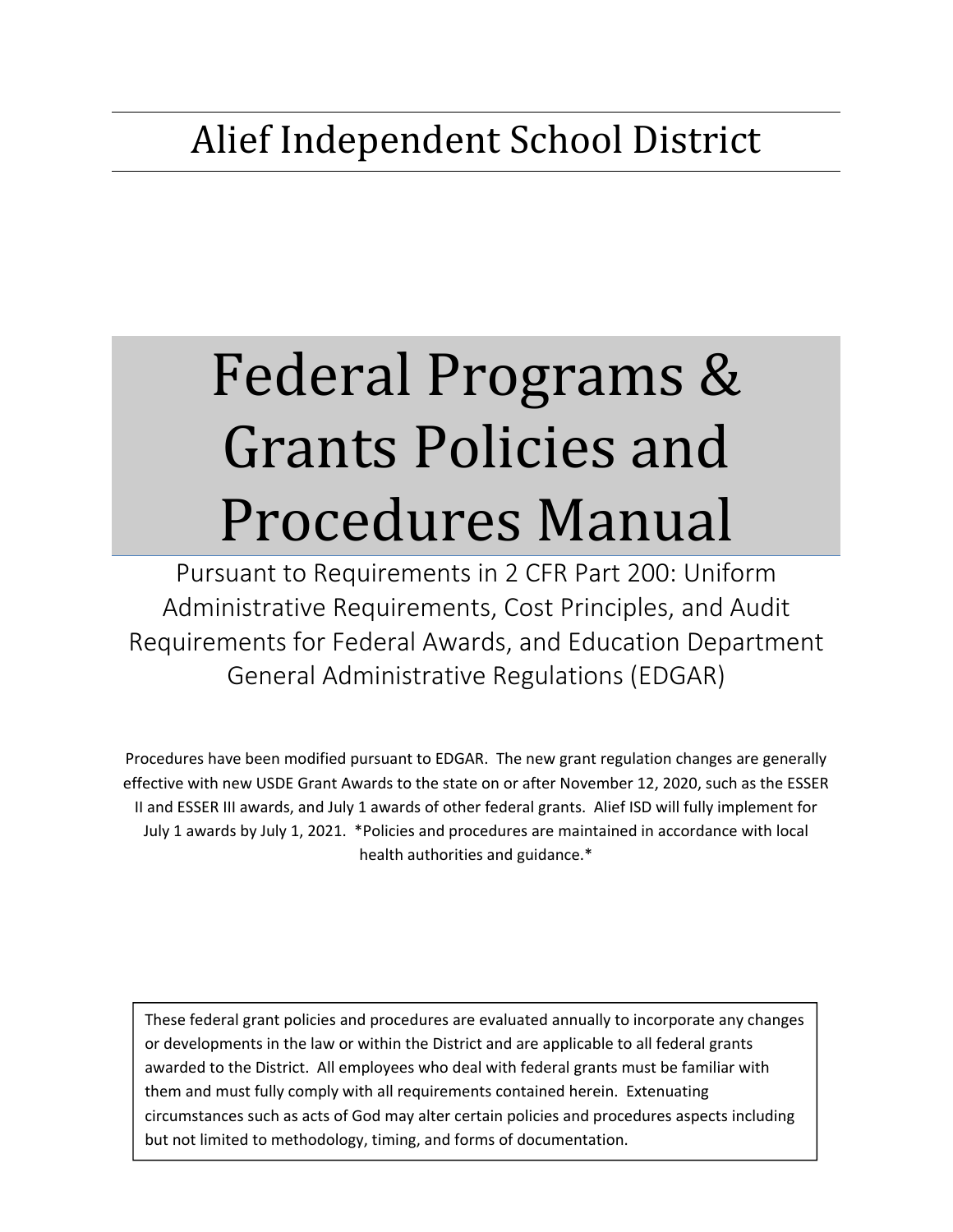## **Table of Contents**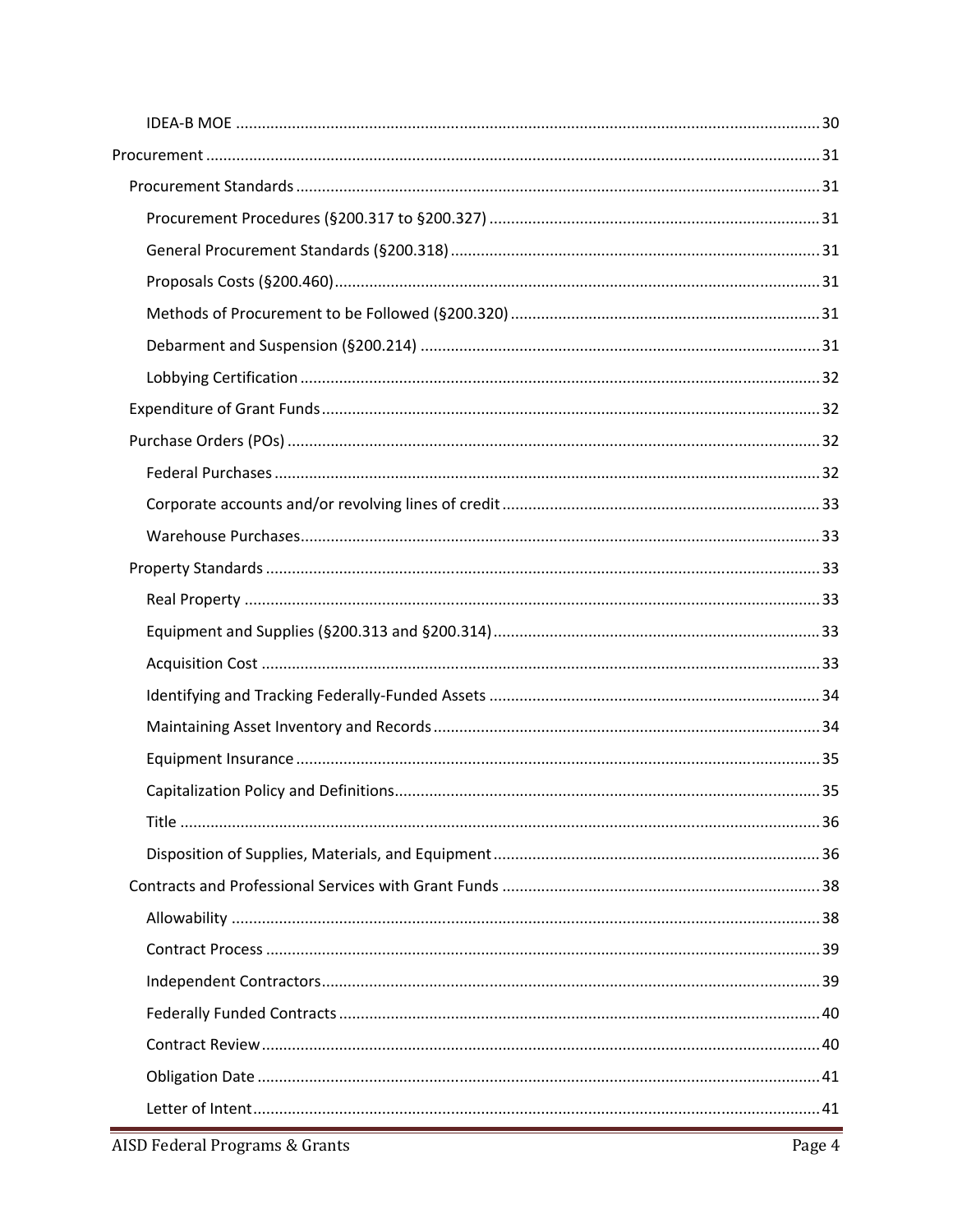| Compensation and Benefits - Employee (Payroll Expenditures and Fringe Benefits)  41 |
|-------------------------------------------------------------------------------------|
|                                                                                     |
|                                                                                     |
|                                                                                     |
|                                                                                     |
|                                                                                     |
|                                                                                     |
|                                                                                     |
|                                                                                     |
|                                                                                     |
| What are the repercussions if employees do not document their time and effort?  46  |
|                                                                                     |
|                                                                                     |
|                                                                                     |
|                                                                                     |
|                                                                                     |
|                                                                                     |
|                                                                                     |
|                                                                                     |
|                                                                                     |
|                                                                                     |
|                                                                                     |
|                                                                                     |
|                                                                                     |
|                                                                                     |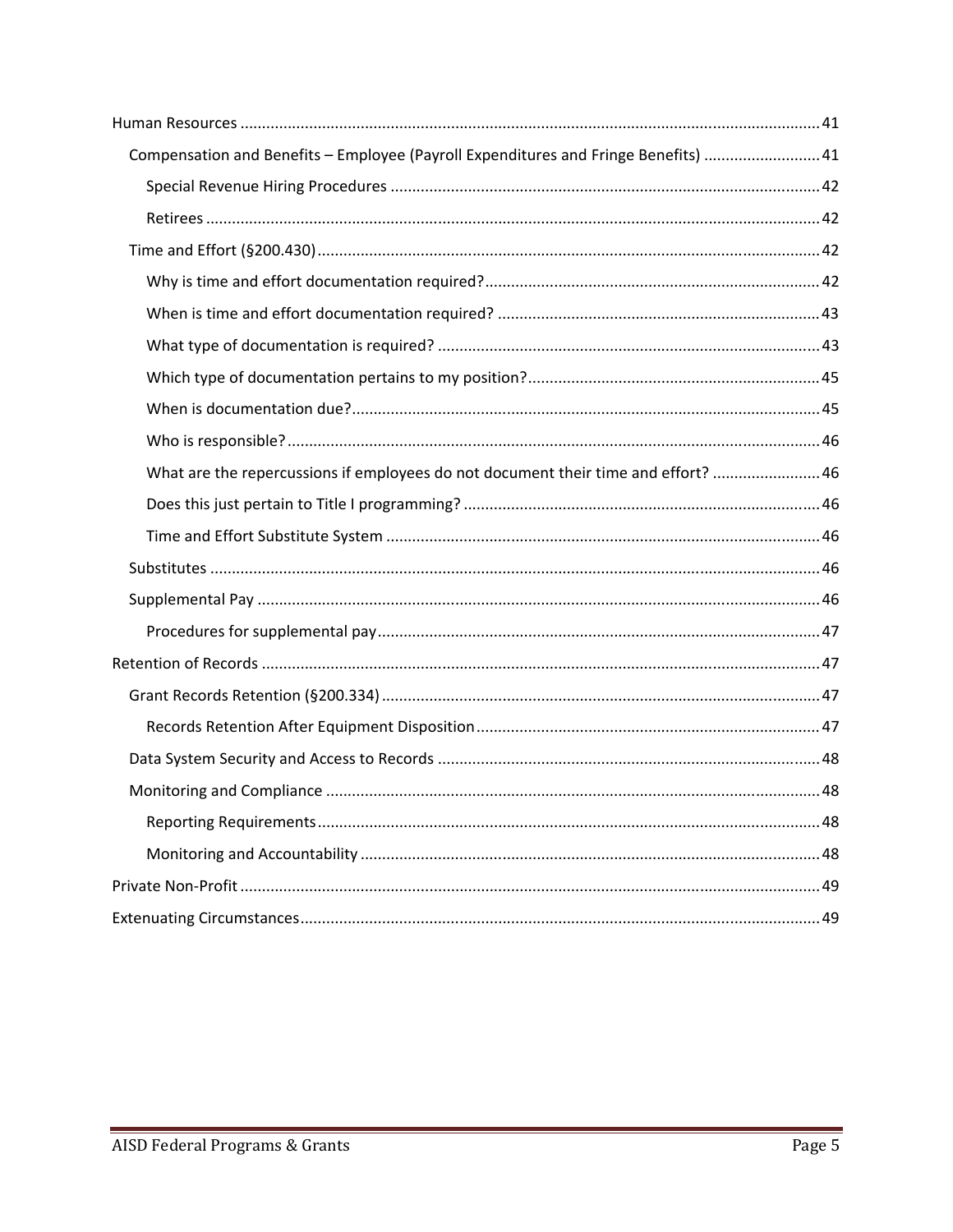## **General Information**

*Refer to the Federal Programs and Grants Department for additional information on general District procedures as well as procedures listed in this section (Federal Programs and Grants web page).* 

## **Purpose**

The Federal Programs and Grants Department (Department) in the Alief Independent School District (District) has established policies and procedures to apply consistency, increase efficiency, and strengthen oversight of special revenue funds to ultimately reduce risks of waste, fraud, and abuse.

The policies and procedures included in this manual are structured primarily to meet the fiscal and programmatic requirements of the District's largest special revenue sources, the U.S. Department of Education (USDE) and the Texas Education Agency (TEA). In most instances, however, the procedures also apply to all special revenue funded programs. Special revenue programs are formula or competitive grant programs and activities funded through federal, state, local, and private funding sources. All fiscal and programmatic aspects related to federal, state, and local grants in the District are dependent upon the availability of funds. Additionally, where applicable, these policies and procedures follow the new Education Department General Administrative Regulations (EDGAR) as well as the Financial Accountability System Resource Guide (FASRG). While procedures are essentially the same, calendar dates, allowable/unallowable expenses may vary by funding source*. Contact the Grants Specialist for information on competitive grants.*

This manual serves as an adjunct to other District department procedure manuals which will be referenced when applicable. District policies and procedures serve as the foundation on which the procedures in this manual are structured. If the District's local policies and/or procedures conflict with any federal, state, or program‐specific regulations, the District shall comply with the more restrictive regulations and shall adhere to them in all aspects of special revenue grants management.

In accordance with our District and board policies, central office administrative staff within the Instruction and/or Business Departments (Central Office), as appropriate, shall be responsible for developing and enforcing procedures for the operation of the District. District board policies state that administrative regulations (including policies and procedures) shall not be adopted by the Board. *See Alief ISD Board Policy Manual, BP (Local), Administrative Regulations.* 

## **Mission**

The mission of the Department is to ensure that each District activity supported through special revenue meets the intent of the funding source and is in full compliance with all applicable policies and regulations while also supportive of the instructional goals and objectives of the District. The Department also assists District employees to successfully seek, obtain, and administer competitive grants for the benefit of staff and students.

## **Staff**

The Department staff shall perform multiple roles; however, adequate controls of separation of duties shall be maintained at all times. The staff consists of: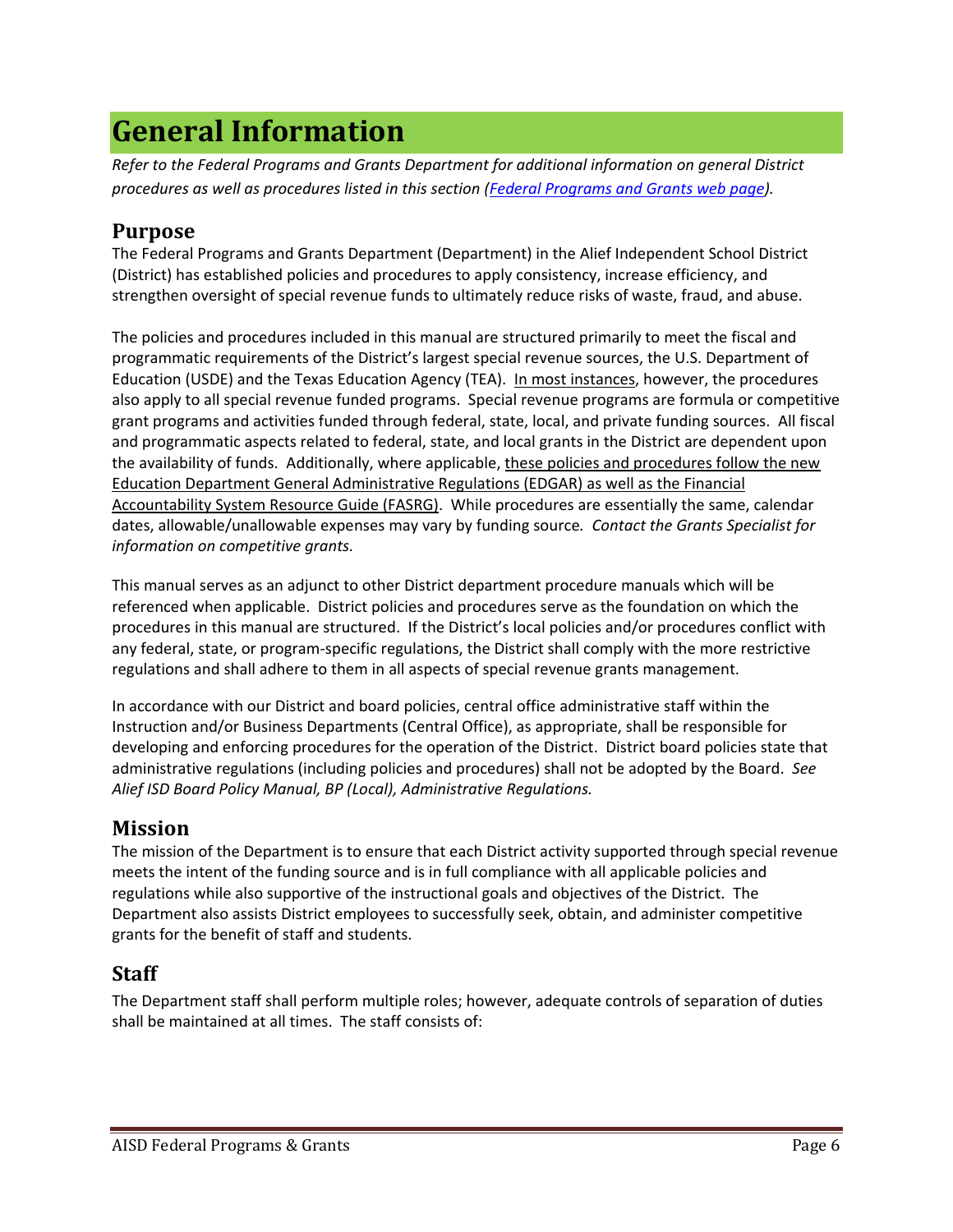| <b>Federal Programs and Grants Staff</b> |                                   |                         |  |  |
|------------------------------------------|-----------------------------------|-------------------------|--|--|
| Dr. Leticia Guzman                       | Director                          | 281-498-8110 ext. 29166 |  |  |
| Angie Baker                              | <b>Compliance Coordinator</b>     | 281-498-8110 ext. 29169 |  |  |
| Samantha Tung                            | <b>Compliance Coordinator</b>     | 281-498-8110 ext. 29168 |  |  |
| Jenay Matthews                           | Special Revenue Accountant        | 281-498-8110 ext. 29170 |  |  |
| Zack Ward                                | <b>Grants Specialist</b>          | 281-498-8110 ext. 29171 |  |  |
| Monica Paniagua                          | <b>Federal Programs Assistant</b> | 281-498-8110 ext. 29167 |  |  |
| <b>Inez Pinon</b>                        | Special Revenue Assistant         | 281-498-8110 ext. 29193 |  |  |

*Note: For approval, certification, and/or grant activity/requirement purposes, the Superintendent has designated the Director as his Designee.* 

## **Continuous Improvement Planning**

The District follows a Continuous Improvement Planning (CIP) calendar and process. The process is based on a Comprehensive Needs Assessment (CNA), during which key data is analyzed, and from which priorities and strategies are developed, implemented, and evaluated. The CIP process involves staff at both the campus and district levels and ultimately results in Campus Improvement Plans (CIPs) and the District Improvement Plan (DIP). These planning documents serve as the guide for budgeting and expenditures for special revenue funded programs. The CIPs and the DIP are continuously revised to reflect changing needs. Prior year CIPs and the DIP are utilized until current year CIPs and the DIP are complete.

## **Performance Metrics (§200.328 and §200.329)**

All grant programs will be evaluated in accordance with their respective program requirements.

## *Performance Monitoring*

The Department regularly conducts performance monitoring throughout the year of the CIP process including review of the CNAs, CIPs, and the DIP.

## *Program Evaluation*

The District shall establish a system to monitor campus and district evaluation of strategies.

## **Staff Training**

The Department shall conduct standard annual campus and district staff training sessions and additional sessions as the need arises. Training requests may be submitted to the Department.

Topics may include but are not limited to the following areas:

- Title I Budgets
- Title I Compliance
- Purchase Orders
- Contracts
- Field Trips
- Audit requirements
- Legal changes
- State and Federal Grants Management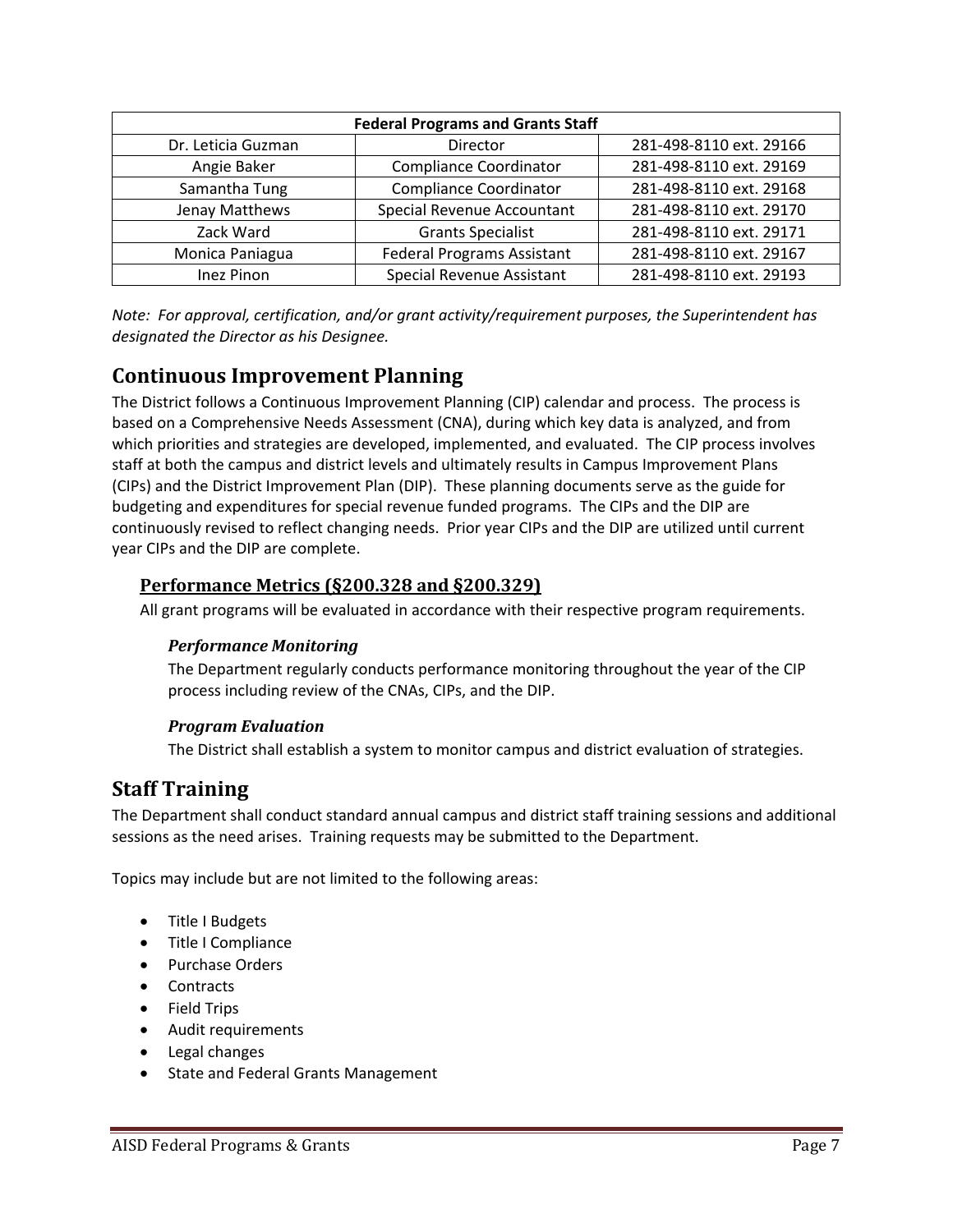## **Education Department General Administrative Regulations (EDGAR)**

The EDGAR in its entirety can be accessed at: http://www2.ed.gov/policy/fund/reg/edgarReg/edgar.html.

To ensure consistency with the EDGAR, the District shall utilize the acronyms and definitions included in the EDGAR for general terms related to the management of federal grant funds. The EDGAR Acronyms and Definitions can be found in CFR 200.0 through 200.1.

The USDE adopts the Uniform Grant Guidance in 2 CFR Part 200 as its regulations in 2 CFR Part 3474, which gives regulatory effect to the Office of Management and Budget (OMB) guidance in 2 CFR Part 200. Therefore, as of December 26, 2014, EDGAR now consists of:

| <b>EDGAR</b>                                      | Applicability                                        |  |  |
|---------------------------------------------------|------------------------------------------------------|--|--|
| 34 CFR Part 75 - Direct Grant Programs            | Applies to grants awarded directly to the District   |  |  |
|                                                   | by the USDE or by another federal awarding           |  |  |
|                                                   | agency; also applies to subgrants awarded by TEA     |  |  |
|                                                   | for a competitive grant that TEA applied for and     |  |  |
|                                                   | received                                             |  |  |
| 34 CFR Part 76 - State-Administered Programs      | Applies to all formula grants administered by TEA    |  |  |
|                                                   | and to all grants allocated to TEA based on a        |  |  |
|                                                   | formula                                              |  |  |
| 34 CFR Part 77- Definitions that Apply to         | Applies to all federal education grants              |  |  |
| <b>Department Regulations</b>                     |                                                      |  |  |
| 34 CFR Part 81 - General Education Provisions Act | Applies to all federal education grants              |  |  |
| (GEPA) - Enforcement                              |                                                      |  |  |
| 34 CFR Part 82 - New Restrictions on Lobbying     | All federal grants (government-wide)                 |  |  |
| 34 CFR Part 84 - Government-wide Requirements     | Applies to all entities that receive grants directly |  |  |
| for Drug-Free Workplace                           | from the USDE or from any other federal              |  |  |
|                                                   | awarding agency. It does not apply to LEAs that      |  |  |
|                                                   | only receive funds through TEA or another pass-      |  |  |
|                                                   | through agency.                                      |  |  |
| 34 CFR Part 86 - Drug and Alcohol Abuse           | Applies to IHEs (i.e., colleges and universities)    |  |  |
| Prevention                                        | receiving federal funds directly from the USDE or    |  |  |
|                                                   | any other federal awarding agency                    |  |  |
| 34 CFR Part 97 - Protection of Human Subjects     | Applies to all research involving human subjects     |  |  |
|                                                   | conducted, supported, or otherwise subject to        |  |  |
|                                                   | regulation by the USDE or any other federal          |  |  |
|                                                   | department or agency that makes it applicable.       |  |  |
|                                                   | There are exemptions for certain educational         |  |  |
|                                                   | activities.                                          |  |  |
| 34 CFR Part 98 - Student Rights in Research,      | Applies to all federal education grants unless       |  |  |
| <b>Experimental Programs, and Testing</b>         | specifically exempted in the regulations             |  |  |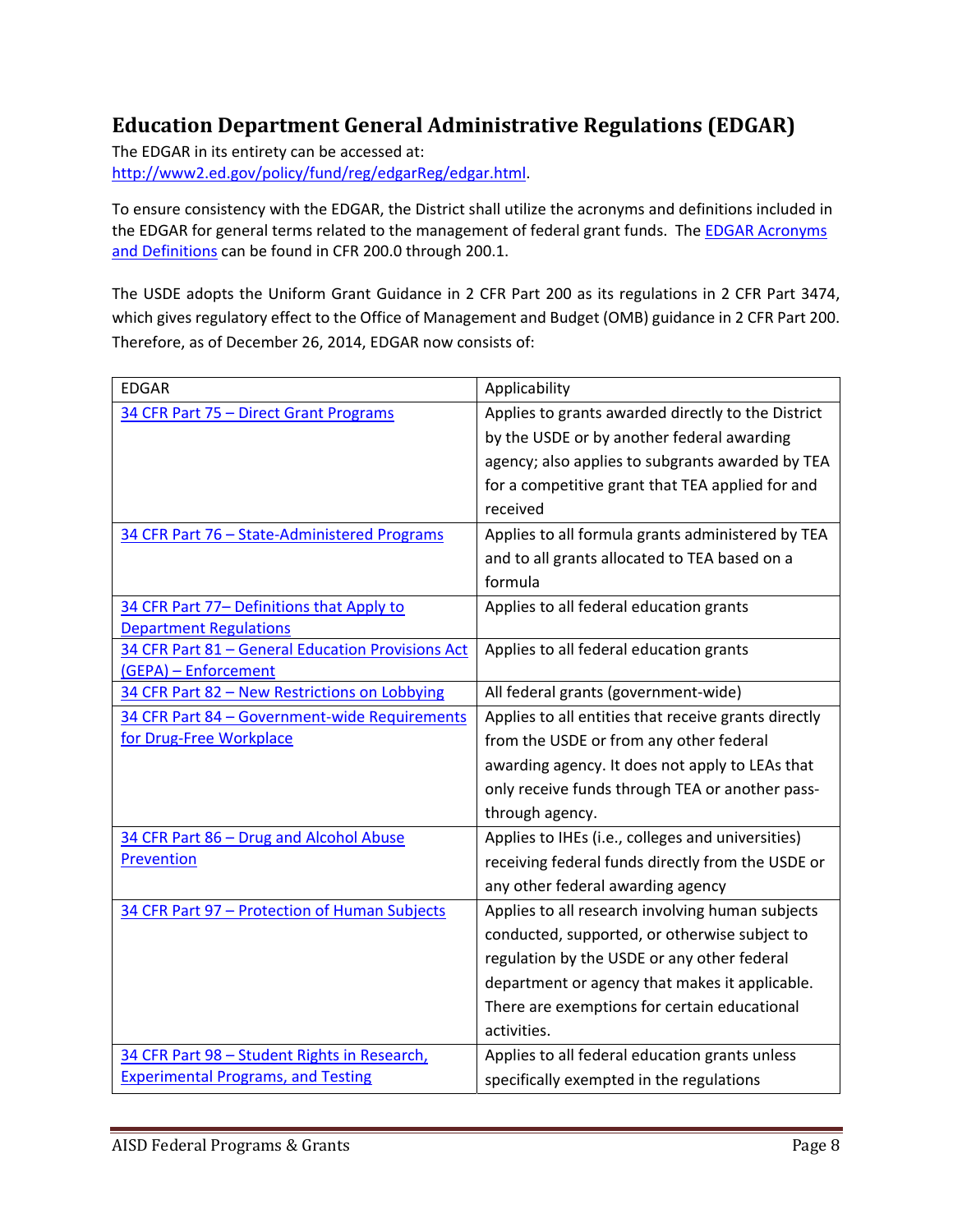| 34 CFR Part 99 - Family Educational Rights and       | Applies to all entities receiving federal education  |
|------------------------------------------------------|------------------------------------------------------|
| Privacy                                              | funds                                                |
| 2 CFR Part 200 - Uniform Administrative              | Applies to all new federal grants awarded as of      |
| <b>Requirements, Cost Principles, and Audit</b>      | December 26, 2014                                    |
| <b>Requirements for Federal Awards</b>               |                                                      |
| 2 CFR Part 3474 - Uniform Administrative             | Applies to all federal education grants awarded      |
| Requirements, Cost Principles, and Audit             | as of December 26, 2014                              |
| <b>Requirements for Federal Awards (adopts 2 CFR</b> |                                                      |
| Part 200 in its entirety with two minor              |                                                      |
| exceptions)                                          |                                                      |
| 2 CFR Part 3485 - Nonprocurement Debarment           | Applies to all entities that receive federal grants, |
| and Suspension                                       | subgrants, and subcontracts (government-wide)        |

34 CFR Part 74, which previously applied to IHEs and non‐profit organizations, was removed from EDGAR. 34 CFR Part 80, which previously applied to state and local governments (including school districts, open‐ enrollment charter schools, and ESCs), was also removed in the new EDGAR but is reserved for future use. The uniform grant requirements that were previously in 34 CFR Parts 74 and 80 are now outlined in 2 CFR Part 200.

For grants that were awarded prior to December 26, 2014, the regulations in 34 CFR Parts 74 and 80 still apply. Grantees must maintain access to those parts as long as those grants are in effect and for five (5) years after the ending date of the grant.

The following table provides the regulations that were in effect *prior to* December 26, 2014, and the regulations that are in effect *on or after* December 26, 2014.

| <b>Applicable to Grants Awarded Prior to</b> | <b>Applicable to Grants Awarded On or After</b> |  |
|----------------------------------------------|-------------------------------------------------|--|
| <b>December 26, 2014</b>                     | <b>December 26, 2014</b>                        |  |
| 34 CFR Part 74 (OMB Circular A-110) and      | 2 CFR Part 200, Subparts B, C, and D            |  |
| 34 CFR Part 80 (OMB Circular A-102)          |                                                 |  |
| OMB Circulars A-21, A-87, and A-122          | 2 CFR Part 200, Subpart E                       |  |
| (Federal cost principles)                    |                                                 |  |
| <b>OMB Circular A-133, Audits</b>            | 2 CFR Part 200, Subpart F                       |  |
| 34 CFR Parts 75 - 99                         | 34 CFR Parts 75-79 and 81-99                    |  |

## **Grant Entitlement/Awards/Application**

*Refer to the Federal Programs and Grants Department (Federal Programs and Grants web page) and the Purchasing Department Policies and Procedures (Purchasing Manual) for additional information on general District procedures as well as procedures listed in this section.*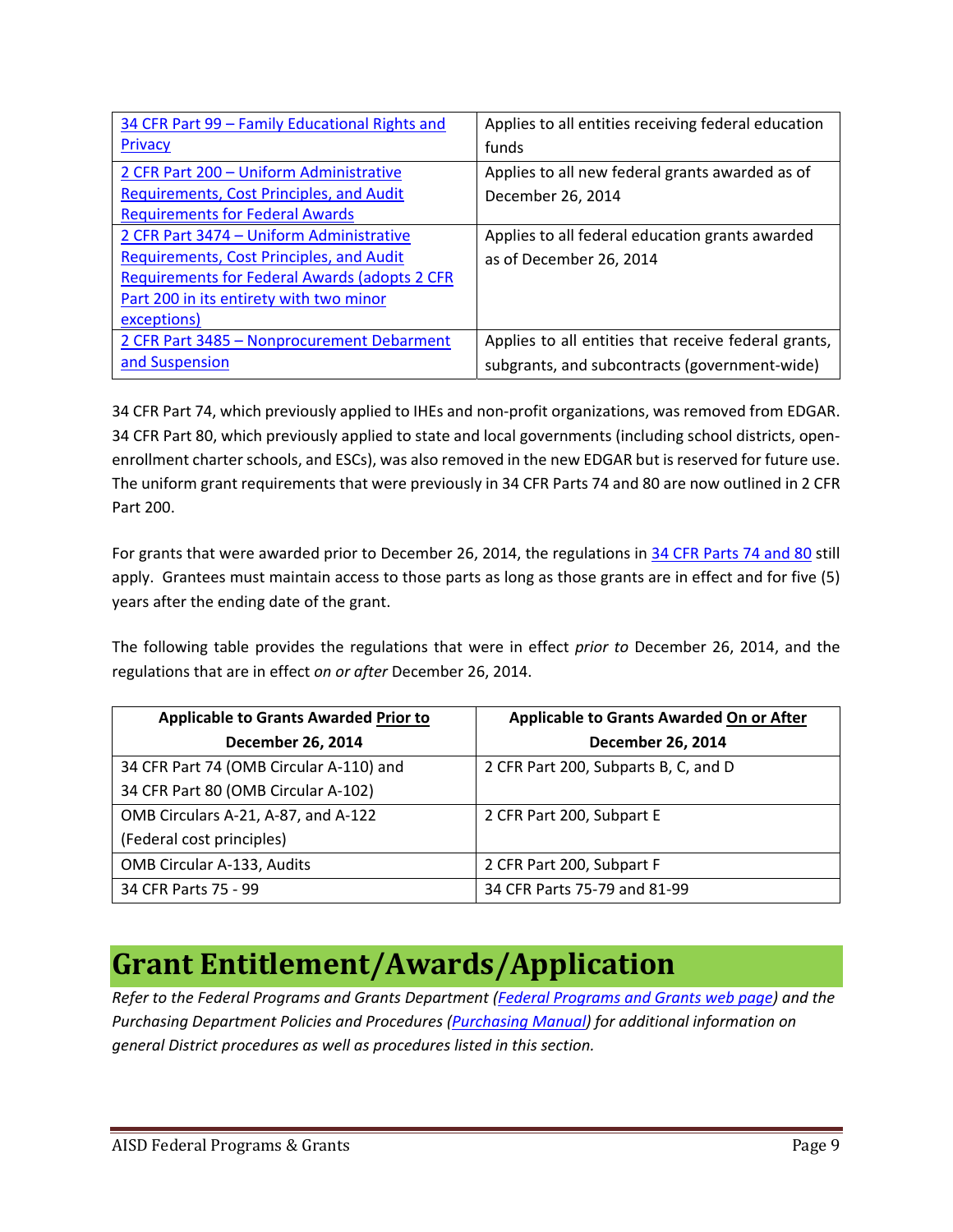## **Entitlement Programs**

The District receives federal entitlement program funding through the Every Student Succeeds Act (ESSA), the Individuals with Disabilities Education Act (IDEA), and the Carl D. Perkins Career and Technical Education (Carl Perkins) Act. Planning and budgeting for each of these programs follows the CIP cycle. The Department monitors federal funding authorization levels and information from TEA. In determining appropriate expenditure of funds, the Department also takes into consideration federal regulations, including the needs of private nonprofit schools, state requirements, and local policy and procedure.

## **ESSA**

Programs funded under ESSA are developed collaboratively and may include program staff from a variety of departments including the Department, Special Education Department (Special Education), Career and Technology Education (CTE), and Second Language Instruction. Based on needs identified during the CNA phase of the CIP cycle, staff develop budgets and receive approval from the Instructional Leadership Team. Consultation also occurs with the District Educational Improvement Council (EIC) and opportunities for participation are provided to private nonprofit schools, parents, and the community. Staff complete and submit state applications for funding.

## **Title I**

The Title I program has specific requirements concerning the allocation of funds and, therefore, deserves special mention. The Department monitors federal funding authorization levels and information from TEA. Based on this information, staff develop a tentative budget which includes the set-asides required by federal law and estimated campus allocations. Once tentative allocations are received from TEA, allocations are finalized based on guidance from the USDE and TEA. Campuses are then provided the following:

- Alief ISD Title I Schoolwide Campus Application, including tentative campus allocations
- Salary spreadsheets

Campuses complete the application based on their CNA. This document is then reviewed, revised if necessary, and used by the Department to establish campus Title I budgets.

Refer to the *Federal Programs and Grants Department* for additional program guidance on Title I.

## **IDEA**

Programs funded under IDEA are developed to ensure that all children with disabilities have available to them a free appropriate public education that emphasizes special education and related services designed to meet their unique needs and prepare them for further education, employment, and independent living. Allocation of funds is based on the result of the CNA process. Special Education establishes the budget and prepares and submits the application.

## **Carl Perkins Act**

Programs funded under the Perkins Act are made available to help provide vocational‐technical education programs and services to youth and adults. Allocation of funds is based on the result of the CNA process. The Department, in collaboration with the CTE Department, establishes the budget and prepares and submits the application.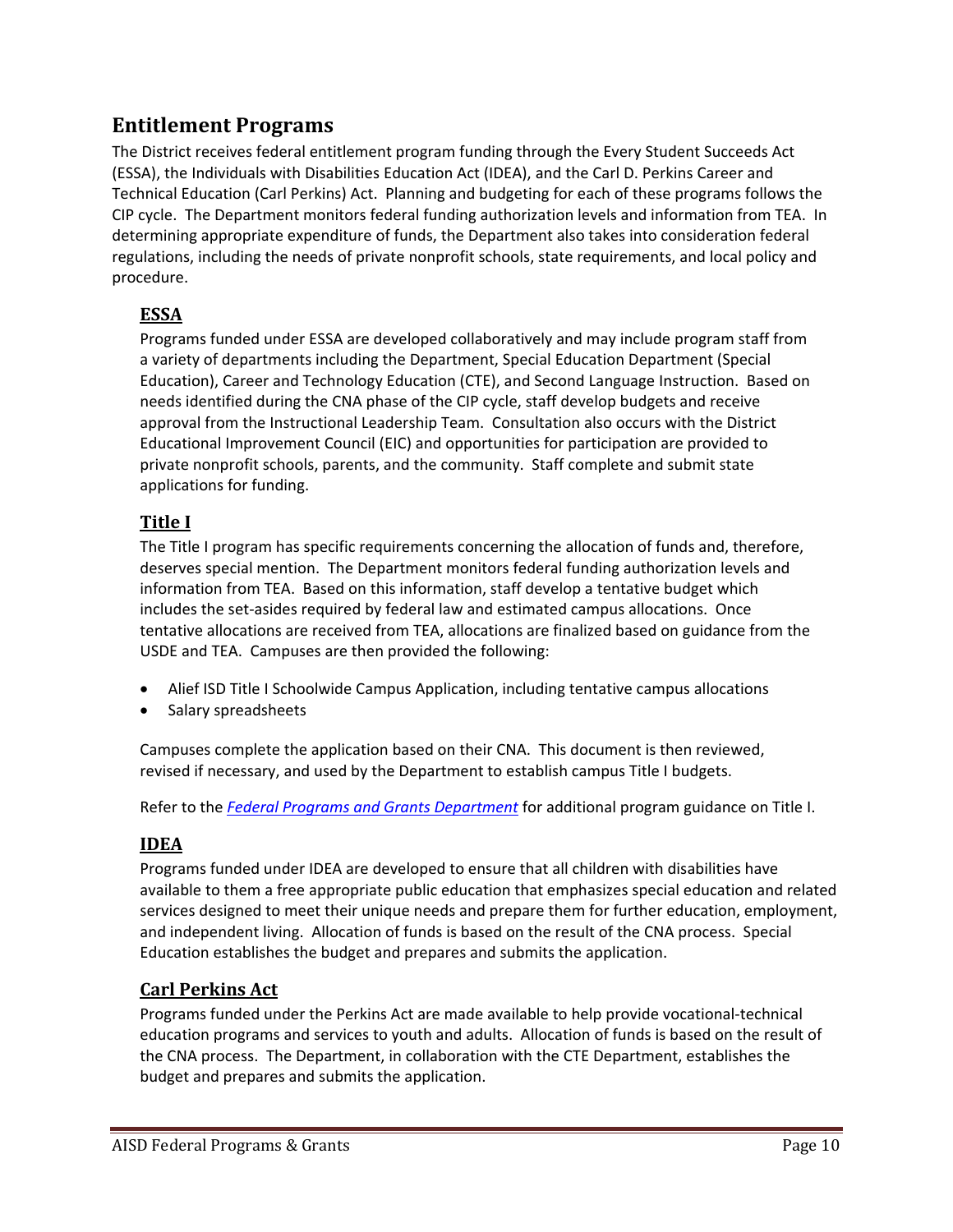## **ESSER I, II, III**

ESSER I (Coronavirus Aid, Relief, and Economic Security (CARES) Act), ESSER II (Coronavirus Response and Relief Supplemental Appropriations (CRRSA)), and ESSER III (American Rescue Plan Act (ARP)) are designed to address the results of and to provide resources due to the coronavirus pandemic.

Section 18005 of the CARES Act requires the District, in receiving ESSER I funds, to provide equitable services to students and teachers in private non‐profit schools in the same manner as provided under section 1117 of the ESEA, as determined in consultation with representatives of the private non‐profit schools.

## **State Compensatory Education (SCE)**

*Refer to the Federal Programs & Grants Department webpage for additional information on District procedures.* 

The Compensatory Education program must adhere to state law, Texas Education Code (TEC) 29.081, TEC 29.089, and TEC 42.152. Chapter 29 addresses the programmatic guidelines related to eligibility, at risk identification, and program services. Chapter 42 addresses the funding formula and allowable costs. The SCE program is funded based on the highest six (6) months of free and reduced lunch eligibility students in the prior school year.

Specifically, each school district shall identify students eligible for the Compensatory Education program and serve the students in an appropriate manner to obtain state funds. There are thirteen (13) at risk indicators in state law. Each campus and the Management Information Services Department shall be responsible for identification of all at risk students. The at-risk student enrollment shall be reported to TEA through the PEIMS Fall Submission.

The SCE program compliance is unlike the other special programs in that it requires specific documentation as outlined in the FASRG Module 9. The DIP and the CIPs are the primary sources of documentation for the expenditure of SCE funds. According to TEA, annually within 150 days after the last day permissible to send data for the PEIMS data final midyear resubmission 2 (typically late July), the District shall electronically submit a PDF version of the DIP and at least two (2) CIPs through the TEASE system. The determination regarding which CIPs to submit to TEA shall be based on the TEA guidelines in the FASRG, Module 9.1.2 Summary of Filing Requirements. The District's submission dates shall be as noted below to ensure compliance with this critical requirement.

- Campus Principals shall submit their CIPs on an annual basis in accordance with the Accountability Department Policies and Procedures.
- Superintendent or Designee shall submit the DIP to the AISD Board of Trustees for approval each school year.
- **The District shall submit the DIP and CIPs through TEASE by the annual deadline as promulgated** by TEA.

Financial guidelines related to supplement not supplant, targeted‐assistance versus school‐wide campus expenditures, staffing formulas, job descriptions, time and effort, student case counts, local identification criteria, and allowable costs are described in Module 9 State Compensatory Education.

## **Grant Application Process**

The District may be eligible to apply for "entitlement" or "competitive" federal grant funds.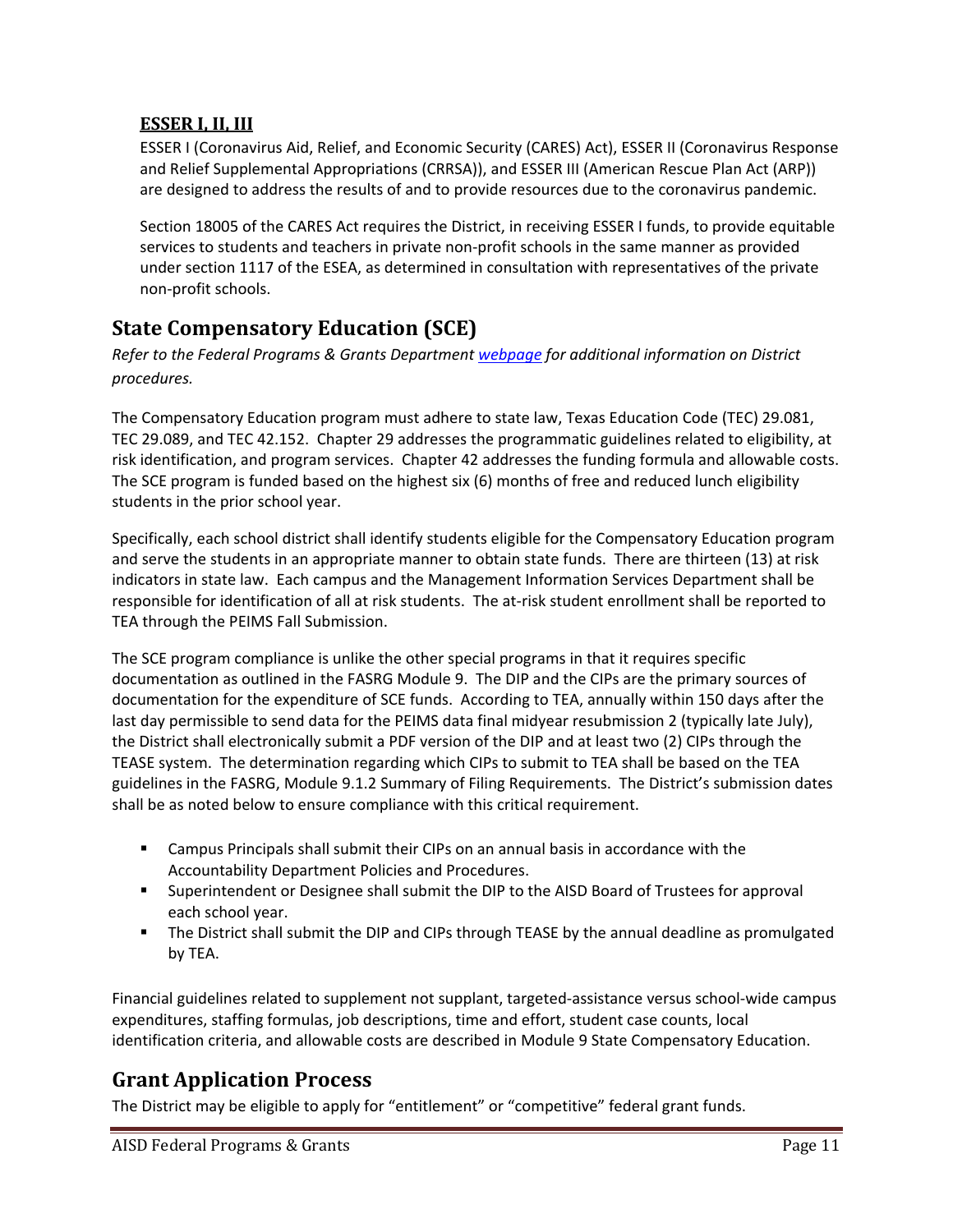The "maximum" and/or "final" entitlement awards for the District are posted on the TEA Grants Management webpage at: http://tea.texas.gov/index4.aspx?id=5040. The Department shall obtain the annual entitlement amounts and begin the grant development process with the appropriate stakeholders.

A list of grants administered by the TEA are also posted on the TEA Grants Opportunities webpage at: http://tea4avoswald.tea.state.tx.us/GrantOpportunities/forms/GrantProgramSearch.aspx. The Department shall obtain the competitive grant information to determine whether the grant(s) is appropriate for the District. Some competitive grants may have matching-funds and/or in-kind payment requirements which may place a burden on the District's available financial resources. Valuable information related to each grant is available on this webpage such as:

- General and Fiscal Guidelines
- Program Guidelines
- Program-Specific Provisions and Assurances
- General Provisions and Assurances
- Debarment and Suspension Certification
- Lobbying Certification
- Sample Application
- Deadlines and Due Dates for: grant application, amendments, and grant reporting

In addition, TEA's Applying for a Grants webpage at http://tea.texas.gov/grants/ provides general information regarding grants.

All District staff involved in the management of federal grant awards shall be aware of these resources.

The District's grant application process for federal grants is illustrated below on a flowchart. As noted on the flowchart, all grant applications may be reviewed by various departments including, but not limited to, the Department, Accounting, and the Curriculum and Instruction Department. In addition, all grant applications that will support student instruction at one or more campuses must be developed in collaboration with the respective campus principal(s). Specific grant activities to support the academic program at a campus should be reflected in the CIP.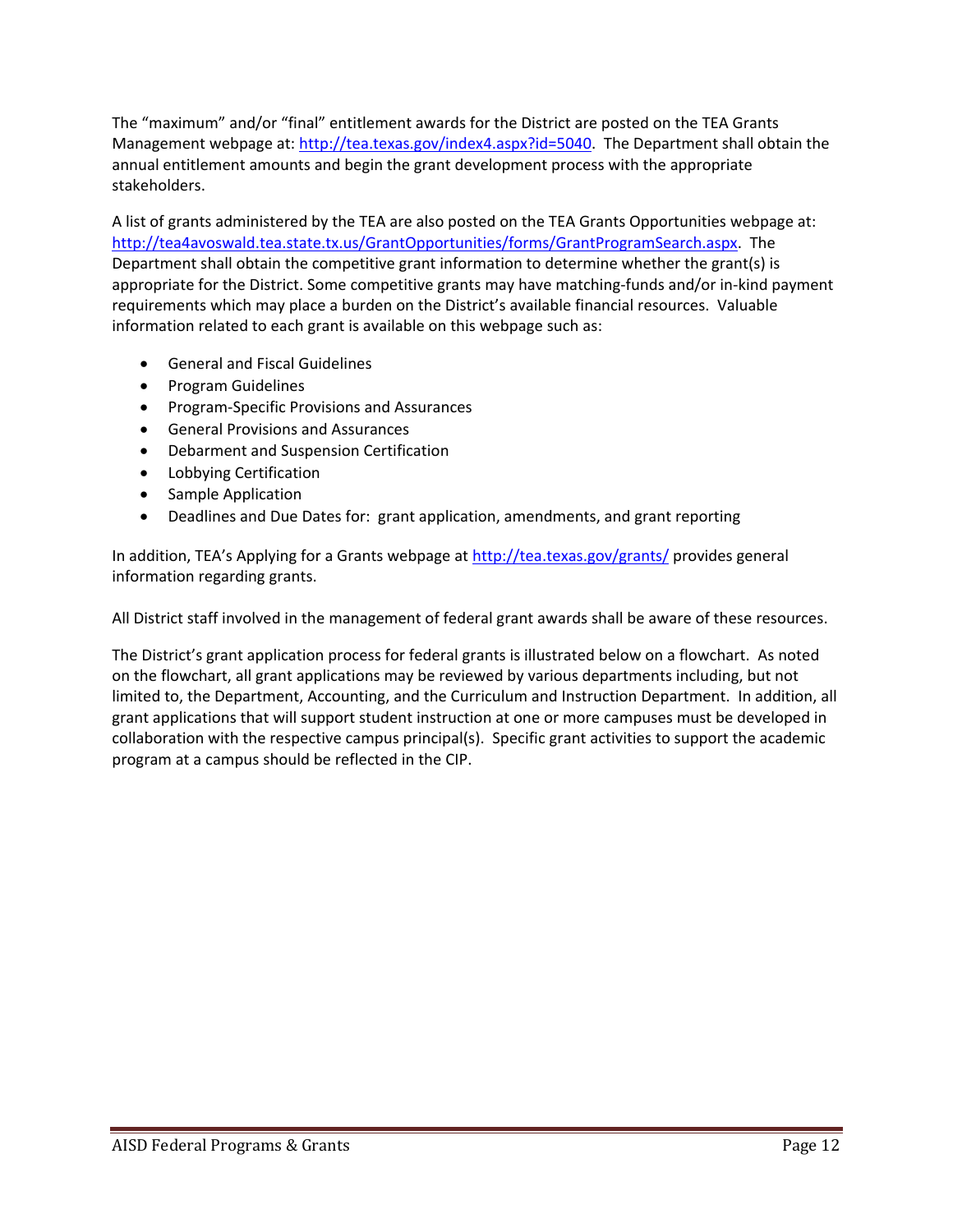

The final approval of a grant application shall be the Superintendent or Designee.

The individual, campus, or department grantee (Grant Manager) shall work collaboratively with the Department and Business Department staff, as appropriate, to ensure that all grant budget schedules are completed using the correct account code structure (as appropriate); the District's purchasing, travel and other procedures; and are adequately documented if prior approval is required by the granting agency or pass‐through entity (TEA).

The Grant Manager shall submit appropriate documentation and/or obtain pre‐approval for the following, or other activities which have been identified by the granting agency or pass-through entity (TEA):

- Field trips
- Out-of-state travel
- Hosting conferences
- Participant support costs

(Additional information can be found under the *Approval of Grant Purchases and Expenditures* section.)

Grants that require matching or in‐kind district contributions shall be evaluated for overall impact on the district's current and future local budget.

Unless otherwise authorized, no federal grant funds shall be budgeted, encumbered, or spent until either of the following has occurred:

- The grant has been approved by the granting agency and a Notice of Grant Award (NOGA) has been issued to the District.
	- or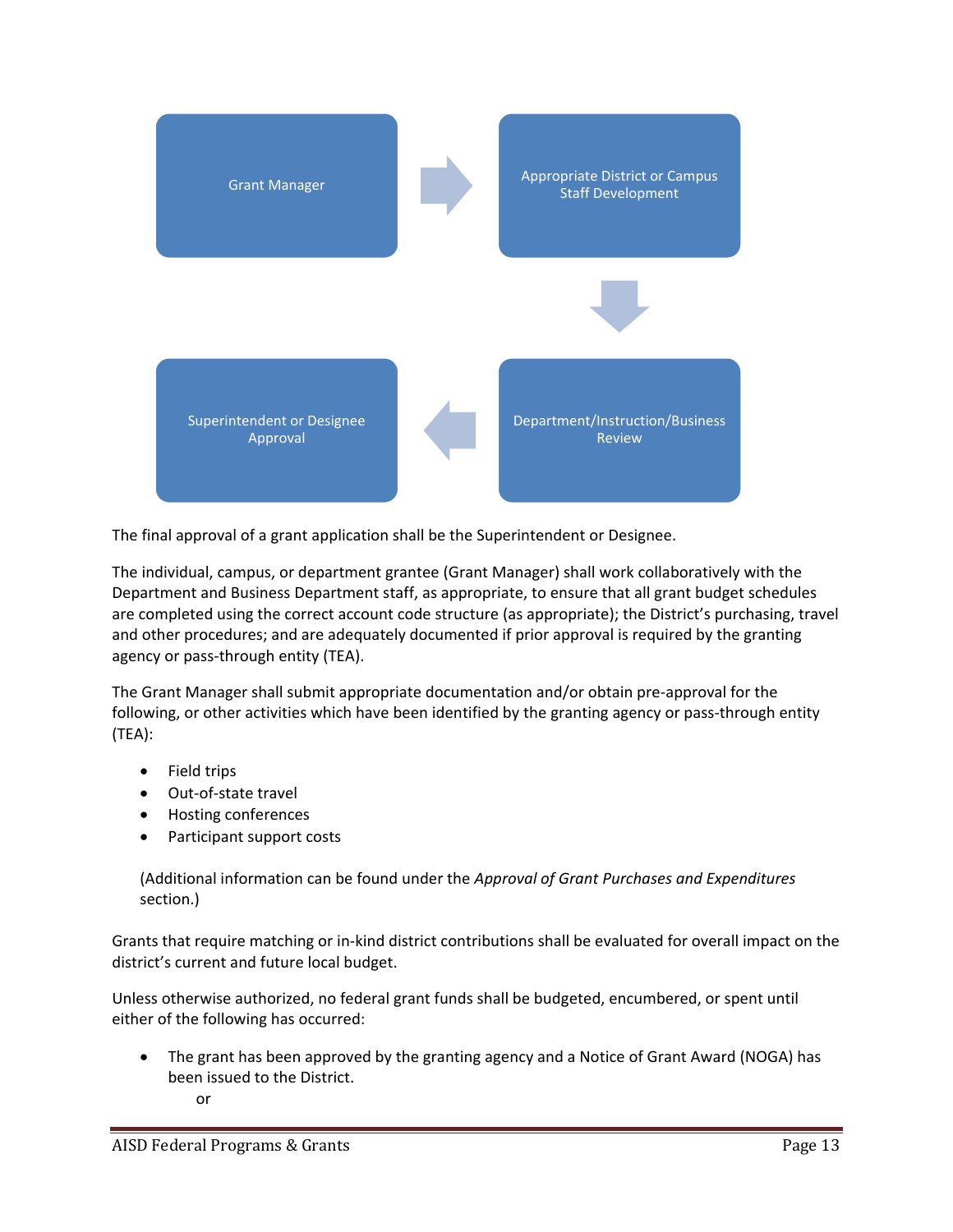The entitlement has been received by the District and the grant application has been submitted to TEA.

[NOTE: TEA allows federal grant expenditures from the grant application "stamp‐in date"; however, expenditures that require TEA's specific approval are not approved until the NOGA is issued.]

The Department shall notify the Grant Manager when the funds have been budgeted and are ready for expenditure by the appropriate campus or department.

All applications shall be made available to the public electronically or per request.

Refer to the *Federal Programs and Grants Department* for additional information regarding competitive grants.

## **Pre‐Federal Award Requirements**

The federal awarding agency and pass‐through entities are required to evaluate the risk of the District in respect to financial stability, quality of management system, history of performance (grants), audit reports, and ability to effectively implement the grant program.

The District shall implement strategies as noted below to ensure that its risk level for federal grants management is determined to be "low":

- 1. Timely submission of all required programmatic and financial reports
- 2. Complying with the federal grant award fiscal guidelines and allowable cost principles
- 3. Ensuring that all grant-related staff are properly trained in their respective grants management role
- 4. Implementing grants management procedures and internal controls

If the District is determined to be a "high risk" district, it shall comply with all of the additional requirements as imposed by the federal granting agency and/or pass‐through entity. In addition, the District shall develop and implement strategies to correct the identified deficiencies in an effort to move to a "low risk" entity status.

No pre-award expenses shall be made by the District prior to the approval of the federal granting agency or pass‐through entity. Non‐authorized pre‐award expenses, if any, shall be paid from local district funds, i.e., the General Fund.

## **General Provisions and Assurances**

General Provisions and Assurances apply to all grants administered by TEA. Additional provisions and assurances may apply to specific grants. The Department shall inform all staff involved in the expenditure of grant funds of the provisions and assurances for each grant program, as appropriate. The District shall ensure that it is in compliance with all provisions and assurances of all grant programs.

## **EDGAR General Provisions**

The District shall comply with all General Provisions of EDGAR (Subpart B). Specific areas of compliance are noted below: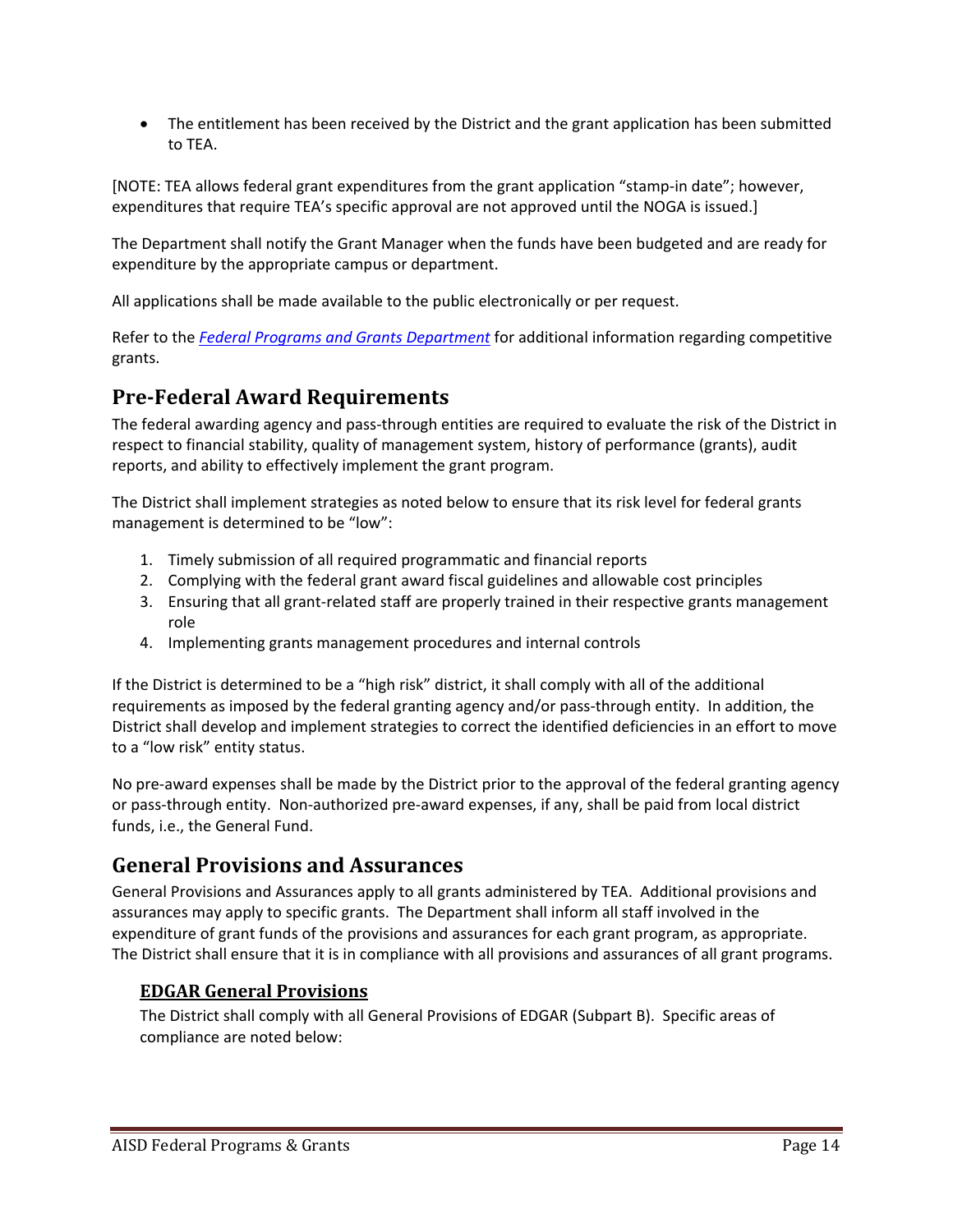- 1. The District has established a conflict of interest policy further described in the *Purchasing Manual* for the District and all federal grant awards. The District shall disclose in writing any potential conflict of interest to the granting agency.
- 2. The District shall comply with all additional conflict of interest requirements required by the federal granting agency and/or the pass-through entity (TEA).
- 3. The District shall disclose in writing to the granting agency and/or pass-through entities any violations of federal criminal law including fraud, bribery or gratuity violations affecting a federal grant award. Upon detection of any fraud, abuse or waste with federal grant funds, the District shall promptly notify the proper legal authorities and pursue appropriate criminal and/or civil actions. In addition, the District shall report to the granting agency and pass‐through entity, the extent of the fraud or violations. The Department shall be responsible for overseeing, reporting and documenting any fraud, abuse, or waste of federal grant funds.

All District employees are prohibited from soliciting gifts or tokens from vendors or other parties who are affected by (or have an interest in) a federal grant award.

In addition, all District employees are prohibited from accepting unsolicited gifts or tokens from vendors or other parties who are affected by (or have an interest in) a federal grant award that exceed a nominal (individual) aggregate annual value of \$100 (see DBD Legal). The unsolicited gifts or tokens may not include the following:

• Items prohibited at a public elementary and secondary schools such as drugs, tobacco, or alcohol products

District employees who violate this administrative directive shall be subject to disciplinary action, up to and including termination of employment with the District. Violations that exceed the federal Conflict of Interest thresholds shall be reported to the federal granting agency and/or pass-through entity by the Department.

## **Policy Guide/Grantee Responsibilities (EDGAR §200.400)**

- 1. Grantee is responsible for efficient and effective administration through sound management practices.
- 2. Grantee is responsible for administering federal funds consistent with agreements, program objectives, and terms and conditions of grant award.
- 3. Grantee is responsible for employing sound organization and management techniques to assure proper and efficient administration.
- 4. Grantee is responsible for its accounting practices being consistent with federal cost principles and provide for adequate documentation to support costs charged to federal funds.
- 5. Grantee is responsible for applying cost accounting principles on a consistent basis.
- 6. Grantee that educates and engages students in research is responsible for recognizing dual role of students as both trainees and employees contributing to the completion of Federal awards for research in the application of cost accounting principles.
- 7. Grantee may not earn or keep any profit resulting from federal funds; unless explicitly authorized in the terms and conditions of the grant award.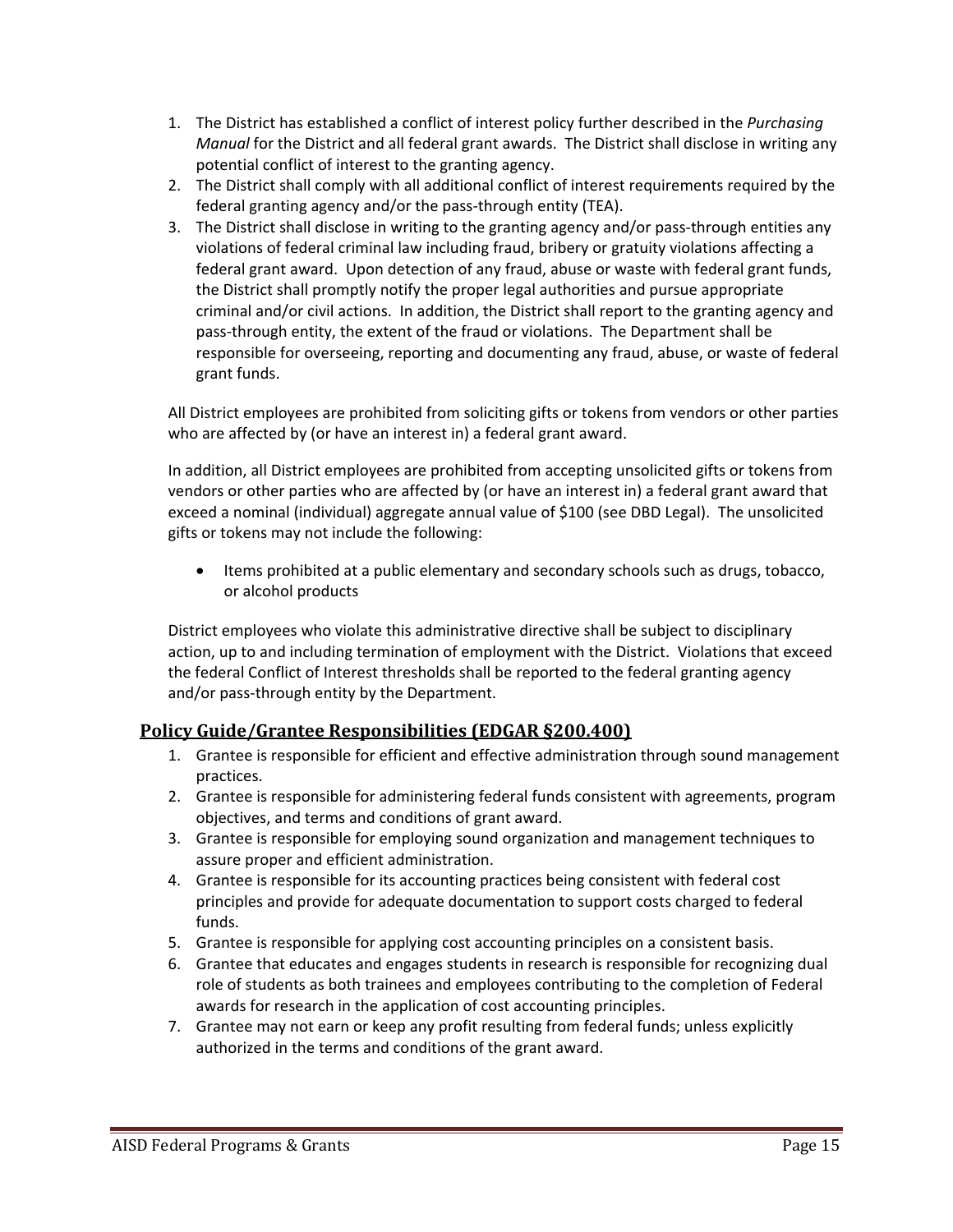## **Award Termination (§200.340)**

Federal awards may be terminated in whole or in part in accordance with (§200.340). Effective 08‐13‐ 2020, cause of termination may also include when an award no longer effectuates the program goals or agency priorities.

## **Public Notice**

CBB (LEGAL) addresses the requirement for a district to hold a public meeting to seek public comment if a school district receives more than \$5,000 in block grant funds. The policy indicates that the Board may hold this meeting or hearing in conjunction with another board meeting or hearing if the meeting or hearing to consider block grant funds is clearly noted in an announcement of the other meeting or hearing. CB (LOCAL) authorizes the Superintendent to apply, on behalf of the Board, for all grants as well as meet all grant requirements. The Superintendent grants this same authorization to the Director of Federal Programs and Grants thereby authorizing the Director of Federal Programs and Grants to hold public notice and comment meetings and/or hearings.

The District meets the public notice and comment meeting requirement through one of the following methods: public meetings held by district staff, surveys – web-based or otherwise - of various community and district members, or website postings providing opportunities for comment.

## **Written Translation**

To the extent practicable, the District will provide resources for written translation from English to Spanish, and may offer additional language services as requested by families.

## **Financial Management System**

*Refer to the Federal Programs and Grants Department (Federal Programs and Grants web page), the Accounting Department Policies and Procedures (Accounting web page), and the Purchasing Department Policies and Procedures (Purchasing Manual) for additional information on general District procedures as well as procedures listed in this section.* 

## **General Ledger Transaction**

All general ledger financial transactions are in BPlus (system of record for the District). All transactions contain the following data elements:

- **Date of the general ledger transaction** the date of the transaction should be within the posting month and within the posting fiscal year.
- **Account code(s)** the proper account code shall be used for all transactions.
- **Journal [transaction] number** the number assigned should be manually assigned in a sequential order. A log of the journal numbers utilized each fiscal year should be available in a manual form. Automated, system‐generated general ledger entries shall be easily distinguished from manual general ledger entries.
- **The credit and debit amounts** the total debits must match the total credits.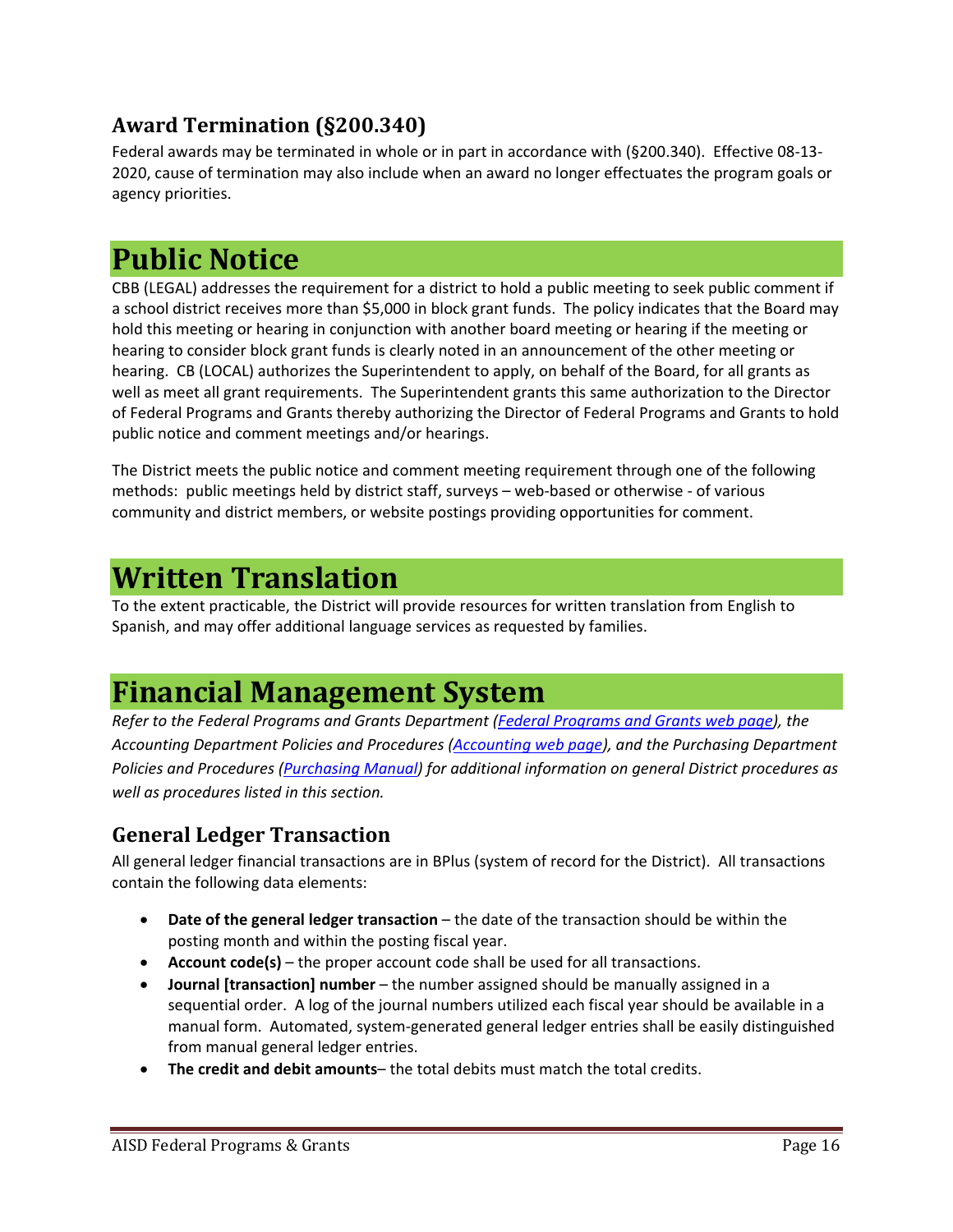- **Reason for the general ledger transaction** the reason should provide an explanation for the transaction such as cash receipt number, adjustment to budget/expense, etc.
- **Supporting document**  supporting documentation, if any, shall be attached to the journal entry form for audit tracking purposes.

All general ledger payroll transactions shall require the following minimum data:

- **Check date** the system-generated general ledger transaction should reflect the check date.
- **Account code(s)** the account codes charged for all payroll disbursements, including liability accounts, should exist in the general ledger prior to posting the system‐generated journal entries.

## **Budgeting Grant Funds**

The Department shall budget grant funds in the appropriate fund code as authorized by the FASRG, or the granting agency, as appropriate. In addition, the object expenditure codes noted on the grant application shall be consistent with the budgeted account codes.

## **Amendments**

The Department regularly monitors program activities and budgets for compliance with the approved NOGA. Amendments to approved grant applications are the result of programmatic or budgetary changes at the campus or district levels. Amendments are submitted in accordance with the individual grant guidelines, and are submitted in advance of the implementation of the change. Amendments to grants may be necessary due to:

- Changes in the number of positions
- Budgetary transfers in excess of the allowable amount
- Changes to the scope/grant objectives of the grant or the types of activities
- Requests for capital outlay not previously approved
- Changes in the designated Grant Manager
- Disengaging from grant activities for more than three (3) months
- 25% reduction in the time devoted by a grant manager

#### *Budget Amendments*

Budget amendments, if any, shall be approved and submitted by the Department to ensure that the reclassification of funds is allowable under the grants management guidelines related to budget amendments. Some grants allow a transfer of funds, up to 25% of the grant award, but only within the same object class and if the new object code does not require specific approval from the granting agency.

#### *When to Amend*

The TEA Grants Division has developed guidance related to "When to Amend" grants administered by the TEA. The guidance document is posted on the TEA website at: http://tea.texas.gov/Finance\_and\_Grants/Administering\_a\_Grant.aspx.

#### *Monitoring Amendments*

The Department shall monitor the need for amendments throughout the grant period and amend as necessary prior to the grant amendment deadline. If an amendment is necessary for any of the reasons specified by the pass-through entity (TEA) or in federal regulations, the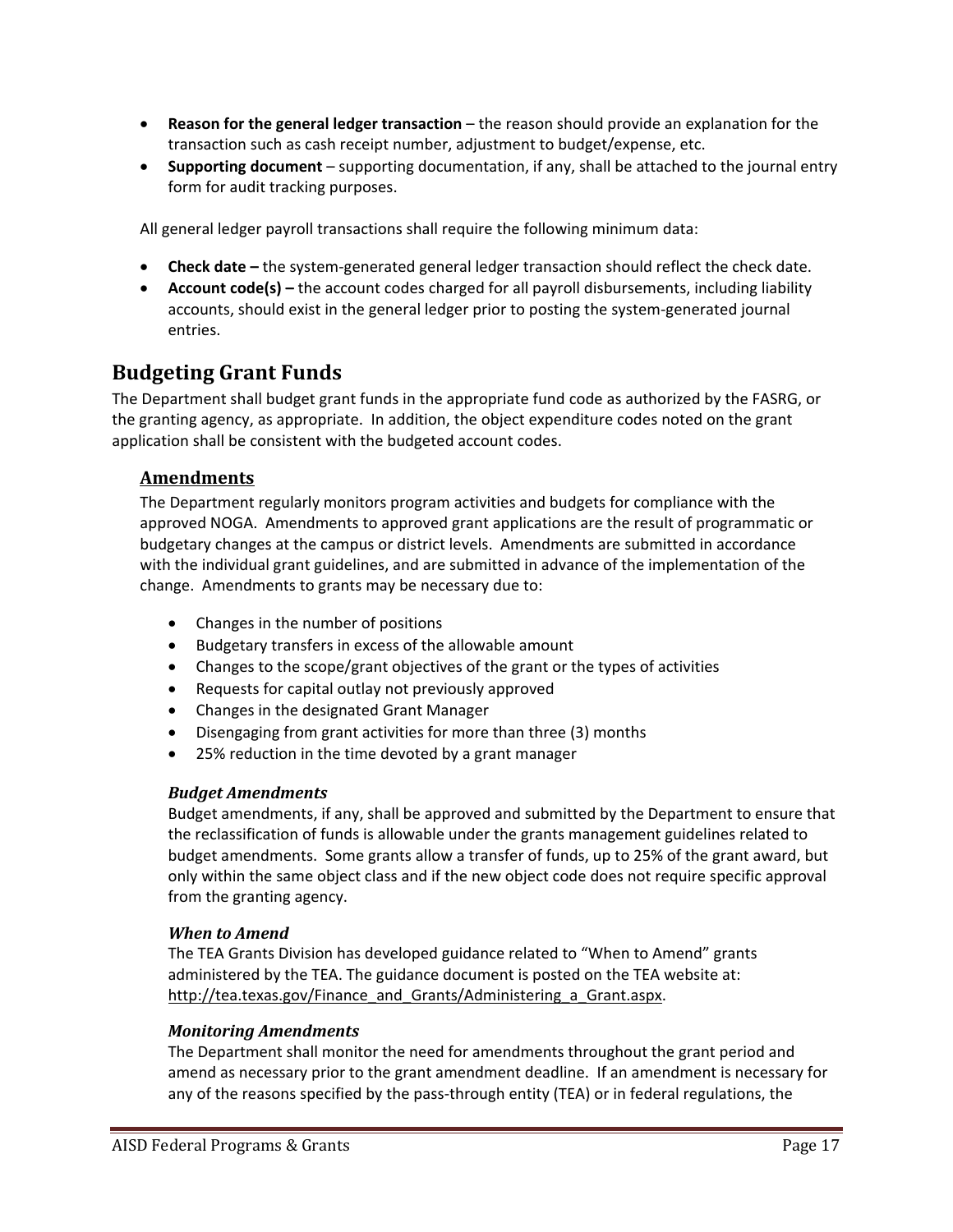Department shall initiate the amendment process and collaborate with other departments, as necessary, prior to submission of the grant amendment.

The Department shall be responsible for ensuring that the finance system budget corresponds to the most recent grant NOGA.

#### **Standards for Financial and Program Management**

The District must comply with all requirements of federal grant awards including the provisions of the Federal Funding Accountability and Transparency Act (FFATA) and the Financial Assistance Use of Universal Identifier and Central Contractor Registration (CCR).

#### *FFATA Reporting*

Generally, the District does not award federal funds to sub‐grantees. If sub‐awards do occur, the District shall adhere to the FFATA Reporting provisions.

#### *Fiscal and Programmatic Reporting*

Deadlines for fiscal and programmatic reporting are provided to the District within the NOGA documents received from TEA or other funding agency. Reporting deadlines are calendared to ensure that deadlines are met.

Fiscal Reporting – WEB ER claims for TEA grants are made monthly or as needed. Claims are based on summary general ledger reports for each grant. After each WEB ER claim is made, grant identification information is logged on "Outstanding Receivables" and Accounting is notified of the total claim amount. When payment is received from TEA, journal entries are prepared to book the claims.

Programmatic Reporting – Programmatic reporting is conducted as required under the terms of each grant. The office responsible for the grant ensures that data is collected throughout the term of the grant. When the report becomes available in TEASE, the Department enters the data, and certifies and submits the report.

#### *Financial Management District Program*

The District's financial management system, Business Plus, shall be utilized to expend and track all federal grant expenditures. The financial management system shall be maintained in a manner that provides adequate internal controls over the data integrity, security and accuracy of the financial data.

The financial management system must contain information pertaining to all federal awards, authorizations, obligations, unobligated balances, assets, expenditures, income and interest and be supported by source documentation. All expenditures of federal grant funds shall be in accordance with the District's written procedures.

## *List of Federal Grant Awards*

A list of all federal grant awards shall be maintained to include all EDGAR required data (denoted with an \*) and district‐required information listed below:

- The CFDA title and number\*
- Federal award identification number and year\*
- Name of the federal awarding agency\*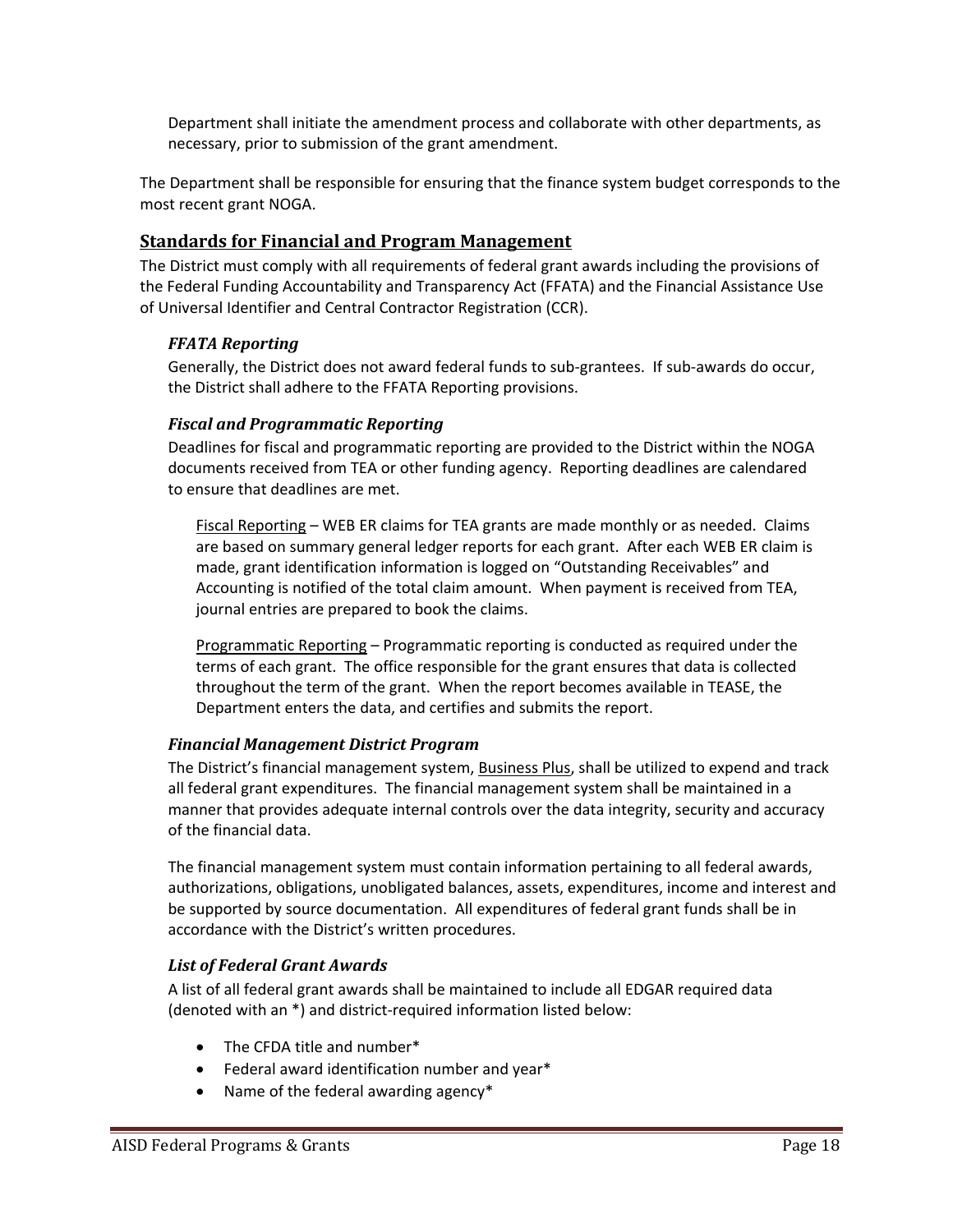- Name of the pass-through entity $^*$ , if any
- Grant manager for each grant
- Subgrants, if any

On at least a quarterly basis, the Department shall review the status of each federal grant fund. The review shall include a comparison of budget to expenditures. *Contact the Department for a current list of Grant Awards.*

#### **Payment**

The District has determined that it will not accept advance payments for federal grant funds. The District shall seek reimbursement for federal grant expenditures, rather than using an advanced payment method. Consequently, the District shall prepare and submit a "draw‐down" of federal grant funds only after the payments have been made and distributed to the vendor via mail, e‐ payables, or other delivery method. The draw‐down of expended funds shall be net of all rebates, refunds, contract settlements, audit recoveries, and interest earned, as appropriate. The Department shall be responsible for preparing the draw‐down of federal grant funds.

In the event that the District receives an advance payment from a federal granting agency, the District shall ensure that it expends the advanced funds in a timely manner. Excess funds may earn interest, which may require return to the federal granting agency if the interest meets the federal threshold.

The District shall adhere to the *Accounting Department Policies and Procedures* for additional information regarding payments.

## **Cost sharing or matching funds**

The Department shall ensure that cost sharing and/or matching funds requirements for each federal grant award are approved through the grant approval process prior to the submission of the grant. At a minimum, the Director and the District Deputy Superintendent must approve the commitment of all cost sharing and matching grant funds.

All staff paid with cost sharing and matching funds shall be subject to the Time and Effort Documentation requirements.

Cost sharing and matching funds that are a result of donated services or supplies shall be recorded and tracked in accordance with the federal regulations (CFR 200.306).

#### **Program Income**

The District will not generate any program income as part of a federal grant award.

## **Period of performance (Obligations)**

All allowable grant expenditures (obligations) shall be incurred during the grant period, i.e., begin date and end date of the federal grant award as designated on the NOGA. Obligations that occur before or after the grant period are not allowable costs. The obligations must be liquidated in accordance with the grant deadlines, especially as they relate to the final draw‐down of federal grant funds. Guidance regarding the obligation of federal grant funds can be found in TEA's General and Fiscal Guidelines. The Department shall notify other departments, as appropriate, of the grant periods for each federal grant award to ensure compliance.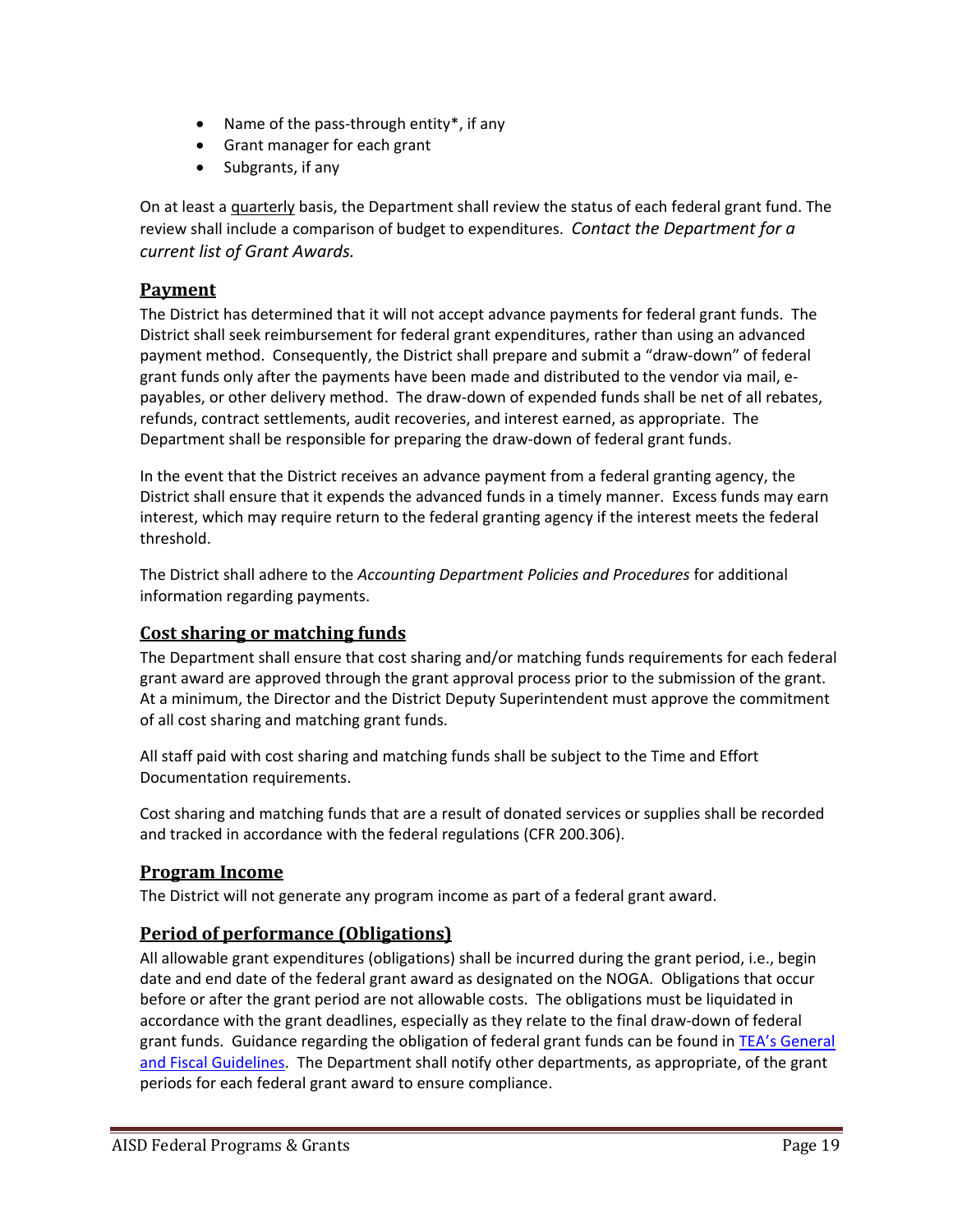The Department shall monitor the expenditures during the grant period to ensure that the funds are spent in a systematic and timely manner to accomplish the grant purpose and activities. Due to varying programmatic requirements and activities, grants may not follow a systematic timeline for expenditures. A larger percentage of a grant may need to be withheld for specific activities.

## **Audits (2 CFR Part 200, Subpart F)**

The District shall adhere to the following link for additional information regarding audits: Audit Requirements.

## **Accounting**

*Refer to the Federal Programs and Grants Department (Federal Programs and Grants web page) and the Accounting Department (Accounting web page) for additional information on general District procedures as well as procedures listed in this section.* 

## **Accounting Procedures**

## **Account Codes**

The primary resource on accounting and business operations for Texas public school systems is the *Texas Education Agency Financial Accounting System Resource Guide* (FASRG). The District follows the FASRG for the account code structure for all budgets. See the *Alief ISD Budget and Account Code Manual* for a detailed explanation of the account code structure, valid codes, and account code rules.

## **Fiscal/Accounting Records**

All fiscal/accounting records are to be maintained 5 years beyond the final expenditure report date and should include at a minimum a general ledger of all expenditures, time and effort records for employees, charges made to payroll as documented in payroll ledgers, purchase orders, invoices, receipts, travel vouchers showing expenses reimbursed to employees, cancelled checks, bank statements, and any other documentation that supports the financial transaction.

## **Cash Management Requirements**

The District operates on a reimbursement basis for expenditures incurred for all federal and state programs. All expenditures are paid before requesting reimbursement from the funding source. Records for requesting reimbursement of funds are maintained with the expenditure report justifying the request for reimbursement.

## **Check Requisitions**

While purchase orders should be used for the purpose of purchasing tangible goods, occasionally check requisitions are used for reimbursement, registration, travel expenses, or services contracted with individuals. All expenses that are reimbursed or paid from special revenue funds must follow the allowable cost guidelines for the funding source. Special revenue funds cannot be used to reimburse petty cash or campus activity funds.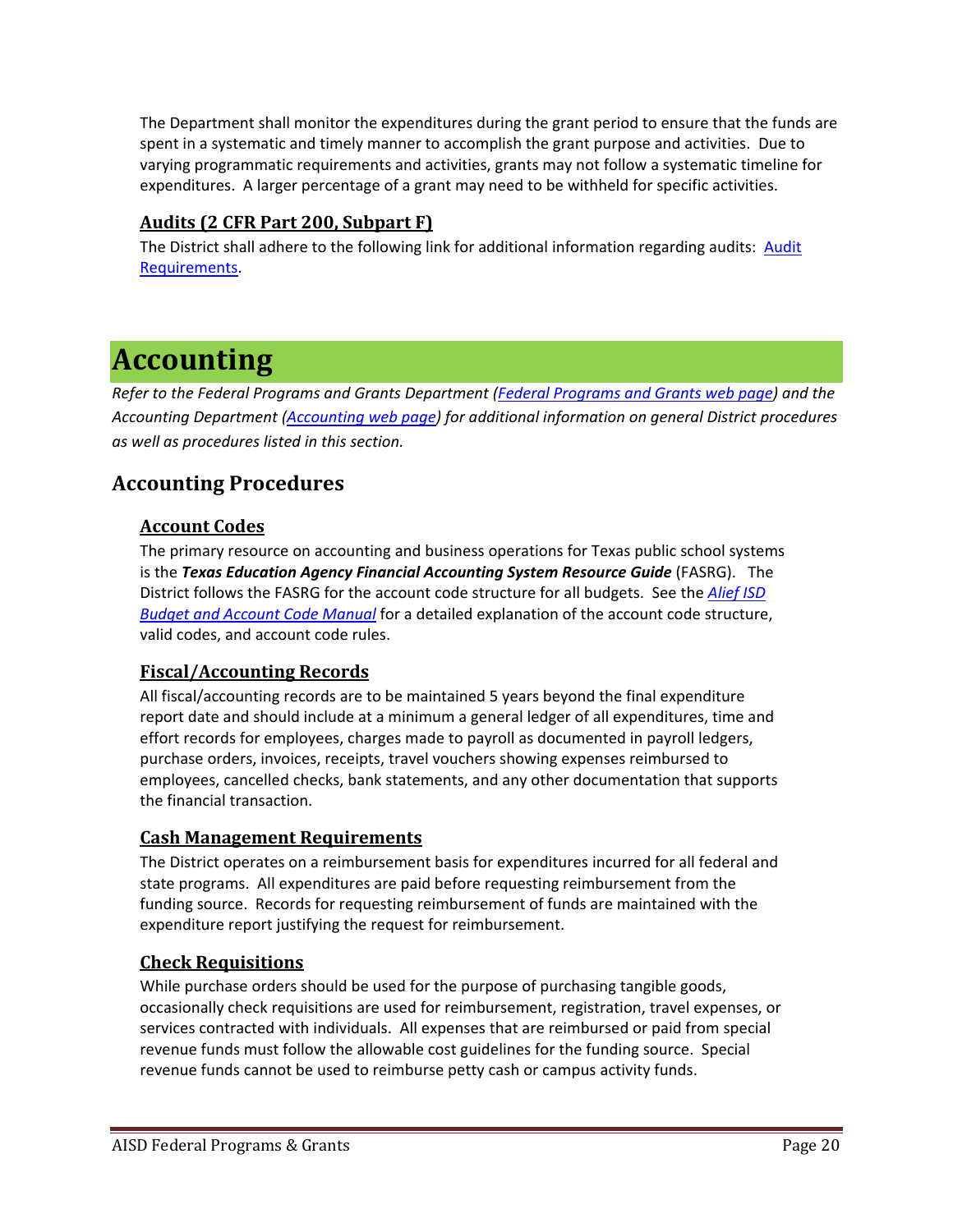## **Credit Card Purchases with Grant Funds**

The District shall follow *Accounting Department Policies and Procedures (Compliance – Credit and Procurement Cards)* for all information regarding credit card and procurement card purchases (including purchases made with federal grant funds) and expense reimbursements. The District prohibits debit cards and gift cards to be used for federal purchases. Federal funds also cannot be used to purchase gift cards.

## **Petty Cash Purchases with Grant Funds**

The District shall not use a petty cash account to make purchases with federal grant funds.

The District shall follow *Accounting Department Policies and Procedures* for additional information regarding reimbursement on purchases made with personal cash funds.

## **Travel**

#### *Travel – Obligation of Funds*

The District maintains procedures to ensure that federally funded travel expenditures are not obligated until the travel occurs.

#### *Travel – Professional Development Proof of Attendance*

The District maintains procedures to ensure that employee proof of attendance is documented for all federally funded professional development.

#### *Travel and Registration*

Every employee given authorization to travel assumes a responsibility to the taxpayers of the District to keep the cost of travel to a minimum. Employees shall be reimbursed for reasonable and allowable travel expenditures in accordance with Board policy, the *District Travel Policy* located in the *Accounting Department Policies and Procedures*, and/or federal cost principles.

Travel expenses will be reimbursed at the lesser of the published U.S. General Services Administration (GSA) rates or at the rates set‐out in the *District Travel Policy*. Check rates at http://www.gsa.gov/perdiem or contact the Department for current rates.

Except in extraordinary circumstances, all travel using special revenue funds must be approved, in advance, by the Department.

Membership dues to an organization cannot, however, be paid from federal funds, even when a savings to the District and/or campus would result.

## *Travel Expenditures with Grant Funds (Students and Staff)*

The District may use federal grant funds for travel costs. All travel‐related expenditures from grant funds shall comply with the allowable federal cost principles, the State Tex‐Travel Guidelines, School Board Policy, and the District's travel guidelines (see *Travel Documents* on Accounting webpage*).*The allowable rates of reimbursement shall be the lesser of the federal rates or local rates.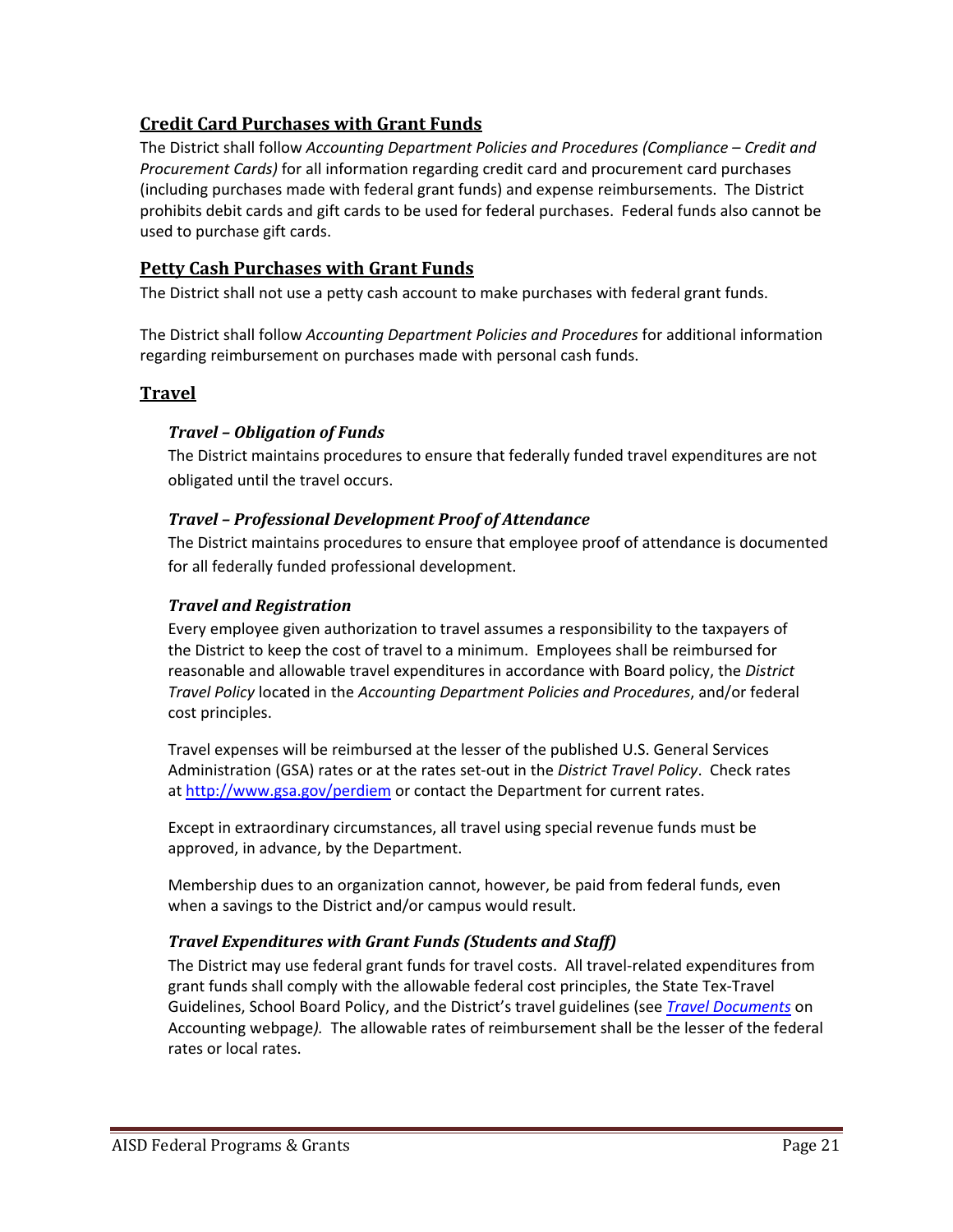The travel‐related expenditures with grant funds shall fall within the grant period, unless a specific exception is allowable by the granting agency.

The following guidelines shall apply to the expenditure of grant funds for staff, student and/or parent travel, as appropriate.

- Prior approval from the Department for federally funded travel
- Complete the appropriate travel documentation.
- Campus principal approval of documentation (e.g., short leave forms) serve as justification that the travel is necessary.
- Registration fees registration fees shall be allowable if the event is related to grant activities. Recreational or social events subject to an additional fee, above and beyond the registration fee, shall not be allowed with grant funds.
- Tips tips shall not be allowed with grant funds.
- Travel-related expenditures shall adhere to District per diem rates.

No grant funds shall be used for travel expenditures of non‐district staff such as spouses. The District shall not allow any "family‐friendly" travel expenditures, such as dependent care travel costs, with federal grant funds.

The Department shall review and approve all travel‐related expenditures paid with federal grant funds for allowability.

The District shall adhere to the *Accounting Department Policies and Procedures* for additional information regarding travel.

## **Cost Principles**

All grant expenditures must be allowable under the Federal Cost Principles (§200.403), the grant application program assurances, the granting agency's policies, and the District's policies and procedures.

The District shall adhere to the Cost Principles for federal grants and any additional grant‐specific cost principles. The general principles of EDGAR state that costs must:

- Be reasonable and necessary.
	- o A cost is reasonable if, in its nature and amount, it does not exceed that which would be incurred by a prudent person under the circumstances prevailing at the time the decision was made to incur the cost.
	- o Necessary is defined as costs needed to carry out the grant activities.
- Be allocable to federal awards.
- Be authorized or not prohibited under State or local laws or regulations.
- Conform to any limitations or exclusions set forth in these principles, Federal laws, terms and conditions of the Federal award, or other governing regulations as to types or amounts of cost items.
- Be consistent with policies, regulations, and procedures that apply uniformly to both Federal awards and other activities of the governmental unit.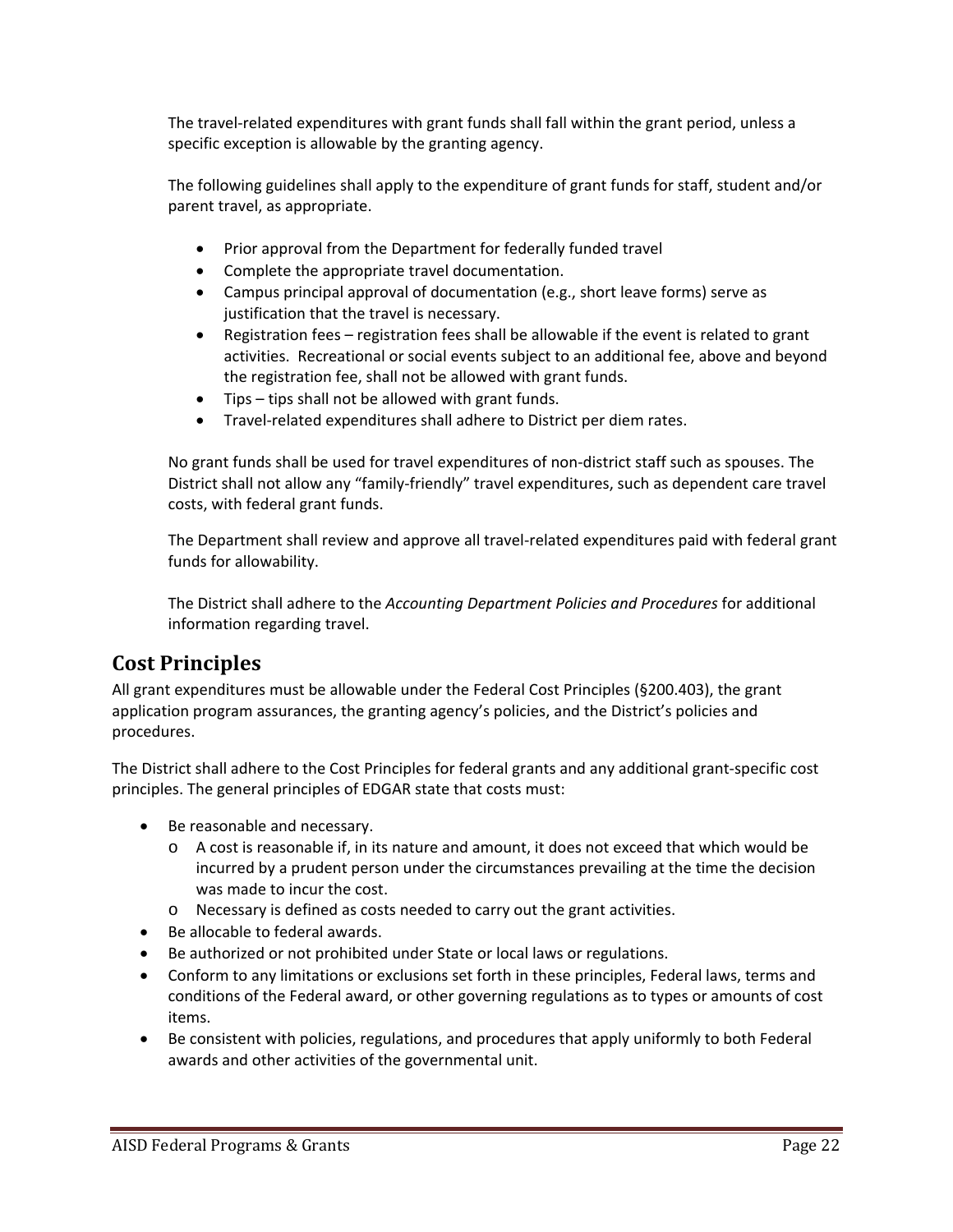- Be accorded consistent treatment. A cost may not be assigned to a Federal award as a direct cost if any other cost incurred for the same purpose in like circumstances has been allocated to the Federal award as an indirect cost.
- Except as otherwise provided for in EDGAR, be determined in accordance with Generally Accepted Accounting Principles.
- Not be included as a cost or used to meet cost sharing or matching requirements of any other Federal award in either the current or a prior period, except as specifically provided by Federal law or regulation.
- Be the net of all applicable credits.
- Be adequately documented.
- Cost must be incurred during the approved budget period. The Federal awarding agency is authorized, at its discretion, to waive prior written approvals to carry forward unobligated balances to subsequent budget periods pursuant to (§200.308).
- Align with appropriate CIP or DIP strategies.

The **total cost** of a federal award is the sum of allowable direct and allocable indirect costs less any applicable credits. All refunds, rebates, discounts or other credits to grant expenditures shall be posted to the finance general ledger as soon as the credit is known. The District shall ensure that all known credits have been posted to the general ledger prior to the drawdown on federal grant reimbursements.

## **TEA Budgeting Costs Guidance Handbook**

The District shall adhere to TEA's Budgeting Costs Guidance Handbook as published to the TEA website. A copy of the handbook shall be made available to all staff with authority to initiate and/or authorize a purchase or expenditure with federal grant funds. The guidelines shall be incorporated in the annual training for all of these staff members. These guidelines shall be posted on the District's website as a resource when expending federal grant funds.

The District shall adhere to the *Federal Programs and Grants Department* for additional information regarding specific costs.

## **Local Guidelines Related to Unallowable Costs**

The District has developed local guidelines related to unallowable costs with federal grant funds. Although some of these costs may be allowable under the federal or state regulations, the District has determined that certain expenditures shall be unallowable with federal grant funds. (See *Accounting Department Policies and Procedures*.)

## **Supplement, Not Supplant**

The term *supplement, not supplant* is a provision common to many federal statutes authorizing education grant programs. There is no single supplement, not supplant provision. Rather, the wording of the provision varies depending on the statute that contains it.

Although the definition may change from statute to statute, supplement not supplant provisions basically require that grantees use state or local funds for all services required by state law, State Board of Education (SBOE) rule, or local policy and prohibit those funds from being diverted for other purposes when federal funds are available. Federal funds must supplement—add to, enhance, expand, increase, extend—the programs and services offered with state and local funds. Federal funds are not permitted to be used to supplant—take the place of, replace—the state and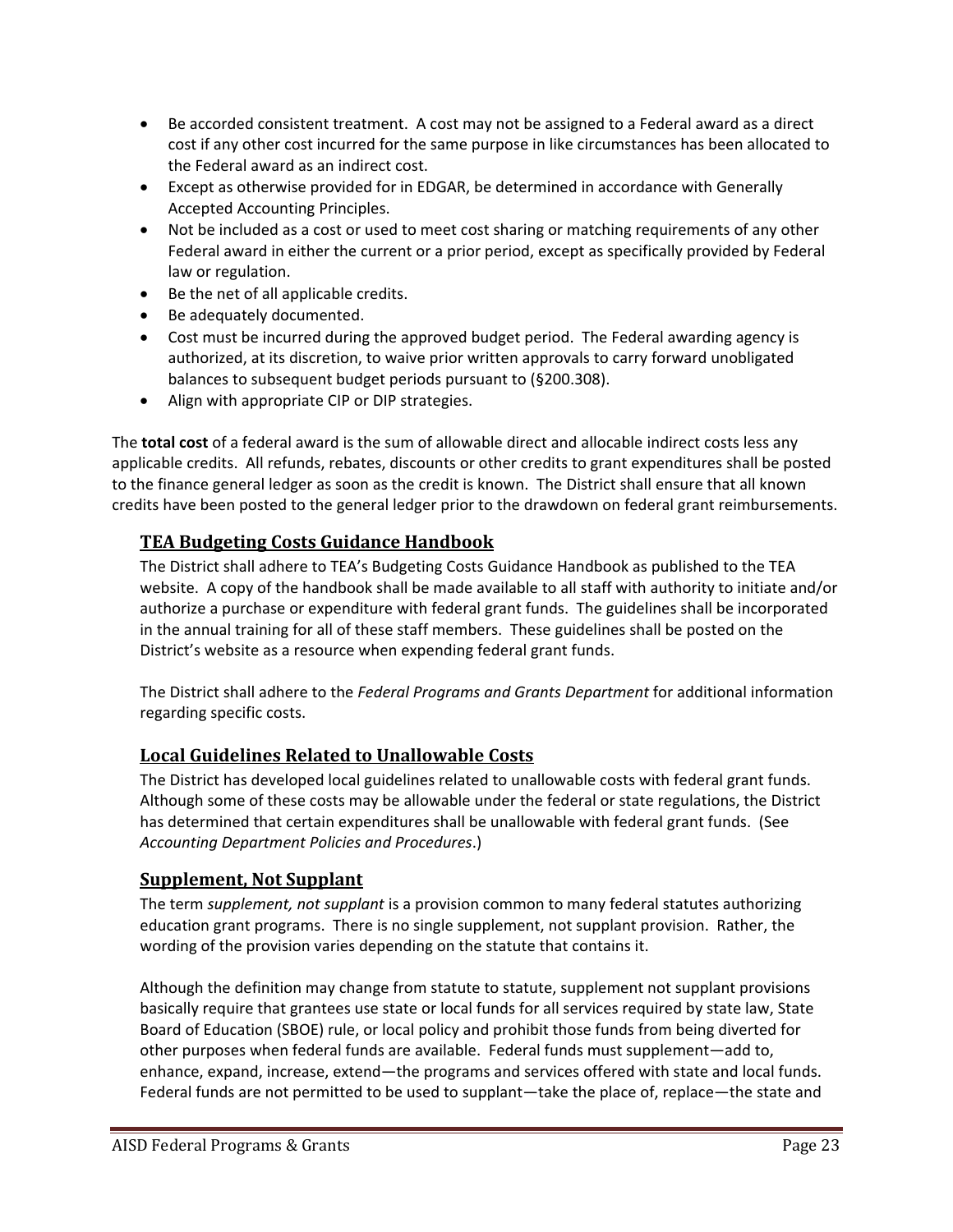local funds used to offer those programs and services. [TEA Supplement, Not Supplant Handbook, 2016 available on TEA's *Administering a Grant* webpage.]

The District process to ensure that all grant funded activities are supplemental shall be a collaborative effort between the Department and the requesting campus or department.

The Department shall review and approve all purchase orders and non‐purchase order payments and shall take the following into consideration in determining whether or not a purchase is supplemental.

- 1) The grant funds will be used to enhance, expand, or extend required activities. Examples may include before/afterschool tutoring, additional research‐based instructional programs, or other supplemental expenditures not required by state law or local policy.
- 2) The grant funds will be used for specific grant activities included in the grant application that are above and beyond the activities funded with local funds.
- 3) The grant funds will be used to supplement grant activities as noted on the DIP or a CIP.

Program‐specific supplement, not supplant provisions shall be complied with in addition to the overall federal funds requirements.

## **Title I Schoolwide Campuses & Supplement, Not Supplant**

The U.S. Department of Education issued guidance in 2016 that provides Title I schoolwide campuses with more flexibility regarding expenditures than were available in the past. Alief ISD's intent is that federal funds not provide for basic expenditures that should be the responsibility of the campus or district. Federal funds should never be used to meet requirements in State law or Board policy. In many instances, allowability is determined on a case‐by‐cases basis. Supplement not supplant questions should be directed to the Federal Programs and Grants Department.

## **Approval of Grant Purchases and Expenditures**

The District shall adhere to the normal approval path for purchase orders with non‐grant funds. In addition, all purchase orders with grant funds shall be reviewed and approved by the Department.

The Department review shall consist of the following:

- 1) The expenditure is *reasonable* and *necessary* (as defined in federal grant guidelines). (NOTE: A test of whether an expense is necessary may include the verification that the expenditure is to perform a strategy or activity in the District or Campus Improvement Plans).
- 2) The expenditure is not required by state law or local policy.
- 3) The expenditure has been approved in the grant application, if specific approval is required from the granting agency.
- 4) The expenditure meets the allowable costs principles.
- 5) The expenditure is allowable and approved in the grant application and is consistent with the grant purpose.
- 6) The expenditure is supplemental and not supplanting a local expenditure.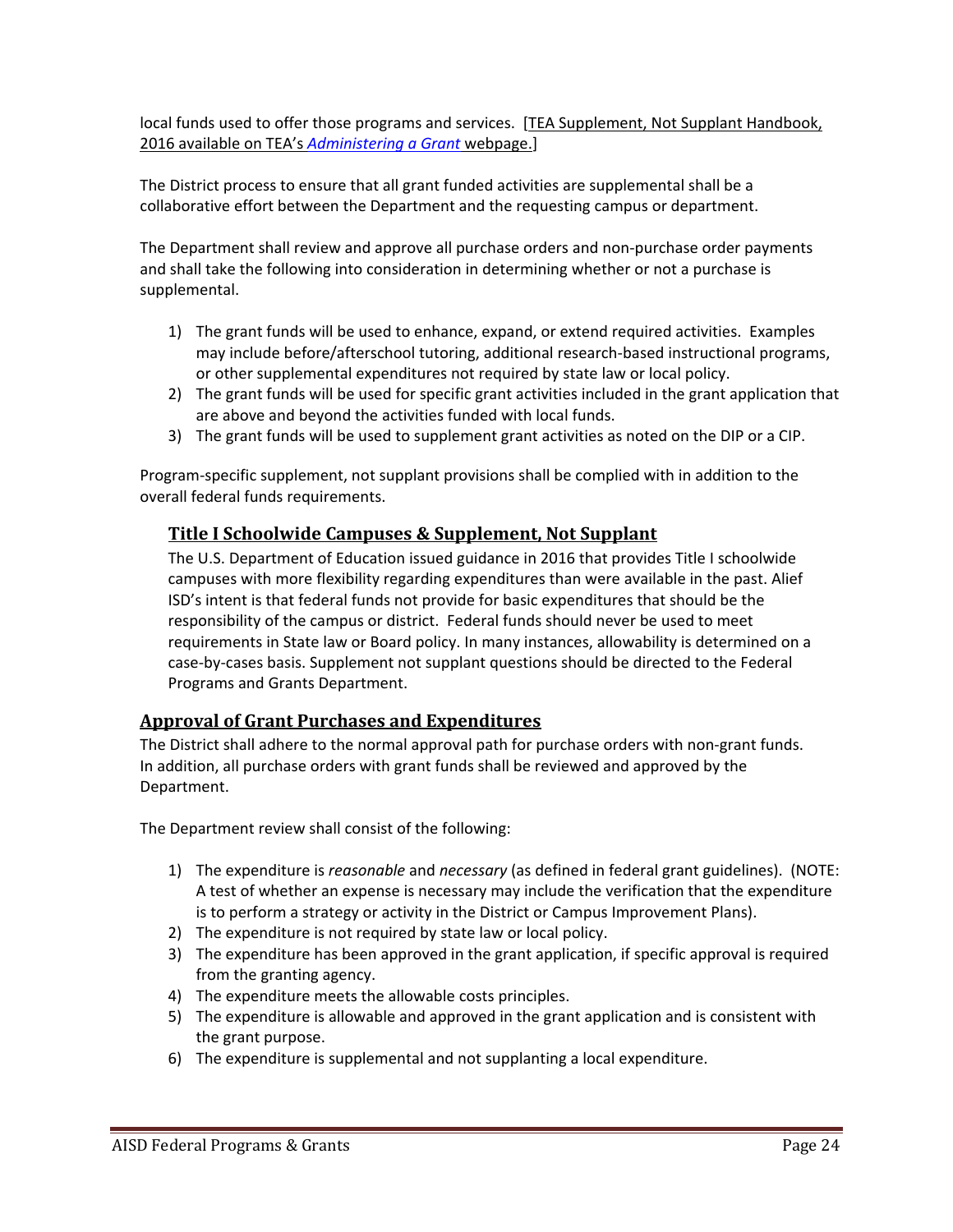In an effort to meet all obligation and liquidation requirements of grant funds, purchases shall adhere to the purchase order deadlines provided by Accounting.

Certain federally funded activities may also require specific TEA approval in addition to District approval. All federally funded activities must adhere to District policy before occurrence.

#### *Field Trips*

Effective with the 2017‐2018 school year, federally funded field trips no longer require documentation submission to TEA. However, field trips cannot occur until the Department has received and approved all necessary documentation. Documentation includes the following completed form(s):

*Request for Field Trips & Lesson Plan Form (District form)*

#### *Out‐of‐State Travel*

Effective with the 2017‐2018 school year, federally funded out‐of‐state travel no longer requires documentation submission to TEA. However, out‐of‐state travel cannot occur until the Department has received and approved all necessary documentation. Documentation includes the following completed form(s):

*Request for Out‐of‐State‐Travel Form (District form)* 

#### *Hosting Conferences*

Hosting federally funded conferences require prior approval from TEA. Therefore, costs associated with hosting federally funded conferences cannot be funded until all necessary documentation has been submitted to and approved by TEA. "Hosting conferences" refers to hosting a conference intended for audiences outside of the District. Conferences intended for District employees or parents and families of students within the District do not fall under the "hosting conferences" category. Documentation may include the following completed form(s):

 *Request for Specific Expenditure Approval: Hosting or Sponsoring of Conference (TEA form)* 

#### *Participant Support Costs*

Federally funded participant support costs require prior approval from TEA. Therefore, participant support costs cannot be funded until all necessary documentation has been submitted to and approved by TEA. Examples of participant support costs include federally funding parents to attend parent involvement conferences or federally funding PNP equitable services. Documentation may include the following completed form(s) available on the TEA *Request for Prior Approval, Disclosure, and Justification Forms* webpage:

- *Request for Approval of Participant Support Costs (TEA form)*
- *Parent Involvement Approval Form (TEA form)*
- *PNP Equitable Services Approval Form (TEA form)*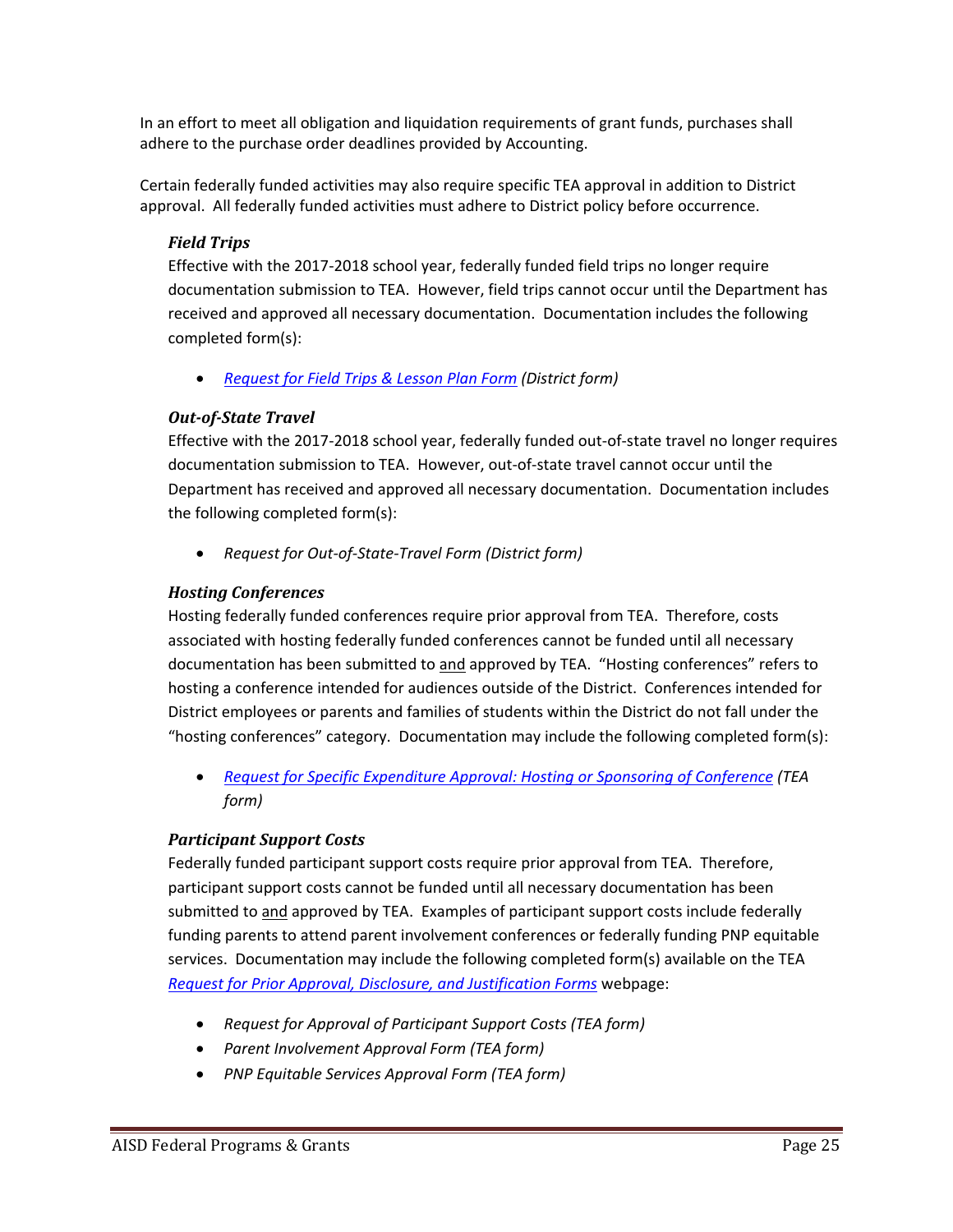## **Expenditure Reporting**

#### **Draw‐down of Grant Funds**

The District shall regularly or as required by the grant guidelines, draw‐down grant funds that have been spent in accordance with the grant guidelines. The draw‐down shall be for all expenditures to date, less grant funds received to date, as verified by a financial general ledger. NOTE: The expenditures shall be net of all refunds, rebates or allowances, purchase discounts, credits (includes credit cards and p‐cards), recoveries or indemnities on losses, insurance refunds or rebates, and other adjustments, if any (§200.406).

If the District has funds available for draw‐down, a summary general ledger of each grant fund is generated to determine the amount of the claim. If the Department staff has real‐time access to a detailed general ledger, they should be notified to generate and review the report. If a grant has a matching requirement, the District shall draw‐down only the allowable amount after verifying compliance with the level of matching expenditures.

The Department review shall consist of the following:

1) Monitor the percentage of expenditures‐to‐date to ensure that the grant funds are expended on a timely basis throughout the grant period. [NOTE: TEA may disallow grant fund expenditures that appear to be made outside of the grant period or so late in the grant period that the District and its students did not benefit from the delayed expenditure.]

The Department shall prepare the paper or electronic draw‐down request and a copy of all supporting documentation shall be filed for audit purposes.

If manual approval of an electronic draw‐down is required by the granting agency, the Department shall comply with the manual requirements. For example, TEA at times requests supportive information related to a draw down such as a detailed general ledger, narrative justification, or summary of expenditures by object code. Upon a request from the TEA, the Department and other departments, as appropriate, shall respond to the request within the allotted time to avoid designation as a "high risk" grantee.

The Department shall be responsible to ensure that the requested draw down amount does not exceed a grant‐specific draw down amount, or percentage. [NOTE: The ESSA draw down percentage is 20% per month and aggregates each month.]

The final draw‐down of grant funds from the granting agency shall be made within the allowable timeframe. The grant liquidation guidelines shall be adhered to in making final payment for all goods and services received and *placed into service* before the end of the grant period. The draw down process shall be the same as a monthly or periodic draw down, except that all refunds, rebates, credits, discounts or other adjustments to the general ledger must be recorded in the general ledger prior to submitting the final draw down request. [NOTE: There shall be no outstanding purchase orders or pending liquidations at the time of the final draw down of grant funds.] The final draw‐down shall be reviewed and approved in the same manner as a periodic draw‐down.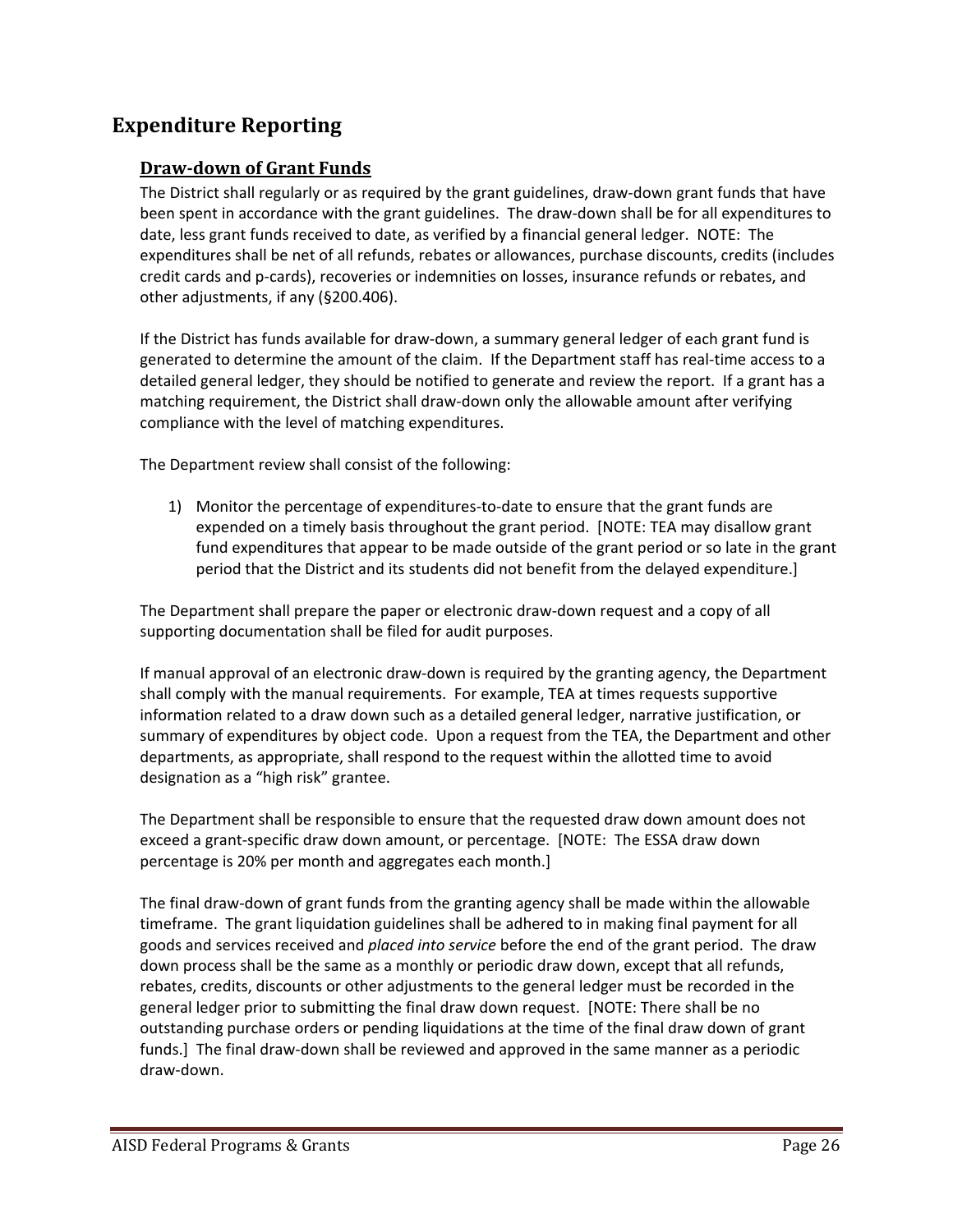If a final draw down deadline is missed, the Department shall contact the granting agency to determine if a process exists to request a filing deadline extension. [NOTE: TEA has developed procedures to request an extension for filing expenditure reports. The request form must be completed, signed by the Superintendent or Designee and filed with TEA within 30 days of the final expenditure report deadline.]

Receivables from the granting agency shall be recorded in the general ledger at fiscal year‐end. [NOTE: The revenues realized and the expenditures should be equal at the time of the final draw down of grant funds.]

#### *Certification*

Federal regulations (CFR 200.415) requires that the District certify the accuracy of the annual and fiscal reports or vouchers requesting payments be signed by the authorized individual(s). The Department shall certify every draw‐down of funds, including the final expenditure report (draw‐down of funds) as noted below:

*By signing this report, we certify to the best of our knowledge and belief that the report is true, complete and accurate, and the expenditures, disbursements and cash receipts are for the purposes and objectives set forth in the terms and conditions of the federal award. We are aware that any false, fictitious, or fraudulent information or omission of any material fact, may subject us to criminal, civil, or administrative penalties for fraud, false statements, false claims or otherwise.* 

## **Receipt of Grant Funds**

All District staff, especially those assigned with federal grant duties, shall adhere to cash management requirements and procedures. All cash received by the District shall be deposited, recorded, reconciled by multiple individuals to ensure segregation of duties.

To minimize the time that elapses between the receipt of funds from the granting agency and the disbursement of funds by the District, the District shall follow cash management procedures in a timely manner including recording all grant fund receivables upon receipt from the granting agency. The receipt of grant funds shall be posted to the general ledger to the appropriate revenue or account code. In the event that the grant funds received do not match the recorded receivable, the Department shall contact the granting agency to determine the discrepancy. If the granting agency has reduced and/or increased the grant funds paid to the District, a general ledger adjustment shall be posted to the appropriate revenue receivable accounts. The Special Revenue Accountant shall prepare the adjusting journal ledger entry and Accounting shall post the entry to the finance general ledger.

The District will not maintain grant funds in a separate bank account.

The District has elected to draw down federal grant funds under the cash reimbursement program guidelines, i.e., after the delivery of the payment to the payee. No interest shall be earned, recorded, nor returned to the granting agency as a result of the cash reimbursement program.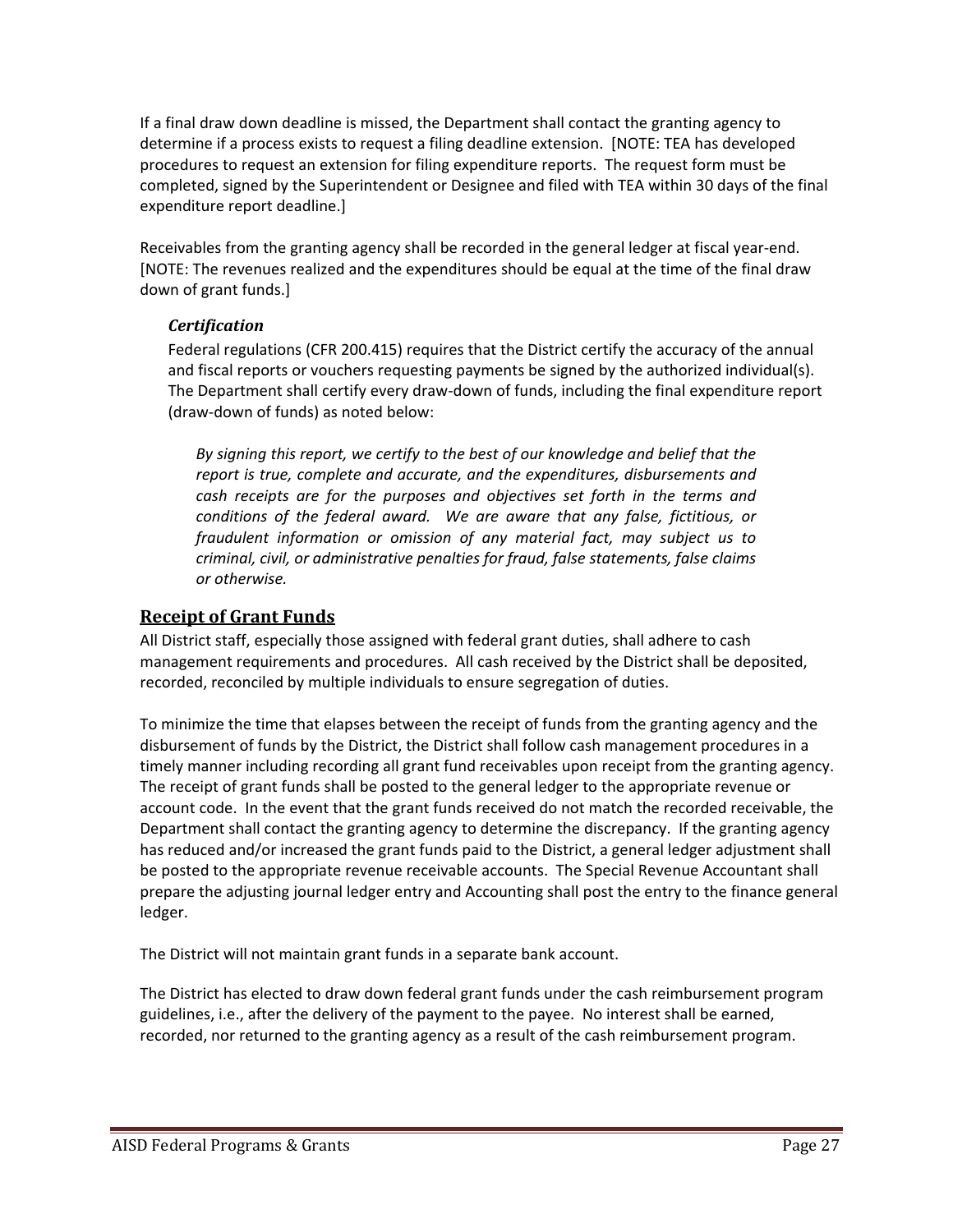## **Tracking and Recording Receivables**

On at least a monthly basis, the Department shall review all pending receivables. Aged receivables, defined as greater than 60 days from the date of recording, shall be investigated and resolved by contacting the granting agency.

At the end of the fiscal year, all known and measurable receivables shall be recorded to the general ledger to the appropriate grant code. The Special Revenue Accountant shall prepare the journal ledger entry and Accounting shall post the entry to the finance general ledger.

## **Refund(s) to Federal Agencies (§200.305)**

If the federal awarding agency determines that a refund is due from the District, the District shall have 30 days to comply. If not compliant, an enforcement action to withhold future payments could be implemented by the federal awarding agency (§200.339). All enforcement actions afford opportunities for hearings.

## **Non‐Compliance**

#### *Audit Findings*

Auditing findings or deficiencies shall be addressed in a timely manner upon receipt of the notification. The District departments, as appropriate, shall work collaboratively to develop and implement a Corrective Action Plan to resolve the findings or deficiencies. The Superintendent or Designee shall approve the Corrective Action Plan and monitor the timely implementation of corrective strategies.

#### *Fraud*

The District shall disclose to the granting agency if any federal grant funds have been subject to fraud by District staff and/or contractors (vendors). Corrective actions, as appropriate, shall be implemented to remedy the loss of grant funds due to fraud.

## **Remedies for Non‐Compliance**

The District may be subject to consequences due to non‐compliance with federal regulations. The District shall strive to maintain compliance, but shall respond appropriately to all notifications of non-compliance from the federal granting agency or pass-through agency (TEA). All TEA correspondence shall be forwarded to the Department.

## **Grant Closeout Procedures**

The District shall submit all grant closeout documents to the granting agency or pass-through agency, as appropriate. Grant closeout procedures shall include, but not be limited to the following:

- Ensure that no obligations are made after the grant period end date.
- Liquidate all obligations incurred during the grant period.
- Submit the final grant program performance report, if any.
- Submit the final grant expenditure report, if any.
- Drawdown all the expended grant funds (reimbursement request) match the grant expenditure draw‐downs with the finance general ledger.
- Certify that the final drawdown of federal grant funds are accurate (certification).
- Refund any excess grant funds, interest, or other payables to the granting agency or passthrough agency.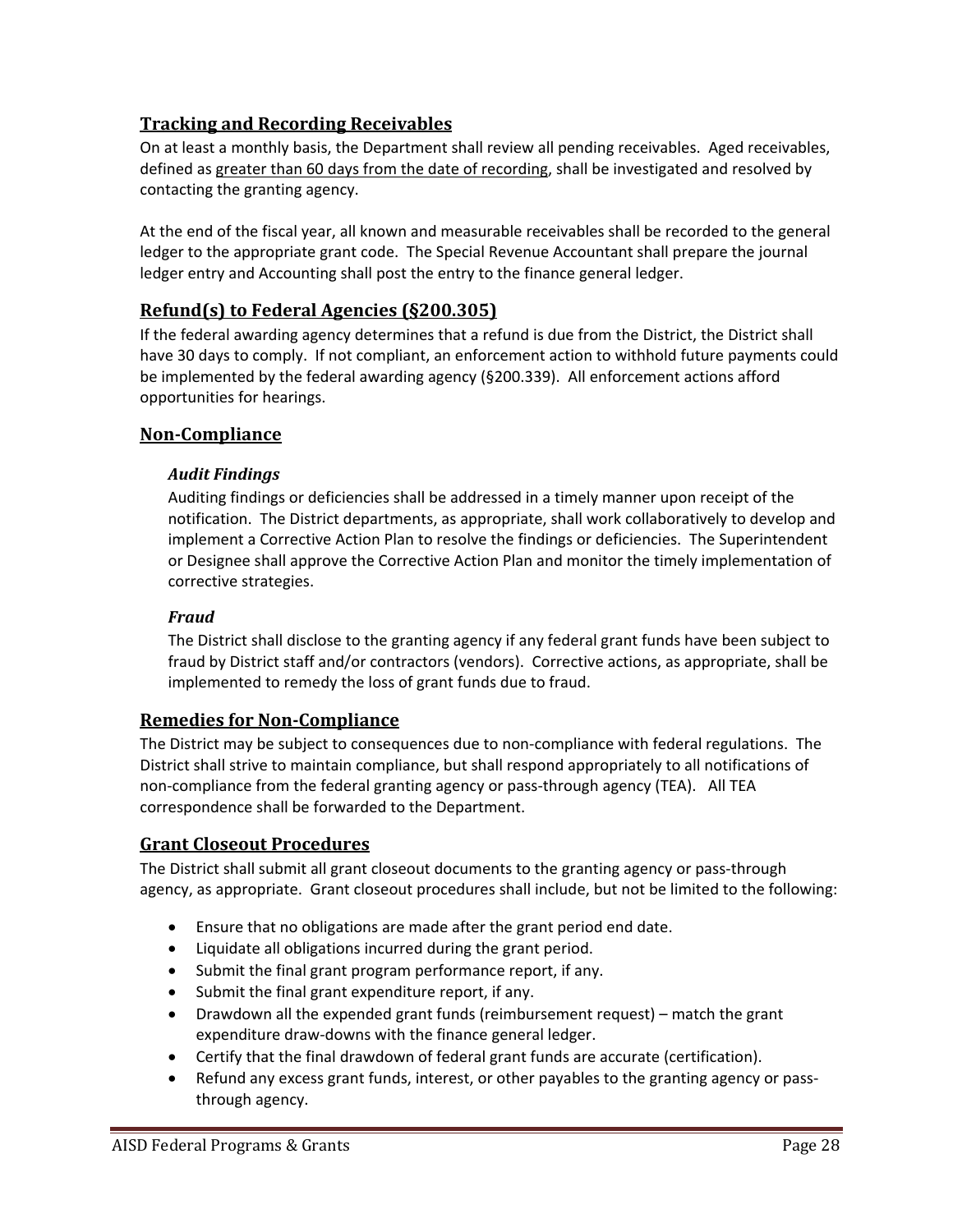Account for any real and/or personal property on hand at the end of the grant period.

## **Comparability**

Comparability of services is a fiscal accountability requirement that applies to local educational agencies (LEAs) that receive funds under Title I, Part A of the Elementary and Secondary Education Act of 1965 (ESEA), as reauthorized by the Every Student Succeeds Act (ESSA). The intent of the comparability of services requirement is to ensure that an LEA does not discriminate (either intentionally or unintentionally) against its Title I schools when distributing resources funded from state and local sources simply because these schools receive federal funds. [TEA Title I, Part Comparability of Services Guidance Handbook, 2014]

The Department shall conduct the comparability test on an annual basis and complete the Title I Part A Comparability Assurance Document (CAD). If the District is not exempt, the Department shall complete and submit the Comparability Computation Form (CCF) to TEA by the annual deadline.

In completing the CAD and CCF, the Department shall follow the process outlined by TEA.

If TEA determines that the District is non‐compliant, the District departments shall work collaboratively to address the non‐compliance. In addition, the District shall make adjustments as appropriate until the District is in compliance with the comparability requirement.

## **Indirect Cost**

All District costs with federal grant funds, whether direct or indirect, shall meet the minimum requirements of allowability as specified in the 2 CFR 200.403. In addition, the costs must meet the general provisions for selected items of cost (2 CFR 200.420). Specific items not listed within these procedures shall be evaluated by the Department on a case‐by‐case basis for allowability. The general cost allowability rules for specific items of cost listed within these procedures shall apply to all federal grant funds, unless more restrictive allowability rules are required by a particular federal grant award.

Grantees must have a current, approved federal indirect cost rate to charge indirect costs to the grant. The indirect cost rate is calculated using costs specified in the grantee's indirect cost plan. Those specified costs may not be charged as direct costs to the grant under any circumstances. [TEA Indirect Cost Rate Proposal Instruction Manual for School Districts, 2015]

The District shall apply for an indirect cost rate through the federal granting agency or pass‐through entity (TEA) in accordance with the current regulations. Accounting shall complete and submit an Indirect Cost Rate Proposal by the established deadline as specified by the pass‐through entity (TEA) on the Indirect Cost webpage at:

http://tea.texas.gov/Finance and Grants/Grants/Federal Fiscal Compliance and Reporting/Indire ct Cost Rates/Indirect Cost Rates/

The District's Indirect Cost Rate, or the maximum allowable rate, whichever is less shall be used to post Indirect Costs for federal funds to the General Fund. The Department shall prepare a general ledger entry for the indirect costs. The Department shall post the entry to the finance general ledger.

The District shall adhere to the *Accounting Department Policies and Procedures* for additional information regarding indirect costs.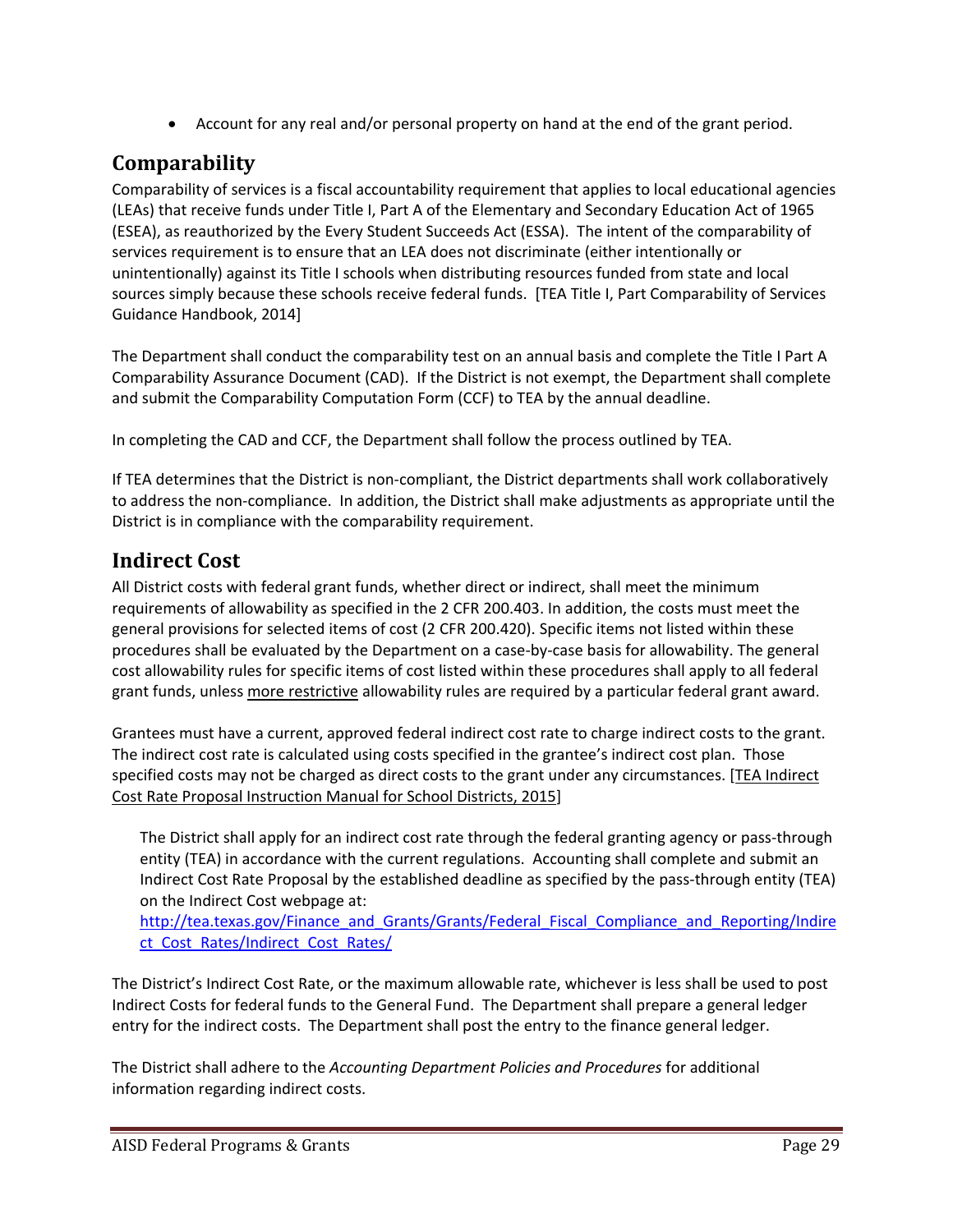## **Maintenance of Effort (MOE)**

The District shall comply with the Every Student Succeeds Act (ESSA) and Individuals with Disabilities Act (IDEA) maintenance of effort requirements.

The District shall adhere to the *Accounting Department Policies and Procedures* for additional information regarding MOE.

## **ESSA MOE**

Federal statute requires that local education agencies (LEAs) receiving Title I, Part A funds must continue to maintain fiscal effort with state and local funds. An LEA may receive its full Title I, Part A entitlement if either the combined fiscal effort per student or the aggregate expenditures for the preceding fiscal year was not less than 90 percent of the combined fiscal effort or aggregate expenditures for the second preceding fiscal year. Maintenance of Effort (MOE) is determined using state and local operating expenditures by function, excluding expenditures for community services, capital outlay, debt service, and supplementary expenses as a result of a Presidential declared disaster, as well as any expenditures from funds provided by the federal government. [TEA NCLB LEA Maintenance of Effort (MOE) Handbook, 2013]

Accounting shall compute the MOE using the TEA NCLB LEA MOE Calculation Tool during the budget adoption process and at the end of the fiscal year. Non‐compliance with MOE will result in a reduction of ESSA funds in the exact proportion by which the District fails to meet the MOE requirement; therefore, Accounting shall plan for the reduction of grant funds at the local level. If the MOE falls below the required level, the Department and Accounting shall collaborate to develop a plan to bring the District into compliance with the MOE requirements.

## **IDEA‐B MOE**

An LEA that accepts IDEA‐B funds is required under IDEA‐B to expend, for services to students with disabilities, at least an amount equal to 100% of the state and/or local funds it expended on students with disabilities during the previous year. Federal law provides four methods of demonstrating compliance (or "maintaining effort"), as described in the Methods of Determining Compliance section. [TEA IDEA‐B MOE Guidance Handbook, 2014]

Accounting shall compute the MOE using the TEA IDEA‐B LEA MOE Calculation Tool during the budget adoption process and at the end of the fiscal year. Non‐compliance with IDEA‐B MOE will result in a reduction of IDEA‐B funds in the exact proportion by which the District fails to meet the MOE requirement; therefore, Accounting shall plan for the reduction of grant funds at the local level. If the IDEA‐B MOE falls below the required level, the Department and Accounting shall collaborate to develop a plan to bring the District into compliance with the MOE requirements.

NOTE: Accounting shall code all special education expenditures that qualify as exceptions to a specific sub‐object for tracking purposes. For example, if the District makes a long term purchase of equipment for a special education student, the District should track that expense separately to apply that cost as an exception during the MOE calculation.

As part of the IDEA‐B grant application process, the Department will need to know the prior year Special Education expenditures and the next fiscal year budgeted Special Education Expenditures. Accounting shall provide these amounts to Special Education prior to their grant application submission to ensure that the most accurate amounts are reflected in the grant application.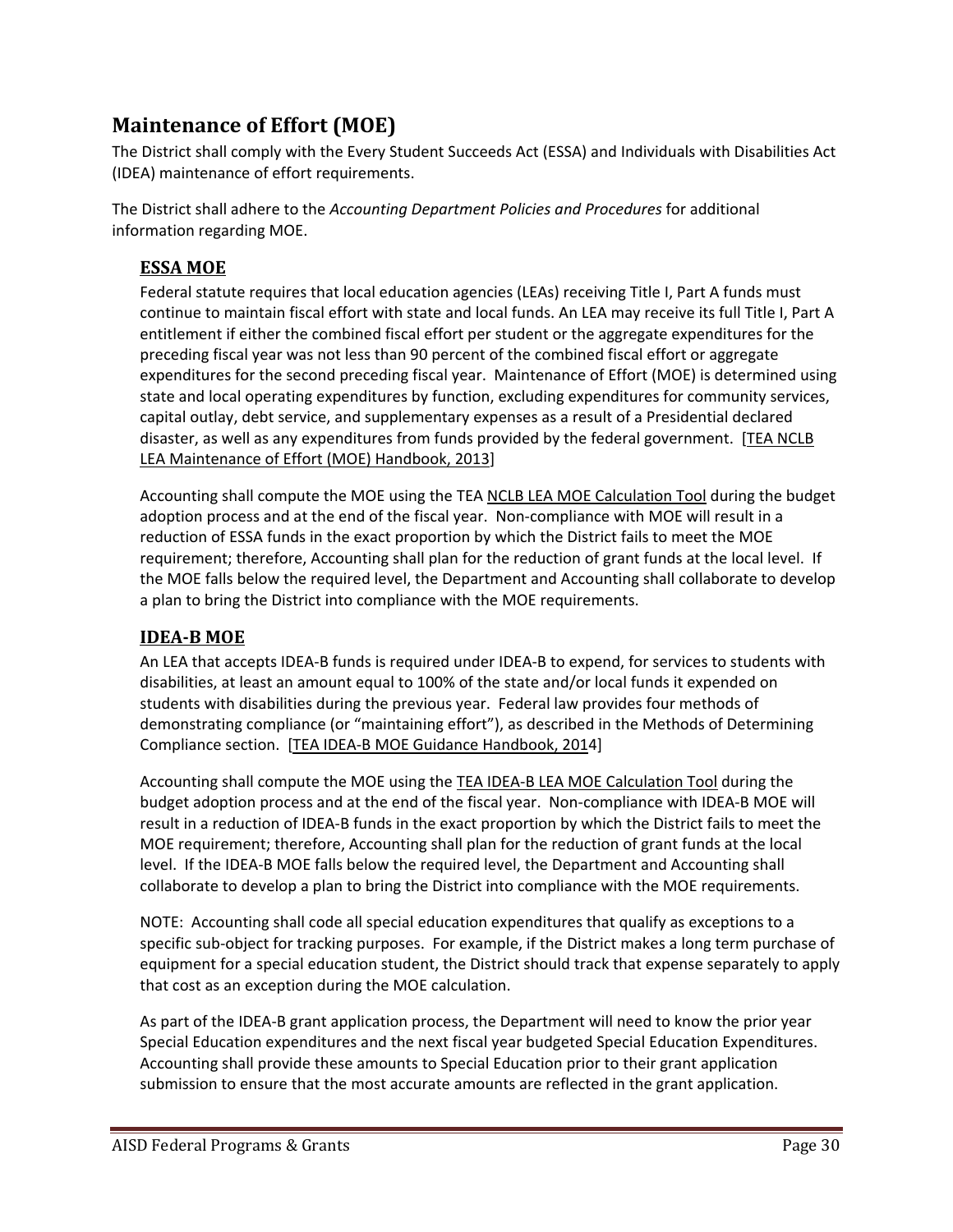Changes to these amounts, as they are known, by Accounting shall be submitted to Special Education, as appropriate.

## **Procurement**

*Refer to the Purchasing Department Policies and Procedures (Purchasing Manual), the Accounting Department Policies and Procedures (Accounting web page), and the Standards List (Desktop and Network Services web page) for additional information on general District procedures as well as procedures listed in this section.* 

## **Procurement Standards**

The District shall comply with the general procurement requirements of EDGAR including but not limited to the below unless the District imposes stricter requirements, in which case, it shall then follow the stricter Purchasing and/or Accounting processes to ensure full federal compliance. Procedures regarding these sections can be found in the Purchasing Manual.

## **Procurement Procedures (§200.317 to §200.327) General Procurement Standards (§200.318) Proposals Costs (§200.460) Methods of Procurement to be Followed (§200.320)**

## **Debarment and Suspension (§200.214)**

The District must not award a contract to a vendor which is debarred or suspended or is otherwise excluded from or ineligible for participation in federal grant award programs.

EDGAR FAQ Version 7 (last revised 06/01/2017) §7.19 states the following: The non‐federal entity must not award any federal funds to any vendor who is suspended or debarred. In addition, if the award exceeds \$25,000 the non-federal entity must verify and document that the vendor is in good standing by one of the following methods.

- 1. Checking SAM.gov on the day the contract is to be signed to ensure the vendor is not included in the suspended or debarred list and then printing the search results as documentation the vendor is not suspended or debarred.
- 2. Requiring a certification signed by the vendor that they are not suspended or debarred.
- 3. Including a clause in the contract whereby the vendor assures they are not suspended or debarred.

The District employs the second and third methods to verify and document good standing for vendors.

#### *Contracts and Purchase Orders*

Purchasing shall verify the eligibility of each vendor with this certification requirement by requesting that the vendor execute a Debarment and Suspension Certification Form before awarding a contract and/or issuing a purchase order. A copy of the Certification Form shall be maintained with the contract and/or purchase order for audit purposes. Purchasing shall include a clause in the contract and on all purchase orders whereby the vendor assures via acceptance of the contract and/or purchase order they are not suspended or debarred. Purchasing shall verify that new vendors are in compliance with the debarment, suspension,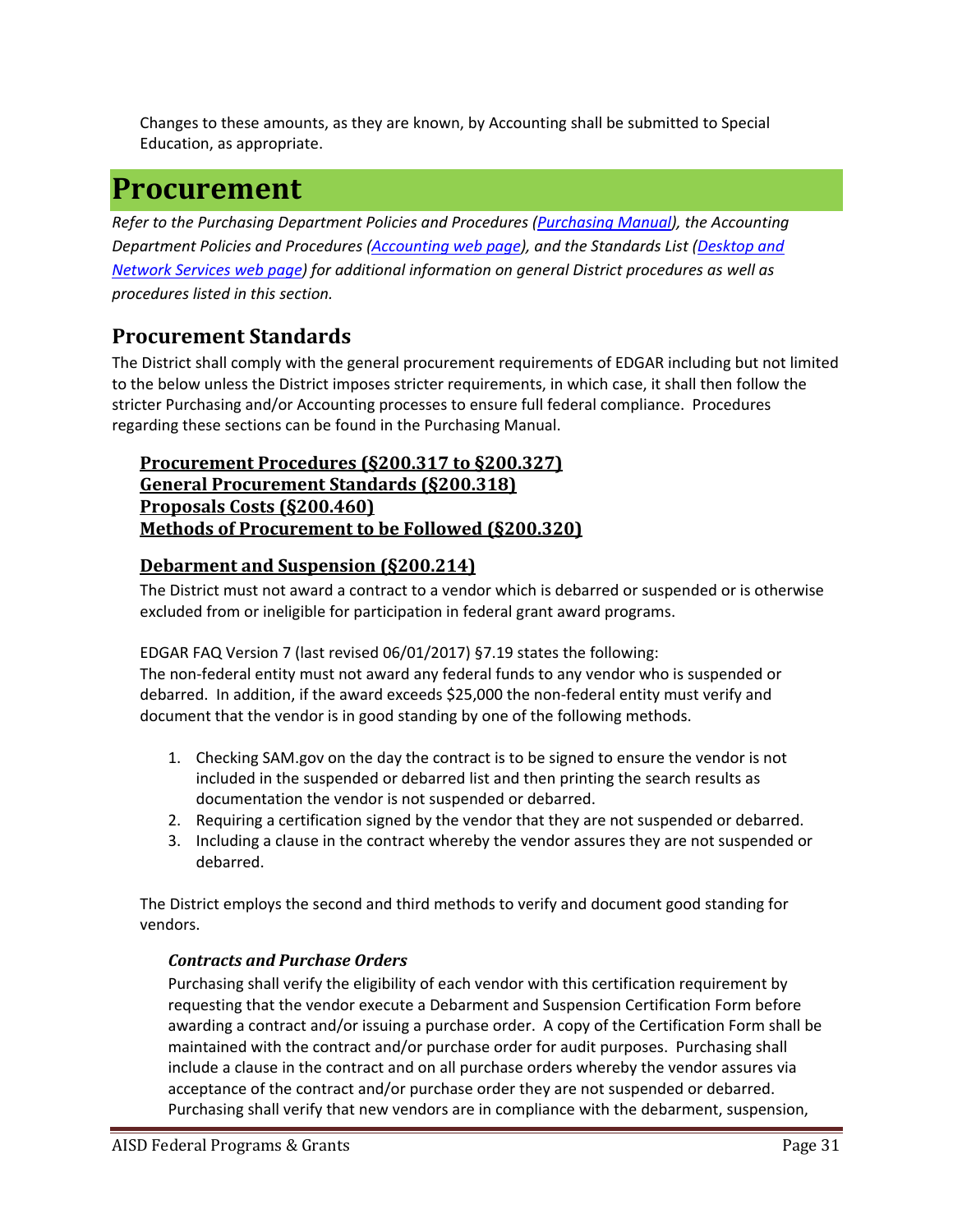ineligibility and voluntary exclusion provisions. In the unexpected event that a vendor is debarred or suspended during a contract, the District shall continue the contract in force until the contract lapses. The contract term shall not include any extensions to the original term of the contract. Any ineligible purchases made with the debarred or suspended vendor will also be reclassified to District local funds.

## *Check Requisitions*

The Department shall verify good standing of vendors on check requisitions by checking SAM.gov as the check requisitions are processed through the Department.

## **Lobbying Certification**

When required by the federal awarding agency, the District shall certify on the grant application that no federal grant funds are expended for the purpose of lobbying. The Department shall execute a Lobbying Certification Form [Standard Form – LLL: Disclosure of Lobbying Activities], as applicable, if the District used funds other than federal grant funds for lobbying activities.

Purchasing shall ensure that all contract award documents with federal grant funds contain the appropriate lobbying certification language.

## **Expenditure of Grant Funds**

Purchases must be aligned with the appropriate CIP or DIP and must follow the OMB cost principles and 2 CFR 200, Subpart E as well as applicable grant requirements in determining reasonableness and allowability. Except in extraordinary circumstances, purchases must be approved in advance by the appropriate grant manager as part of the process. Funds must be expended for reasonable and necessary costs in conducting grant activities.

## **Purchase Orders (POs)**

The District must make its purchases following relevant statutes and policies with the objective of purchasing the best products, materials, and services at the lowest practical prices. Funds are encumbered at the time purchase orders are entered into the District electronic system.

Purchases using special revenue funds must match the approved grant application from the funding agency and comply with all program guidelines and assurances. These purchase requests are routed online through the Department and other District departments, as appropriate, for approval.

## **Federal Purchases**

The District does not utilize the micro-purchase threshold. All federally funded purchase orders must be reviewed and approved by the Department and Purchasing prior to purchase to ensure the appropriate competitive process, listed in the Purchasing Manual, has been followed. District policy requires three (3) quotes for all federally funded purchases with no minimum dollar amount and unless the threshold dollar amount requires that a stricter competitive process outlined in the Purchasing Manual be followed. The District allows for few exceptions, such as food, to these competitive procedures. However, there may be extenuating circumstances where the District reserves the right to make exceptions to deem two (2) quotes as sufficient. Stricter threshold requirements such as Cost and Price Analysis procedures can be found in the Purchasing Manual.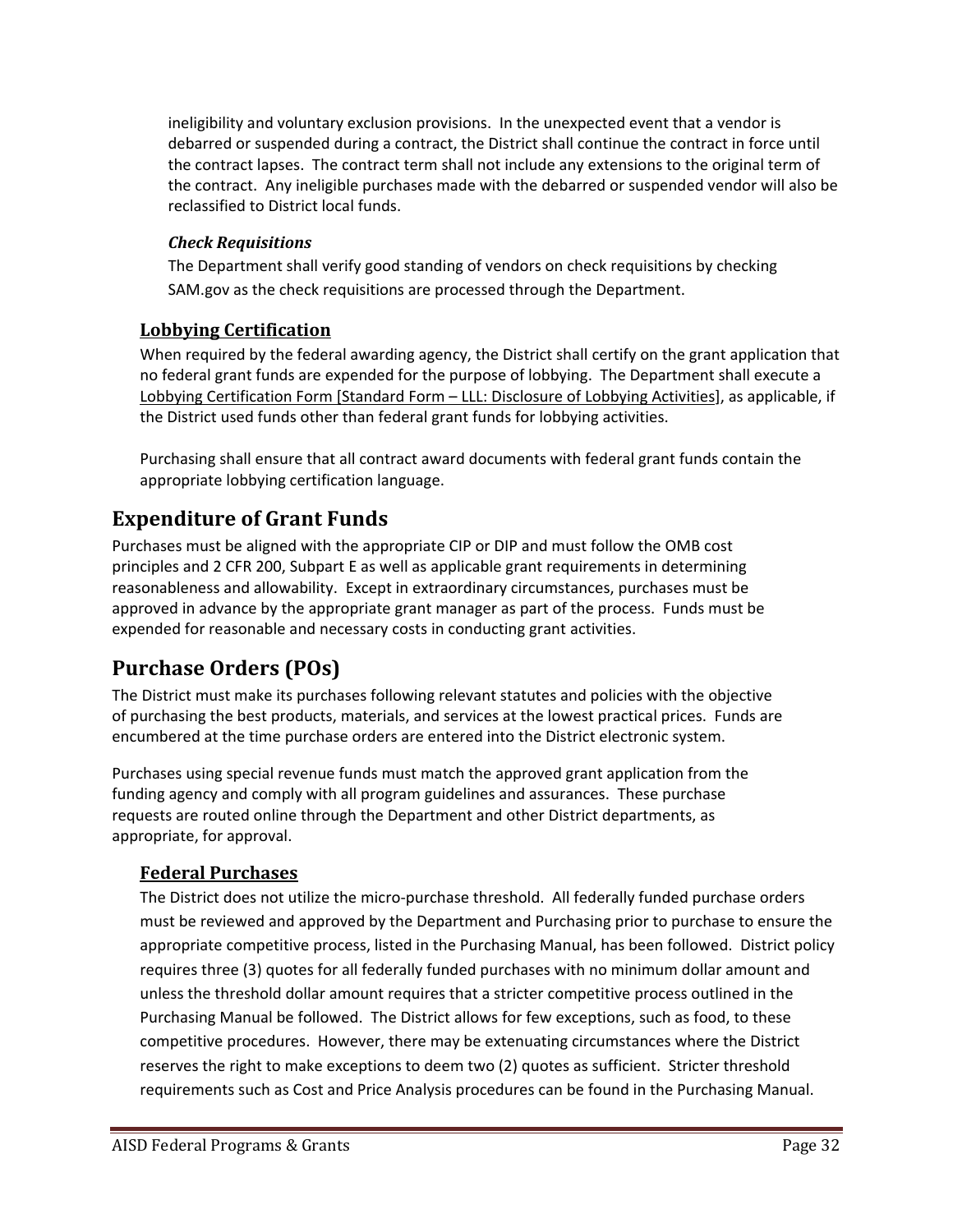These processes, including the evaluation of competitive proposals, will follow the EDGAR Procurement Procedures (§200.317 to §200.327) listed above.

Purchase orders are verified and finalized by Purchasing and other appropriate departments prior to the purchase orders being generated.

## **Corporate accounts and/or revolving lines of credit**

The District shall adhere to the *Accounting Department Policies and Procedures* for expenditure of grant funds through corporate accounts and/or revolving lines of credit.

## **Warehouse Purcha***s***es**

Federally funded warehouse purchases shall meet federal guidelines in addition to adhering to the *Accounting Department Policies and Procedures*. This includes ensuring purchases are instructionally related, identified as a district or campus need, and identified in the District Improvement Plan or Campus Action Plan. Refer to the *Purchasing Department Policies and Procedures* for additional information regarding warehouse purchases.

## **Property Standards**

The District shall safeguard all property (assets and inventory) purchased with federal grant funds under the same guidelines as property purchased with local funds. Additional insurance for property purchased with federal grant funds shall be acquired if specifically required by a federal grant award. Purchasing shall oversee the acquisition of insurance for all federally funded property.

#### **Real Property**

The District has not and will not use federal grant funds to purchase real property.

## **Equipment and Supplies (§200.313 and §200.314)**

The District shall use federal grant funds to purchase equipment and supplies. The federally‐funded equipment shall be used only for authorized purposes and shall be disposed of, at the end of the useful life or end of the grant period, in accordance with the grant award guidelines. The District shall not use the federally‐funded equipment to generate program income. The federally‐funded supplies shall be used only for authorized purposes. The District shall implement purchasing deadlines for the purchase of federally‐funded supplies to help ensure that residual supplies are not available at the end of the grant period or project.

Federally funded equipment, services, or systems must also comply with the Prohibition on Certain Telecommunications and Video Surveillance Services or Equipment guidance in §200.216 and the Telecommunication Costs and Video Surveillance Costs guidance in §200.471 (effective as of 08‐13‐ 2020).

#### **Acquisition Cost**

The District has adopted the EDGAR definition of *acquisition cost* as noted below:

*Acquisition cost* means the cost of the asset including the cost to ready the asset for its intended use. Acquisition cost for equipment, for example, means the net invoice price of the equipment,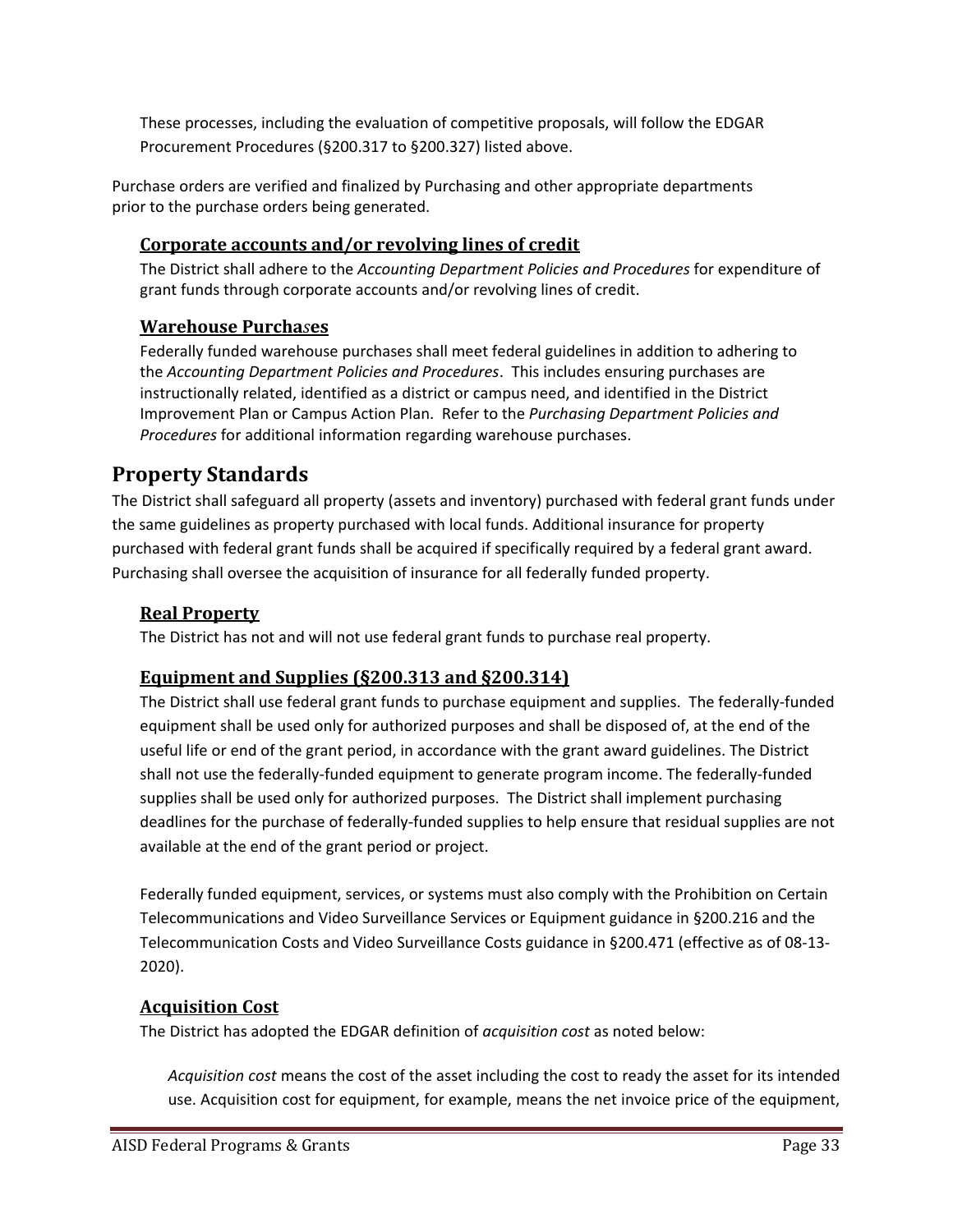including the cost of any modifications, attachments, accessories, or auxiliary apparatus necessary to make it usable for the purpose for which it is acquired. Acquisition costs for software includes those development costs capitalized in accordance with generally accepted accounting principles (GAAP). Ancillary charges, such as taxes, duty, protective in transit insurance, freight, and installation may be included in or excluded from the acquisition cost in accordance with the non‐ Federal entity's regular accounting practices.(CFR 200.1)

#### *"Walkable" Items*

The District has defined technology-related "walkable" items with a unit cost of less than \$500 as items not limited to, but such as the following:

- I-Pads
- Netbooks
- Laptops with a cost under \$500
- Tablets
- IPod
- Kindle/Nook
- Computers with a cost under \$500

## *Campus Procedures for Tracking Federal Technology Purchases Under \$500*

- All federal campus technology purchases must be tracked through a library management system and be inventoried annually. This includes items purchased by the campus as well as items purchased by the District for campuses.
- Campus staff may have individually assigned roles to track items.
- Refer to individual Campus Procedures for Tracking Federally Funded Purchases for additional information.

## **Identifying and Tracking Federally‐Funded Assets**

Title to federally funded equipment and supply purchases shall be retained by the District, unless otherwise notified by the granting agency. As District property, the District shall affix a tag, inventory, and dispose of all assets (non‐grant and grant‐funded) according to the District's fixed asset procedures.

## **Maintaining Asset Inventory and Records**

All federally‐funded assets shall be maintained in an operable state. If repairs are necessary, the District may pay for the repairs of the federally-funded assets with federal grant funds, unless expressly restricted by the granting agency. If the equipment/supplies is no longer needed for the original grant, and its use has been transferred to another federal grant as appropriate, repairs may be purchased with funds from the receiving grant.

The District fixed asset procedures shall include an annual inventory (or more frequently if required by a granting agency) of all assets and reconciliation of the inventory reports. The District's annual inventory of assets shall be conducted by Accounting each fiscal year. Lost, damaged, or stolen assets shall be reported to Accounting and the Department and shall be recorded in the fixed assets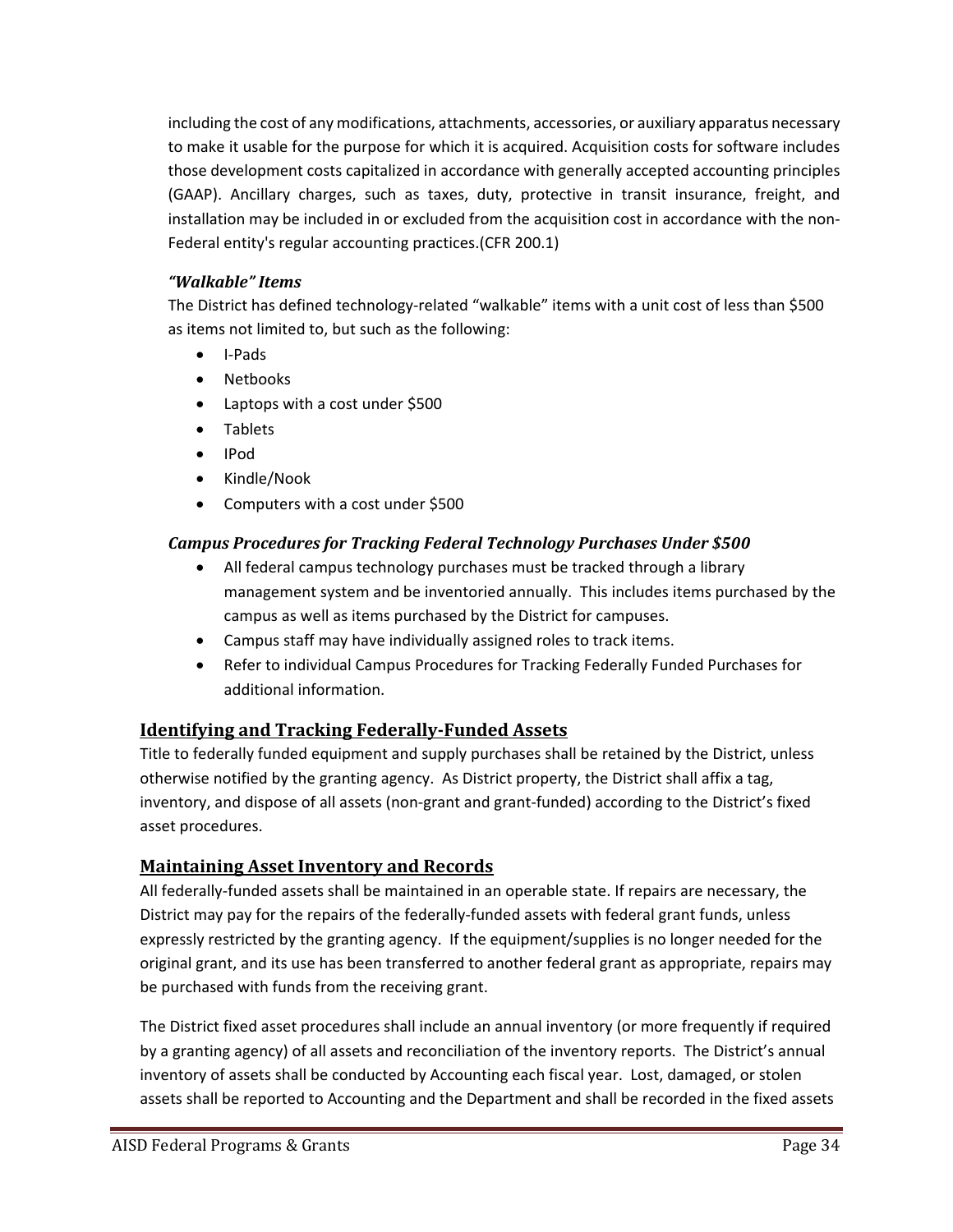database with the date of the loss. The disposition records such as the loss report (police report for thefts) shall be maintained with the asset records.

In addition, the District shall track all grant‐funded asset purchases by grant, or fund code, as appropriate.

Accounting shall be responsible for maintaining the fixed asset database of all District assets, including all federally‐funded assets with the exception of "walkable" items costing under \$500.

## **Equipment Insurance**

The costs to insure and maintain (repair) assets purchased with federal grant funds are generally allowable costs, unless specifically prohibited by a granting agency.

The District insures equipment acquired or improved with federal funds at the same levels and in accordance with the same policies as provided to equipment purchased with state or local funds unless required to be insured by terms and conditions of the federal grant.

## **Capitalization Policy and Definitions**

The District shall utilize the same capitalization policy for non‐grant and grant‐funded asset purchases. The District's capitalization threshold for assets is \$5,000 per unit cost. The District has adopted the EDGAR (CFR 200.1) definitions of property as noted below:

- *Capital assets* means tangible or intangible assets used in operations having a useful life of more than one (1) year which are capitalized in accordance with GAAP.
- *Equipment* means tangible personal property (including information technology systems) having a useful life of more than one (1) year and a per-unit acquisition cost which equals or exceeds the lesser of the capitalization level established by the non‐Federal entity for financial statement purposes, or \$5,000.
- *Computing devices* means machines used to acquire, store, analyze, process, and publish data and other information electronically, including accessories (or "peripherals") for printing, transmitting and receiving, or storing electronic information.
- *General purpose equipment* means equipment which is not limited to research, medical, scientific or other technical activities.
	- o Examples include office equipment and furnishings, modular offices, telephone networks, information technology equipment and systems, air conditioning equipment, reproduction and printing equipment, and motor vehicles.
- *Information technology systems* means computing devices, ancillary equipment, software, firmware, and similar procedures, services (including support services), and related resources.
- *Special purpose equipment* means equipment which is used only for research, medical, scientific, or other technical activities.
	- o Examples of special purpose equipment include microscopes, x‐ray machines, surgical instruments, and spectrometers.
- *Supplies* means all tangible personal property other than those described in the EDGAR definitions. A computing device is a supply if the acquisition cost is less than the lesser of the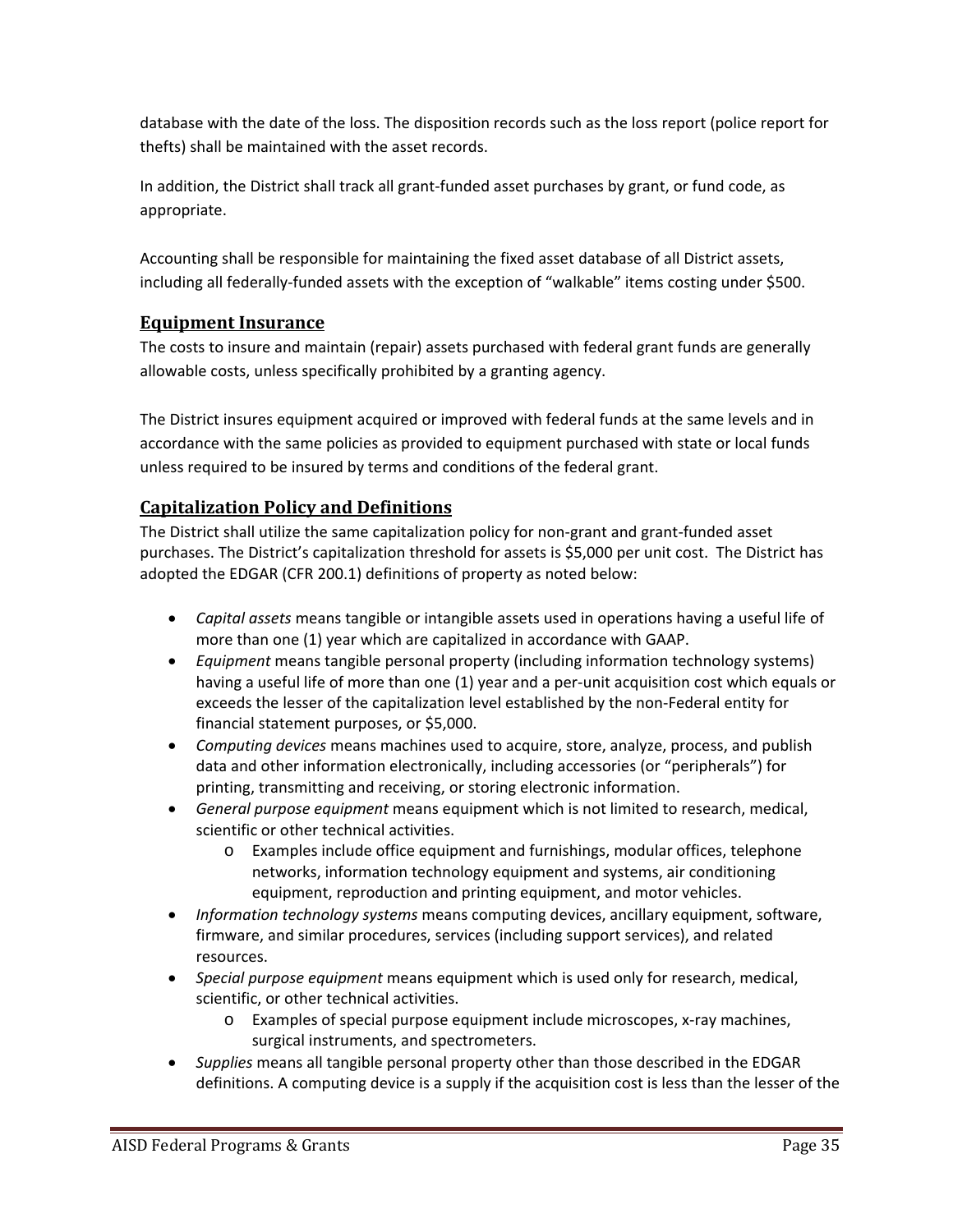capitalization level established by the non‐Federal entity for financial statement purposes or \$5,000, regardless of the length of its useful life.

#### *Purchasing Capital Outlay*

When special revenue funds are used to purchase capital outlay items, prior approval from the funding organization is usually required. Capital outlay items include those that have an estimated useful life of more than one (1) year and a unit cost of \$5,000 or more, are not consumed as a result of use, and can be reasonably accounted for through a physical inventory system. The *Alief ISD Budget and Account Code Manual* and the *Purchasing Department Policies and Procedures* should be consulted when determining whether a purchase is capital outlay or a controlled asset.

For Title I expenditures, answers to the following six questions will be required before capital outlay is approved.

- 1.How is the expenditure reasonable and necessary to carry out the intent and purpose of the program?
- 2.How does the expenditure address a need previously identified in the comprehensive needs assessment?
- 3.How is the program activity or strategy to be funded described in the CIP before the decision is made of whether to pay the expenditure from Title I funds?
- 4.How will the expenditure be evaluated to measure a positive impact on student achievement?
- 5.How will the expenditure upgrade the entire educational program on the campus?
- 6.How is the expenditure supplemental to other nonfederal programs?

## **Title**

Pursuant to federal regulations, the District holds a *conditional title* for equipment purchased with federal funds unless a statute specifically authorizes a federal agency to vest title in the District without further obligation to the federal government. Title will vest in the District as long as:

- the District uses the equipment for the authorized purposes of the project until funding for the project ceases, or until the property is no longer needed for the purposes of the project
- the District does not encumber the property without approval of TEA or other awarding agency, and
- the District uses and disposes of the property in accordance with federal rules.

## **Disposition of Supplies, Materials, and Equipment**

It is the District's practice to use fixed assets to the expected useful life and beyond. The disposal of grant‐funded assets shall be in accordance with federal guidelines and grant‐specific guidelines, if any. The Department will contact TEA or other awarding agency for disposition instructions, if any. At a minimum, the disposition date, reason, and sale price of all federally‐funded assets shall be recorded in the fixed assets database. Records must be retained for no less than three (3) years after disposition of equipment (§200.334), or until grant records under which the equipment was purchased are no longer required, whichever is later.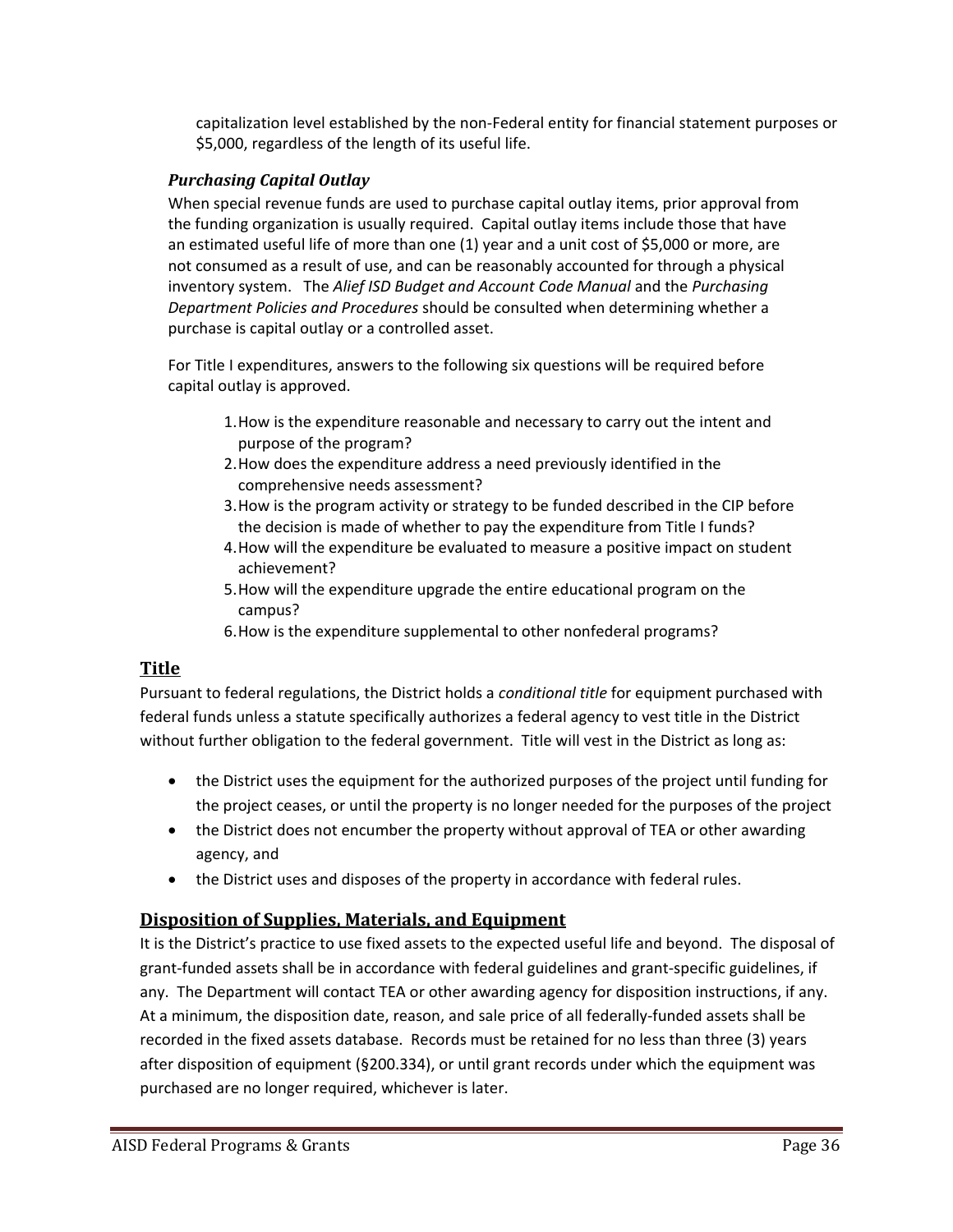Any supplies, materials, and equipment:

- 1. Must be used in the program for which it was purchased as long as needed (regardless if the program is still federally funded or not).
- 2. Can also be used in other federally-funded programs as long as it does not interfere with the bullet above.
- 3. When no longer needed in the program for which it was purchased, may be used in another federally‐funded program.

#### Order of Preference When No Longer Needed for Original Purpose:

- a. Programs or projects funded by USDE
- b. Programs or projects funded under federal awards from other federal awarding agencies
- c. Programs or projects funded locally

#### Reasons for Removal (may include):

- o No longer operable
- o Destroyed
- o No longer needed
- o Theft If stolen, the theft must be reported within 24 hours of discovery to the District Police Department. As part of its investigation, the Police Department will complete a report and provide a case number. Documentation of the case number must be maintained for five (5) years.

Generally, disposition of equipment is dependent on its fair market value (FMV) at the time of disposition.

#### Equipment, when no longer needed at all (capital outlay):

- o An item that has a current FMV of \$5,000 or less, may be retained, sold, or otherwise disposed of with no further obligation to TEA or other federal awarding agency. However, TEA must still pre‐approve the disposition in accordance with specified procedures.
- o If an item has a current FMV of more than \$5,000, TEA or other federal awarding agency is entitled to the federal share of the current market value or sales proceeds. Pursuant to the provisions in 2 CFR §200.313, the District uses procedures to ensure the highest possible return. TEA must pre‐approve the disposition in accordance with specified procedures.
- o If acquiring replacement equipment, the District may use the equipment to be replaced as a trade‐in or sell the property and use the proceeds to offset the cost of the replacement property.

#### Supplies, when no longer needed at all (noncapital outlay):

If there is a residual inventory of unused noncapital outlay of \$5,000 or less in total *aggregate* value per sale, the items may be retained, sold, or otherwise disposed of with no further obligation to TEA or other federal awarding agency. However, TEA must still pre‐ approve the disposition in accordance with specified procedures.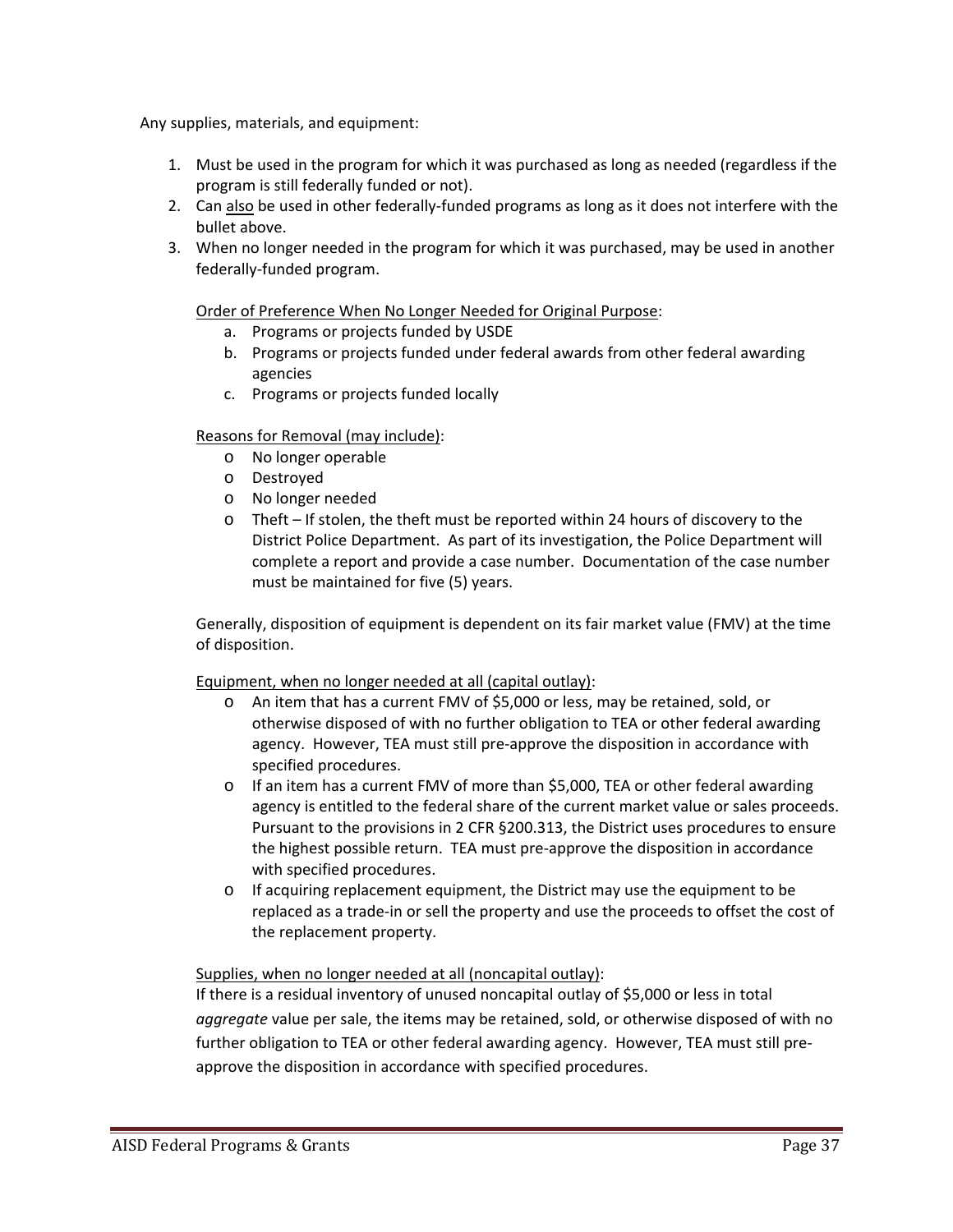If there is a residual inventory of unused noncapital outlay exceeding \$5,000 in total *aggregate* value per sale upon termination or completion of the project or program, and the noncapital outlays are not needed for any other federal award, the District will compensate the federal government for its fair share in accordance with procedures established by TEA. The District will contact TEA or other awarding agency for disposition instructions.

#### Auctions:

District's Warehouse conducts auctions at various times throughout each year. The Department reviews District's Transfer and Disposition Forms and submits to TEA in advance via the Inventory Disposition Request, if applicable, based on previous auction results or internet searches. Warehouse reviews the Settlement Report to check for items sold in excess of \$5,000 and locates the fixed asset tag number for the specific item before notifying Accounting. Accounting pulls the record online to check the funding source and notifies the Department, if federally funded.

It is rare that any item would be sold for an amount exceeding \$5,000.

#### Fixed Asset Tags:

Items funded by federal grants are assigned an alpha/numeric bar code label beginning with the letter "F" and featuring a yellow border.

There are three (3) *separate* sections for auctions:

1. General – Warehouse, maintenance, transportation, etc. (no items with fixed asset tags that begin with the letter "F" in this section).

2. Food Service Program – Food service items (no items with fixed asset tags that begin with the letter "F" in this section). All proceeds are recorded as Misc. Local Revenues in the Food Service Fund.

3. Federal – Only items with fixed asset tags that begin with the letter "F" in this section.

Auctioneers should never mix items from sections one and two with those items whose fixed asset tags begin with the letter "F". No items from the third section may be sent to auction without review from the Department.

## **Contracts and Professional Services with Grant Funds**

The cost of professional and consultant services rendered by persons or entities who are members of a particular profession, or who possess a special skill, and who are not officers or employees of the District, are allowable in most cases.

## **Allowability**

To determine allowability of consultant contracts in a particular case, the following factors are considered:

The nature and scope of the service rendered in relation to the service required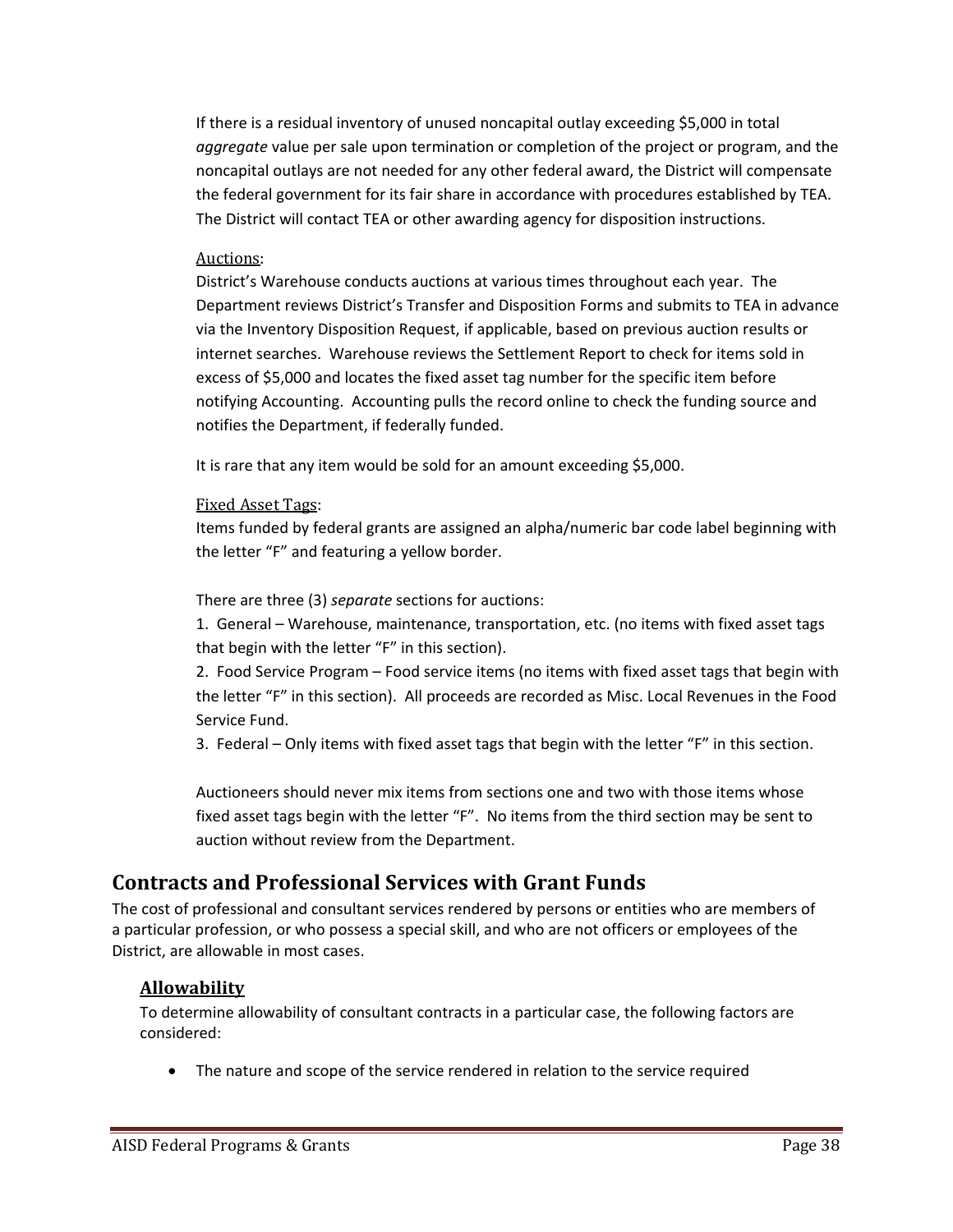- The necessity of contracting for the service, considering the District's capability in the particular area
- Whether the service can be performed more economically by direct employment rather than contracting
- The demonstrated competence, qualifications, experience and the reasonableness of the proposed fee of the individual or agency (company) rendering the service
- Consideration must be given to contractor integrity, compliance with public policy, past performance, and financial and technical resources
- Adequacy of the contractual agreement for the service estimate of time required, rate of compensation, and termination provisions
- The impact of federal awards on the District's business (i.e., what new problems have arisen)

#### **Contract Process**

Federally funded contracts adhere to the procedures below:

- If it is determined that contracted services are appropriate, an *Alief ISD Independent Contractor Agreement* is required when special revenue funds are expended for a consultant not employed by the District. (See Purchasing Department webpage for forms.)
- The District prohibits consultants and/or contractors to be involved in the development of specifications, bid documents, contract selection process, and contracts.
- Special revenue funded contracts that do not use the District's contract must include the Addendum Contract Provisions for Contracts Under Federal Awards. (See Purchasing Department webpage for Addendum.)
- With very few exceptions, special revenue funds may not pre‐pay services to consultants/contractors. Payment will be made only after the service is performed.
- Except in extraordinary circumstances, contracts funded with special revenue funding must be approved in advance by the Department of the services being provided; otherwise, local funds will be required to pay for the services.
- In addition, the Department shall review and approve all consultant services agreements for compliance with federal regulations regarding professional service costs (2 CFR 200.459).
- Approved contracts are evaluated for progress and program effectiveness by requesting party through various factors such as quality, feedback, data, and/or cost.

#### **Independent Contractors**

Independent Contractors are typically employed by another company but are working at a campus or department. Examples would be student activities during the day led by outside consultants or professional development services through outside consultants. Independent Contractors are paid through purchase orders, not through the payroll department and cannot contract for a position currently in existence.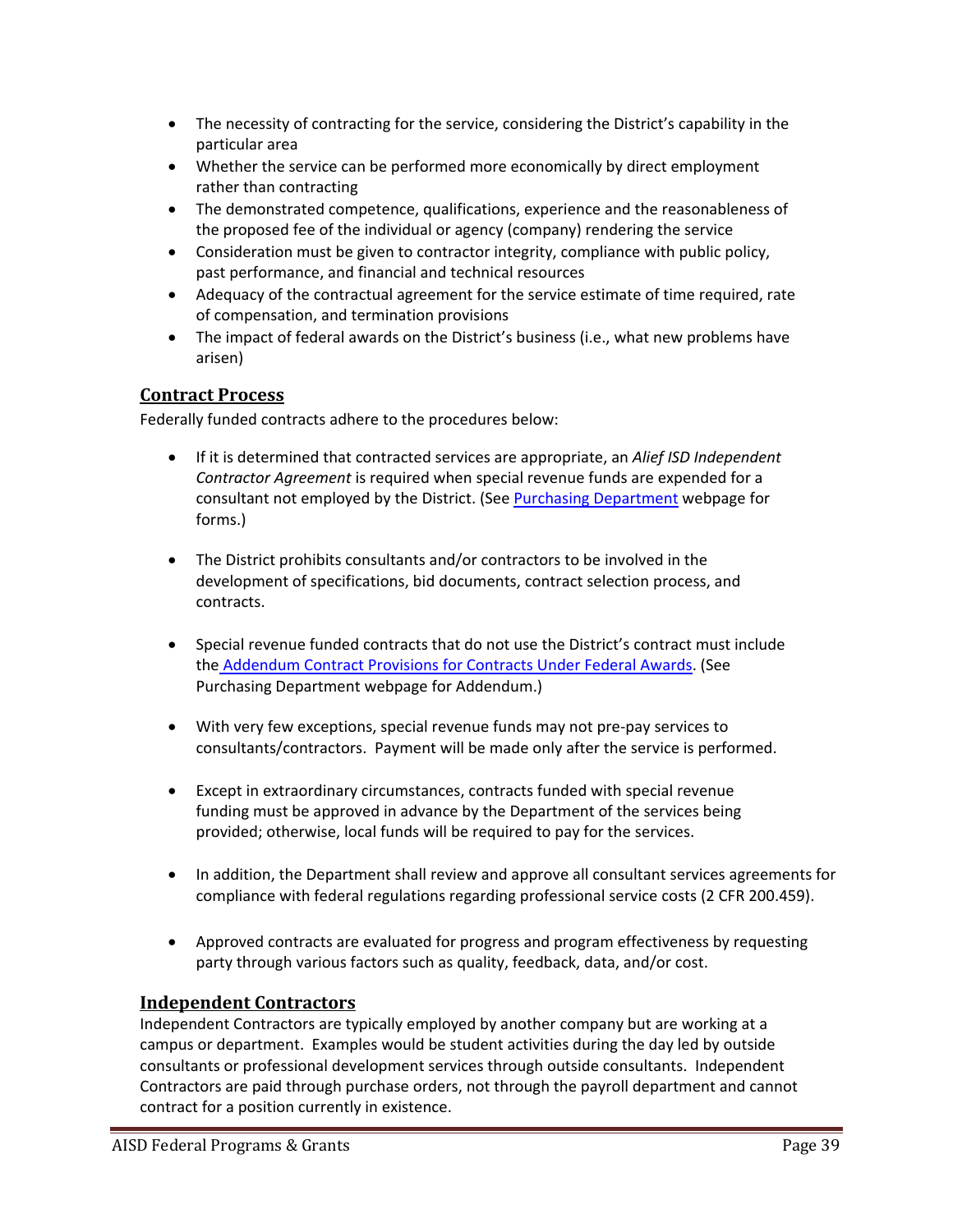## **Federally Funded Contracts**

All District contracts for professional services to be funded through a federal grant award requires prior approval from the Department and shall include and comply with the following contract provisions as recommended in the *Texas Education Agency's Guidance and Best Practices for Professional Services Contracts* (available on the TEA's EDGAR webpage).

- The contract is only effective upon receipt by the subgrantee of the NOGA from the awarding agency.
- All contracts are dependent upon availability of funding.
- The contract period is aligned to the grant period of availability as stated on the NOGA from the awarding agency.
- All services will be completed during the effective dates of the contract.
- Except in rare circumstances, all services will be invoiced after services are received (rather than paid lump sum at the beginning of the period of availability before services are rendered) and paid upon verification of receipt of services.
- The regulations for procurement in 2 CFR §§200.317‐327 are followed in issuing the contract.
- All professional services provided under the contract will follow the provisions of 2 CFR 200.459 Professional Service costs.
- The contract identifies the funding sources that will be charged for the services provided, including the specific amount and/or percentage of the total contract amount to be charged to each funding source.
- The contract identifies and lists only reasonable, necessary, and allocable services to be provided during the period of availability of the funding sources listed in the contract.
- The administrative costs charged to the grant in the contract must comply with any limitations for administrative costs for funding sources (if applicable).

Additional District contract provisions may include:

- The contract shall not have multi-year extensions without a "non-appropriation of funds" cancellation clause
- The contract extensions, if included, shall restrict the contract renewals and/or extensions to either a "sole discretion of the District" or "mutual agreement" and not an "automatic renewal".
- All products created as a result of the District shall be vested in the District and the District shall retain all intellectual property rights

## **Contract Review**

District contract reviews shall consist of the following:

- 1) Consultant and/or contractor has not been suspended or debarred (contracts greater than \$25,000).
- 2) The contract and/or funds have been approved in the grant application, if specific approval is required from the granting agency.
- 3) The contract's nature and scope of service is directly related to the federal grant award activities.
- 4) The past pattern of costs, particularly in the years prior to federal awards.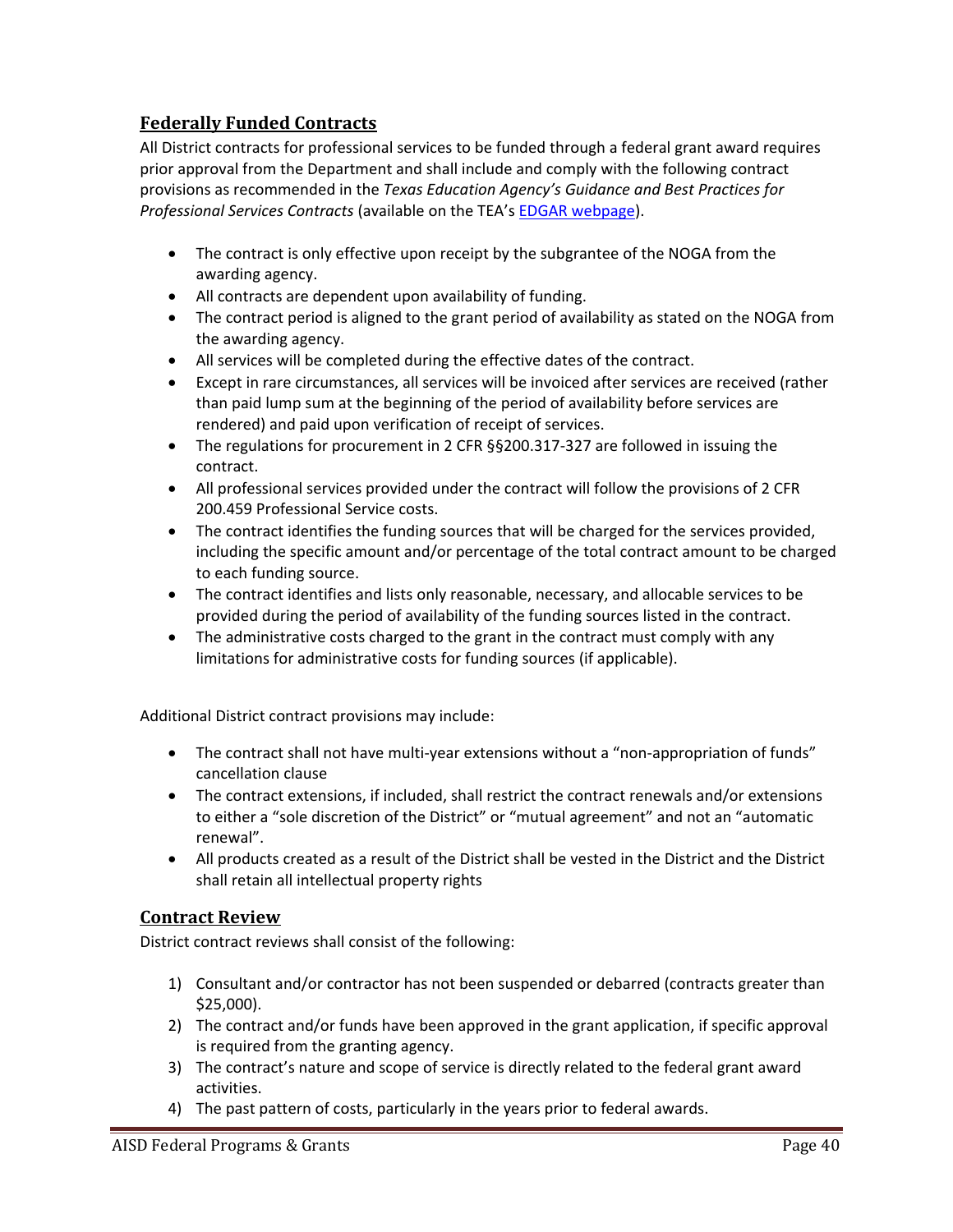- 5) The contract does not contain any proposal costs (not allowable under federal regulations).
- 6) Whether the proposed contracted services can be performed more economically by direct employment rather than contracting.
- 7) Capability of the proposed vendor to perform the required services.
- 8) The qualifications and/or references of the contracting firm or individual and the customary fees charged by the proposed vendor.
- 9) The contract and/or consultant agreement meets the allowable cost principles.
- 10) A contract subject to Davis Bacon has the appropriate contract language.
- 11) The contract and/or consultant agreement fee for services do not exceed any federal grant or local limits.

## **Obligation Date**

The date the District executes (signs) a contract for professional services shall be defined as the "obligation date". Since the District cannot obligate federal grant funds, except during the grant period, the District shall not execute a contract prior to, or after, a grant period; otherwise, the costs of the professional services shall be unallowable under the federal cost principles.

## **Letter of Intent**

The District may execute a Letter of Intent with a third party prior to the issuance of a NOGA, as deemed appropriate.

The District shall adhere to the *Purchasing Department Policies and Procedures* for additional information regarding contracts.

## **Human Resources**

*Refer to the Human Resources Department (Human Resources web page) and the Payroll Department (Payroll web page) for additional information on general District procedures as well as procedures listed in this section.* 

## **Compensation and Benefits – Employee (Payroll Expenditures and Fringe Benefits)**

Compensation and benefits (payroll expenditures) are allowable costs for personal services rendered by district employees during the period of performance under the federal grants.

All payroll expenditures shall be paid in accordance with the federal cost principles. First and foremost, the payroll expenditures must be authorized on the grant application and the duties assigned must be directly related to grant activities. In addition, compensation costs shall be allowable if:

- The costs are reasonable for the services rendered and conform to the established District compensation and benefit plans for expenditures with all other funds, i.e., local funds.
- The employees have been employed in accordance with the District's established Hiring Procedures.
- The costs are supported by the appropriate timekeeping, absence tracking, time and effort certifications or other documentation, as appropriate.
- Incentive compensation, such as stipends, awards, early resignation incentive, attendance incentive, etc. in accordance with the District's written plans for each of these incentives.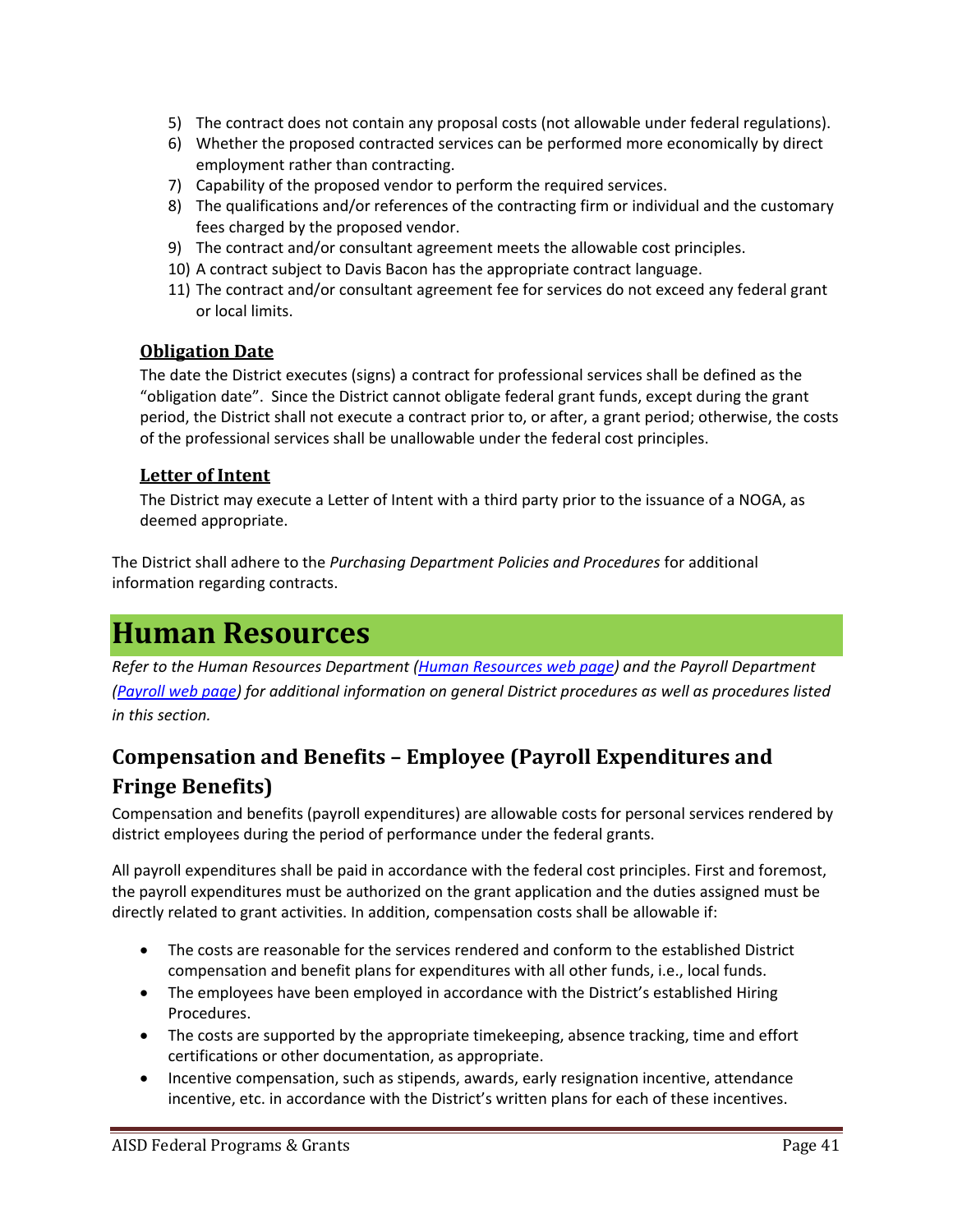- Stipend and extra-duty pay compensation for other federal and non-federal grant award duties shall be supported by appropriate documentation in accordance with Human Resources. The additional duties shall not conflict with the federally‐funded activities with the District.
- Non-employee stipends will receive prior approval by the appropriate cognizant agency.

District costs for fringe benefits for federally‐funded staff shall adhere to standard District practice.

#### **Special Revenue Hiring Procedures**

Employees paid through special revenue funds, whether full-time, part-time, or part-time/ temporary, must be pre‐approved. If the employee is not listed on the Campus Consolidated Application submitted to the Department at the beginning of the school year, the campus/department must complete and submit a Special Revenue Personnel Request form (see *Federal Programs and Grants* webpage for form). The Department will review the form and determine if the budget has sufficient funds for the salary requirements and is allowable under the terms of the grant before sending the form to the Human Resources Department (Human Resources) for approval. Once the position is approved, the campus/department will receive an e-mail notification along with the budget code.

The campus/department will then contact Human Resources to post the position. A job description for the position will be required. Applicants will complete the application and interview process through Human Resources. Once the employee has accepted the position and is cleared for work, Human Resources will give the employee an Effective Start Date letter. No one may begin working until approval from Human Resources has been received and Human Resources has cleared the employee to begin work.

Any time a new employee will be paid from a special revenue account, or an existing employee transfers into or out of a position paid from a special revenue account, a copy of the Human Resources Form (HRF) must be forwarded to the Department.

Campuses/departments who hire part‐time/temporary employees are responsible for "tracking" the payroll expenditures to ensure that the budget has sufficient funds for the time worked.

#### **Retirees**

Employees retiring before September 2005 are eligible to be hired as part‐time/temporary employees. Employees retiring after that date may be eligible for hire. Check with the Payroll Supervisor before offering a position to ensure employability.

## **Time and Effort (§200.430)**

## **Why is time and effort documentation required?**

Federal law requires all employees, including teachers, paraprofessionals, and other staff who are paid with federal funds to document the time and effort they spend working within that program. The portion of the federally paid salary should be reflective of the time and effort the individual has put forth for that federal program. For instance, if a Title I teacher spends 100% of his/her time working with Title I students and on Title I responsibilities, then 100% of his/her salary should be paid with Title I funds. On the other hand, if an individual is working as a principal 50% of the time and the other 50% of the time as the coordinator for the Title I program, only 50% of his/her salary should be paid from Title I. The remaining 50% would be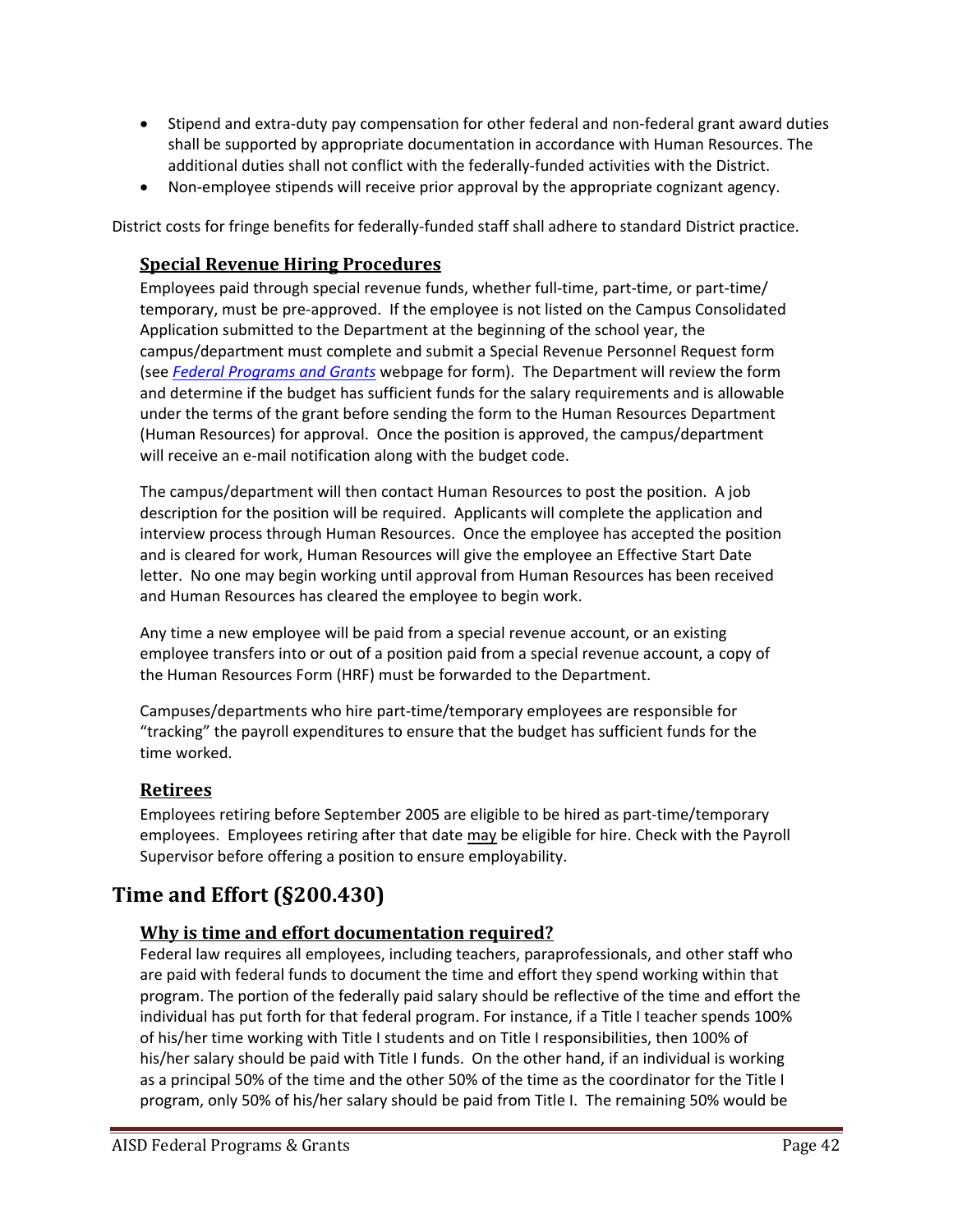paid from district funding. The purpose of documenting time and effort is to ensure that a district does not use federal funds to compensate an employee for time spent on any other program.

## **When is time and effort documentation required?**

All District employees being paid with federal funds, including staff funded through non‐ federal grant funds as part of a cost sharing or matching requirement, must document their time and effort, no matter the percentage of time they are paid. An employee dedicating 5% of his/her time to a federal program must document time and effort just as an individual employed 100% to a federal program must document their time and effort. Independent contractors do not need to document their time and effort.

The state of Texas is under the authority of the Education Flexibility Partnership Act (Ed‐Flex). As an Ed‐Flex state, Texas has the authority to waive certain statutory and regulatory requirements related to federal program documentation. Most of the Title grants (ESSA programs) fall under this waiver. This means that employees funded with certain federal programs may not be required to maintain time and effort on a daily basis, even if they are split funded.

In general:

Staff funded 100% from one grant source do not have to maintain periodic time and effort records. However, all employees must certify in writing, at least semi-annually, that they worked solely on the program for the period covered by the certification. The employee and his/her immediate supervisor must sign the Semi‐Annual Certification Form.

Time and effort applies to employees who do one of the following:

- 1) Do not work 100% of their time in a single grant program
- 2) Work under multiple grant programs
- 3) Work under multiple cost objectives

## **What type of documentation is required?**

- *Job Description*  A signed job description is required for any employee who is paid, in part or in full, with federal funds. The job description shall include the funding source and the job duties as they relate to the grant position. The grant-funded staff shall sign the job description at employment and on an annual basis, or at a minimum, when the funding source, job title, or other change occurs in the employment or assignment of the staff member.
- *Roster of All Grant Funded Staff* The Department shall maintain an up‐to‐date roster of all grant funded staff approved in their respective grant applications to include the position title, annual salary, and funding source(s) by percentage. The roster of grant funded staff shall include all staff paid with non‐federal grant funds whose compensation/benefits are paid as part of a matching or cost sharing requirement of a federal grant fund.
	- o The Department, Human Resources, and the home campus or department shall work collaboratively to ensure that the roster accurately reflects that data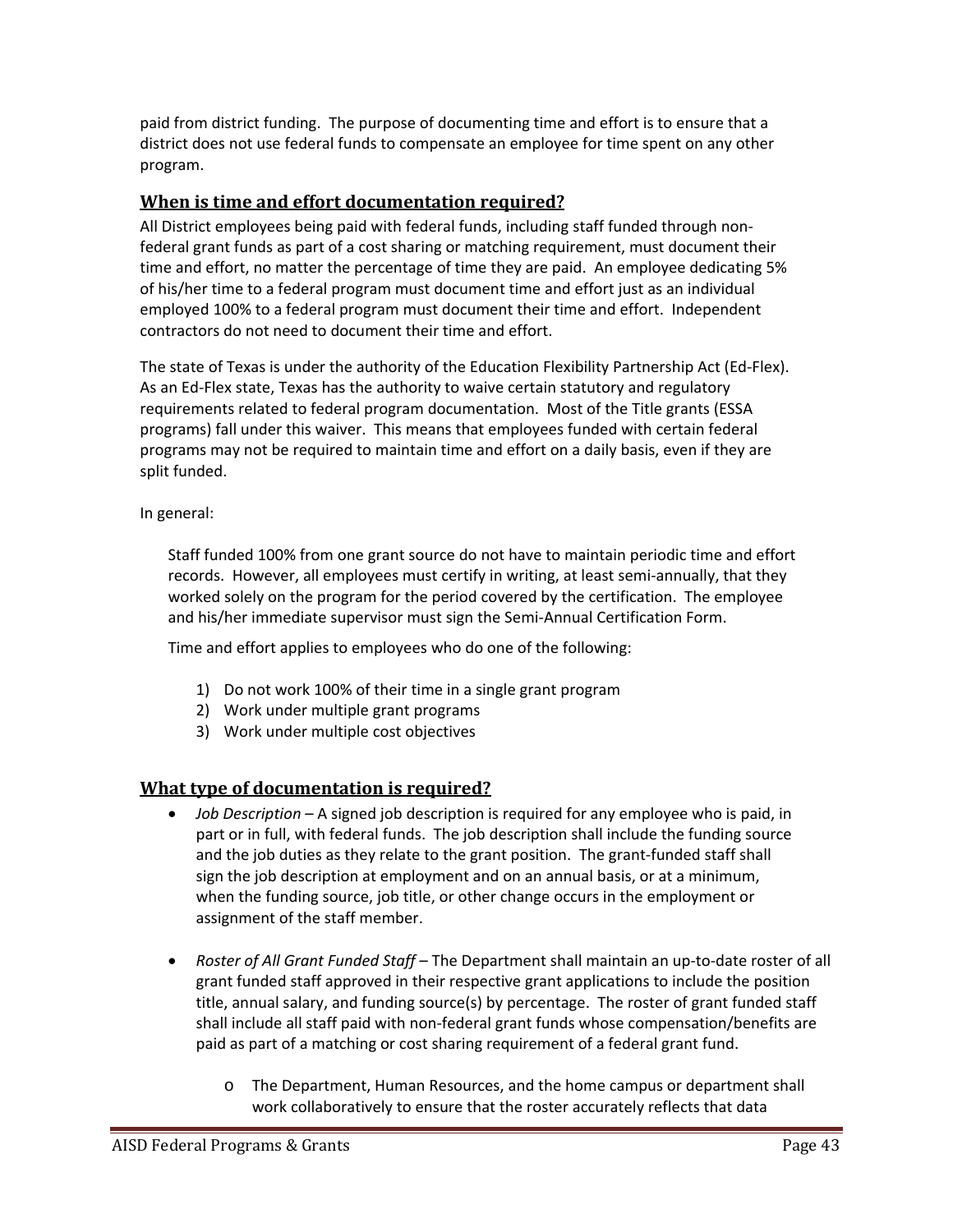maintained in their respective area of responsibility. Discrepancies, if any, in the roster shall be brought to the attention of the Department.

- o The review of the roster shall include, but not be limited to the following:
	- 1) Campus or department Ensure that the grant funded staff are assigned in the position title as noted on the roster. The master schedule or assignment of instructional staff must support the position title and funding source.
	- 2) Human Resources Ensure that the position title and salary are correct, that the positions are authorized on the grant application, and that the PEIMS Staff Data submitted to TEA is consistent with the position title, Role ID, and object code. In addition, Human Resources shall ensure that each grant funded staff member has a signed job description on file for the position title noted on the roster. And, Human Resources shall ensure that all grant‐funded teachers meet the state's certification criteria, as appropriate for the position, and that all paraprofessionals are highly qualified.
	- 3) Department Ensure that the funding source(s) and salary are correct as noted on the roster. In addition, Accounting shall ensure that the payroll distribution account code(s) are in accordance with the FASRG.

The review shall occur on at least a quarterly basis throughout the school year to ensure that the roster of grant funded staff is accurate and up‐to‐date throughout the year.

- *Semi‐Annual Certification*  A signed semi‐annual certification is required for any employee who is paid, in part or in full, with federal funds. This certification is required twice a year (at the end of the first semester and at the end of the employee contract) and must be signed by the employee and their supervisor.
	- o *Reconciliation* ‐ The Department shall collect and review all Semi‐Annual Certification Forms. For any certifications that reflect a percentage other than 100%, an adjustment will be made to the grant payroll expenditures for the certification period. (NOTE: Steps should also be taken to ensure that the staff member's work schedule is adjusted to 100% grant related, or is changed from the semi-annual certification method to time and effort reporting). The Department shall file the certifications for audit purposes.
- *Time & Effort* An employee who is not funded 100% from a single fund or an employee who is funded from non Ed‐Flex funds will be required to document their time and effort. There are two methods for tracking time and effort.
	- *Daily Class Schedule*  A daily class schedule may be used for teachers or individuals who are being paid with federal funds and hold a fixed schedule every day of the week. For instance, a Title I teacher's schedule could document that he/she is being paid 100% with federal funds and 100% of his/her day is dedicated to Title I programming. A teacher who is 50% Title I and 50% Title II Bridge can also use this method if his/her schedule is consistent, day after day, since both programs are covered under Ed‐Flex.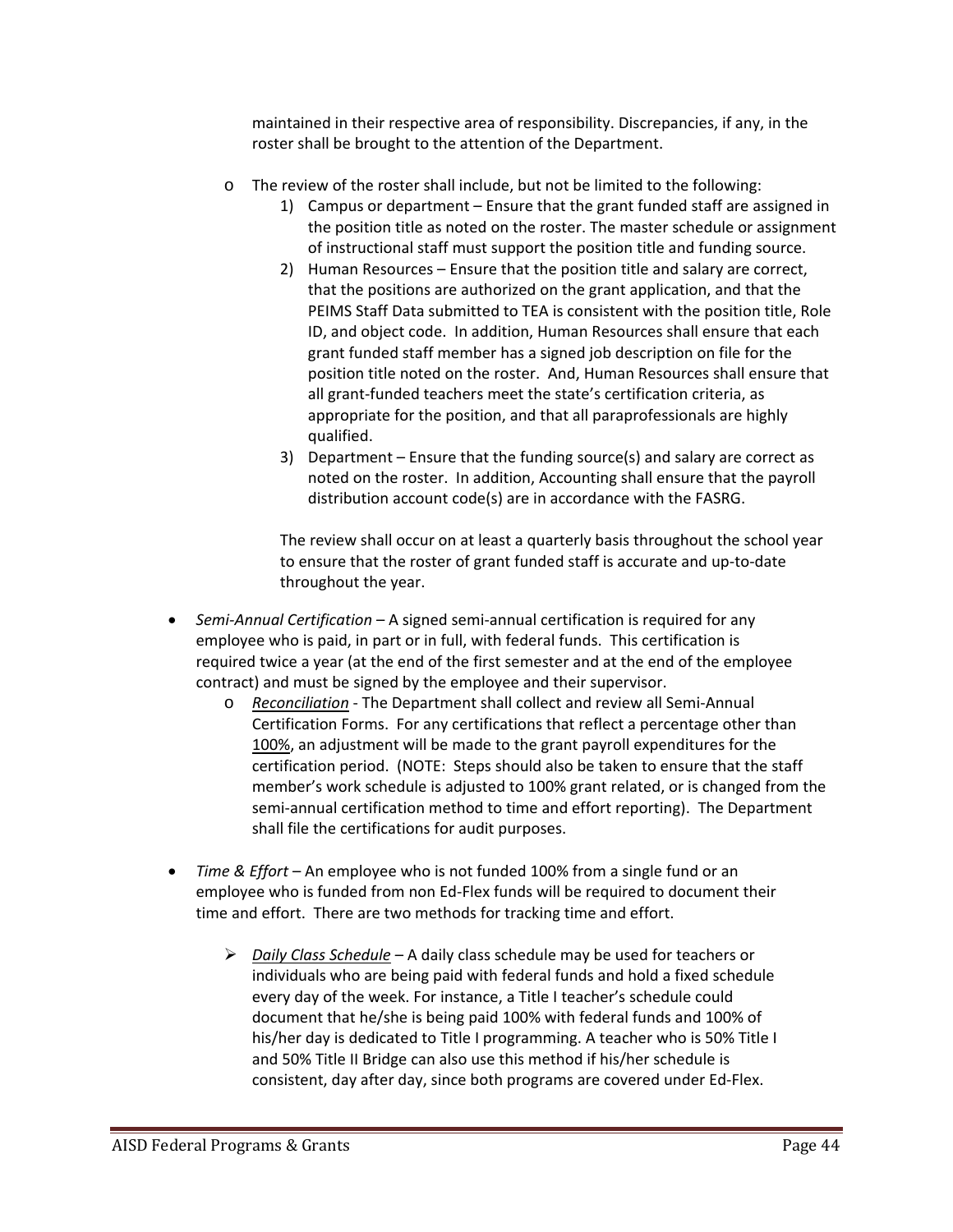- *Time and Effort Log*  Employees who are split funded with a non Ed‐Flex program and/or whose schedule changes from day to day will be required to log time spent working in the federal program each day. For instance, an individual who is paid 50% from Title I and 50% from a non Ed‐Flex program will keep a daily log of the time spent on Title I programs versus other duties. Daily logs must be signed by the employee and their supervisor. The Time and Effort Log is available on the Federal Programs & Grants web page.
- *Reconciliation* ‐ If the time and effort report reflects a different percentage, the report shall be reconciled to reflect the correct payroll charges by grant funding source and the final amount charged shall be accurate, allowable, and properly allocated. The payroll charges shall be adjusted by the Department.

The District shall comply with all federal time and effort documentation guidelines. The District ensures that all time and effort documentation records meet the following:

- Supported by a system of internal controls which provides reasonable assurance that charges are accurate, allowable, and properly allocated
- Incorporated into official records
- Reasonably reflect total activity for which employee is compensated
- Encompass all federal and non‐federal activities
- Comply with established accounting policies and practices
- Support distribution among specific activities or cost objectives

## **Which type of documentation pertains to my position?**

The type of documentation for which you will be responsible depends on the funding source. The chart below provides examples of positions and the required documentation. Required documentation is determined by reviewing each position and its funding source.

| <b>Position</b>                                                         | Job<br><b>Description</b> | Semi-<br><b>Annual</b><br><b>Certification</b> | <b>Daily Class</b><br><b>Schedule</b> | Time &<br><b>Effort</b><br>(Daily Log) |
|-------------------------------------------------------------------------|---------------------------|------------------------------------------------|---------------------------------------|----------------------------------------|
| Teacher (fixed schedule) -100% Title I funded                           | ✓                         | ✓                                              |                                       |                                        |
| Teacher (fixed schedule) - split funded with Ed-Flex<br>funds           | ✓                         | ✓                                              |                                       |                                        |
| Teacher (fixed schedule) - split funded with Title I and<br>non-Ed-Flex | ✓                         |                                                |                                       |                                        |
| Program Manager - split funded with non-Ed-Flex                         |                           |                                                |                                       |                                        |
| Instructional Specialist - split funded with Ed-Flex                    |                           | ✓                                              |                                       |                                        |

## **When is documentation due?**

Signed job descriptions are due at the beginning of the year. Semi‐annual certifications are due twice each year. The two certifications should cover the employee's contract period. Time and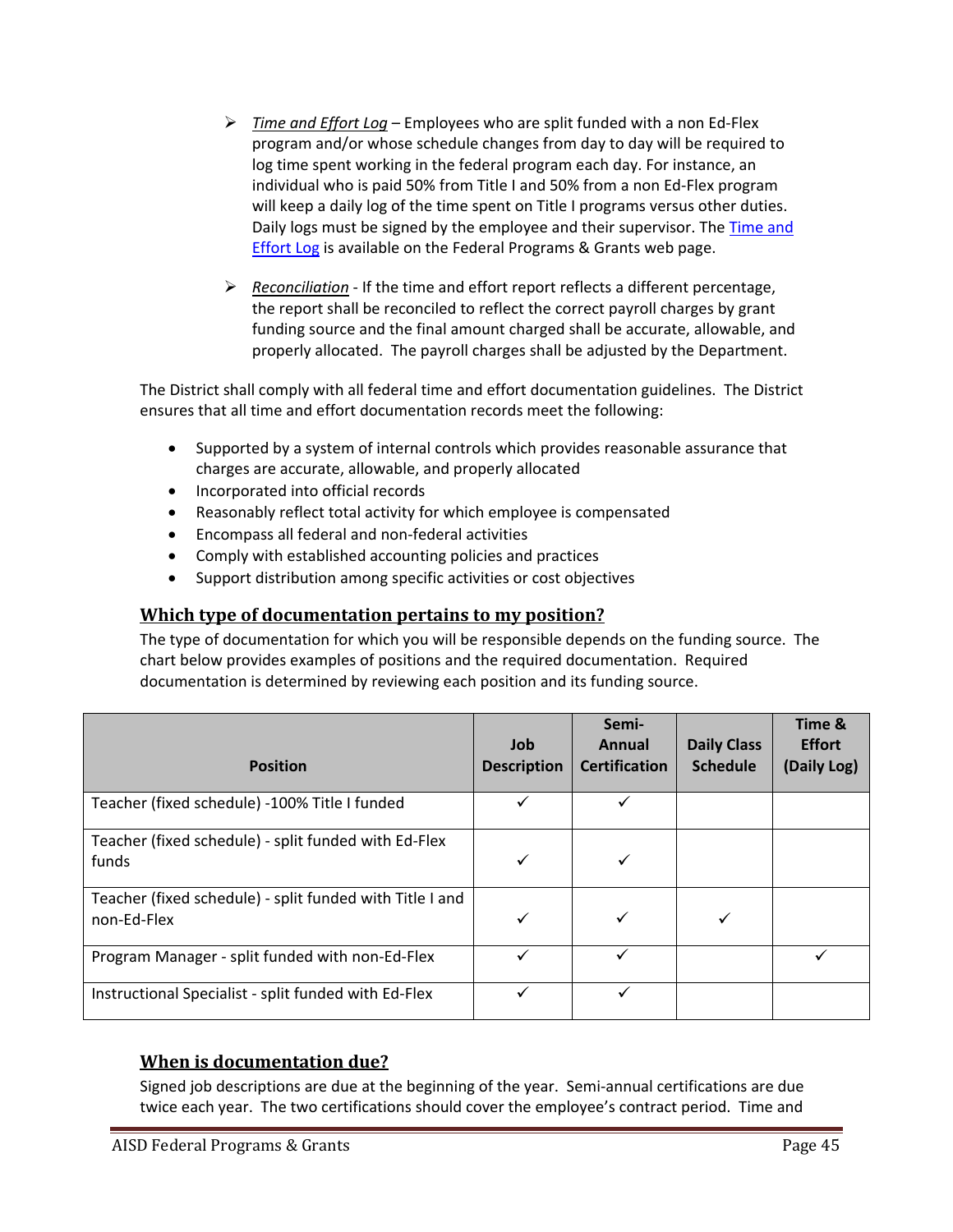effort documents (daily class schedules or daily logs) are due monthly. All documentation should be sent directly to the Department.

## **Who is responsible?**

The District is ultimately responsible for ensuring that staff maintains their time and effort documentation; however, documentation records should be signed by the employee and their supervisor evidencing first‐hand knowledge of the work performed under the federal program.

## **What are the repercussions if employees do not document their time and effort?**

During the District's annual audit, we will be asked to submit documentation for federally funded employees showing their time and effort. If no documentation or inadequate information is provided, the District will be cited as being out of compliance. During recent USDE monitoring of states and school districts, more extreme action has been taken. The USDE and state auditors have required districts across the nation to reimburse the federal government the cost of salaries paid without adequate time and effort justification.

## **Does this just pertain to Title I programming?**

This requirement pertains to all federal programs, not just Title I. The District receives other federal funds, such as Title II, Title III, Title IV, Perkins (CATE), IDEA‐B (Special Ed), etc. Under these programs, employees must also document their time and effort.

## **Time and Effort Substitute System**

The US Department of Education (USDE) and TEA have authorized the use of a substitute system for time and effort.

In the event that the District determines that it is in its best interest to use the Time and Effort Substitute System, the Management Certification shall be completed, signed by the Superintendent or Designee and filed with TEA in accordance with the established deadlines. Extensive training of staff shall occur at the time the system is implemented to ensure that all grant-funded staff, the Department, and Accounting are aware of the requirements of this system.

## **Substitutes**

Salary expenditures for substitute teacher are allowable for approved teacher positions.

Generally, substitutes are paid from the local campus budget. However, substitutes should follow their teacher funding source. Therefore, if a substitute is needed for a teacher attending a professional development session using special revenue funds, the substitute should be paid from special revenue funds. In order to pay the substitute from special revenue funds, the campus must have a substitute account code set up in their special revenue funds budget. A copy of the *Federal Programs Substitute Charges Form (Federal Programs & Grants web page)* must be completed and submitted to the Department.

## **Supplemental Pay**

Supplemental pay from special revenue funds may be expended in a number of ways:

 **Extra Duty Pay** may be paid to a full‐time professional or paraprofessional for work completed beyond the regular work day, work week, or contract year. Examples would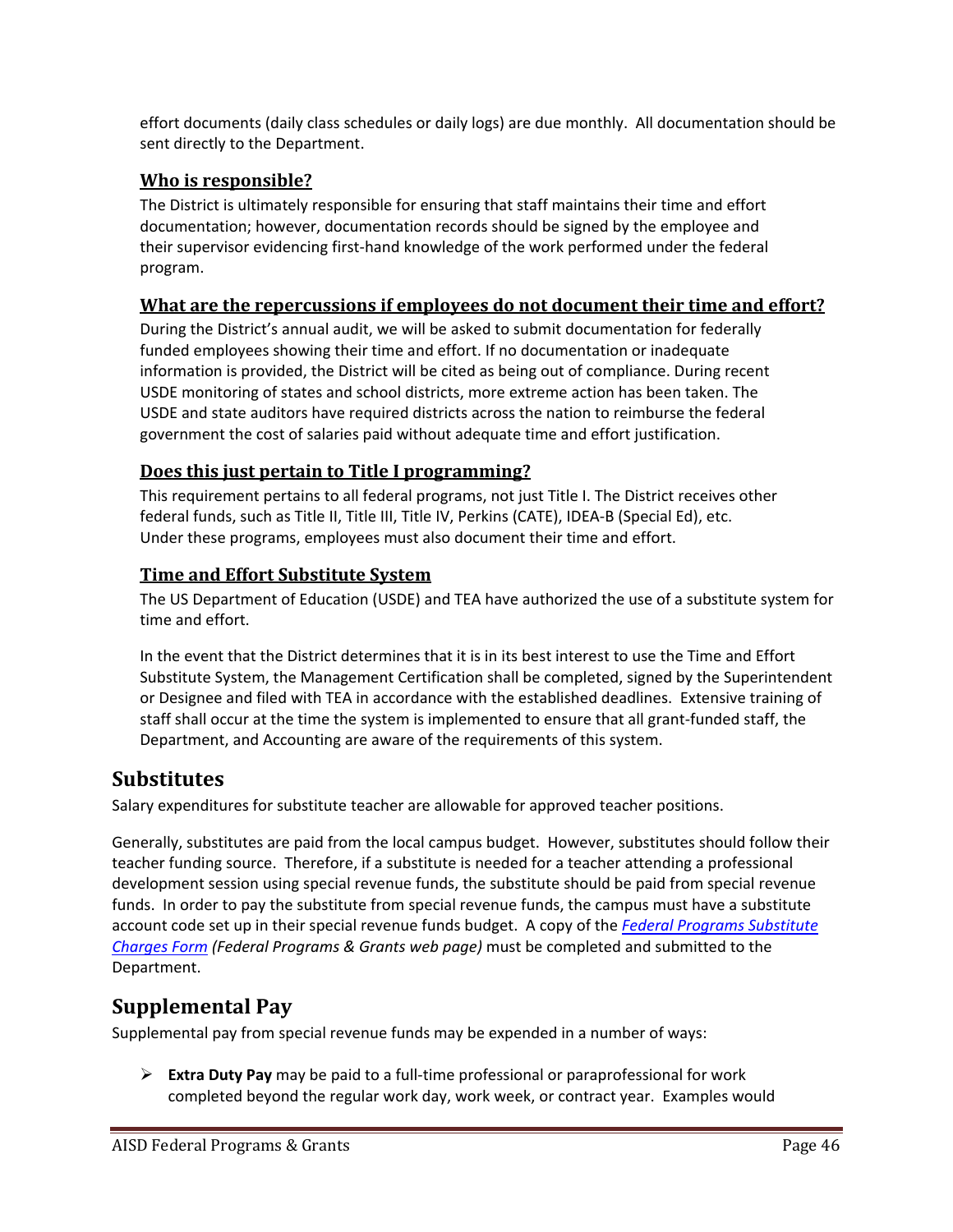include teachers providing tutoring after school, paraprofessionals working during the summer school program, or teachers working during Saturday school. Extra duty pay is paid from a local or grant budget code through the employee's regular pay check. Depending upon the circumstance, extra duty pay can be paid through stipends or hourly rates.

 **Part‐time/Temporary Employee Pay** applies to individuals hired to work part‐time for one (1) year or less in the District. Examples include part‐time tutors, special education teachers hired for a specific job assignment, or after-school program employees. Prior to hiring a parttime/temporary employee, the Special Revenue Personnel Request Form must be approved by the Department and Human Resources must clear the person and provide an Effective Start Date letter. Part‐time/temporary employees also may not work more than 40 hours per week. Part‐time/temporary employees are paid through the payroll department.

## **Procedures for supplemental pay**

Employees who receive supplemental pay are paid according to the District's published pay dates (and cut off dates). The campus or department is responsible for collecting time sheets, checking dates and signatures, verifying teacher identification numbers, sorting time sheets by budget code, and completing the payroll spreadsheet template. In order for employees to receive payment, an **electronic** copy of the completed spreadsheet and a **hard** copy must be submitted. Detailed procedures (including the Pay Dates and Cut‐Off Dates) for submitting supplemental pay are included under *Forms and Resources* located on the *Federal Programs and Grants web page).*

## **Retention of Records**

*Refer to the Federal Programs and Grants Department (Federal Programs and Grants web page), the Purchasing Department Policies and Procedures (Purchasing Manual) , and the Accounting Department Policies and Procedures (Accounting web page) for additional information on general District procedures as well as procedures listed in this section.* 

All financial records for the current fiscal year shall be retained for audit purposes in accordance with the Texas State Library and Archives Commission Local Schedule SD. Destruction of records, at the expiration of the records, shall also be in accordance with the District's Local Records Retention Schedule. Note: The Destruction Schedule [list of all records destroyed] is a permanent document. Unless a record that has been destroyed is specifically listed on a Destruction Schedule, it is presumed to still exist.

## **Grant Records Retention (§200.334)**

Financial and program records, supporting documents, statistical records, and all other records pertinent to program regulations on the grant award must be retained for **five (5) years from submission of the Final Expenditure Report**. With a pending audit, all records must be retained until the audit is settled. It is the responsibility of the participating campus(es) or the specific Grant Manager to maintain all program and evaluation records. The Department retains the current and the immediate preceding year at the Administration Building. Prior year records are housed at the Harris County Department of Education. [Note: The District's retention period of five years meets or exceeds the retention period required in the EDGAR.]

## **Records Retention After Equipment Disposition**

Records must be retained for no less than three (3) years after disposition of equipment.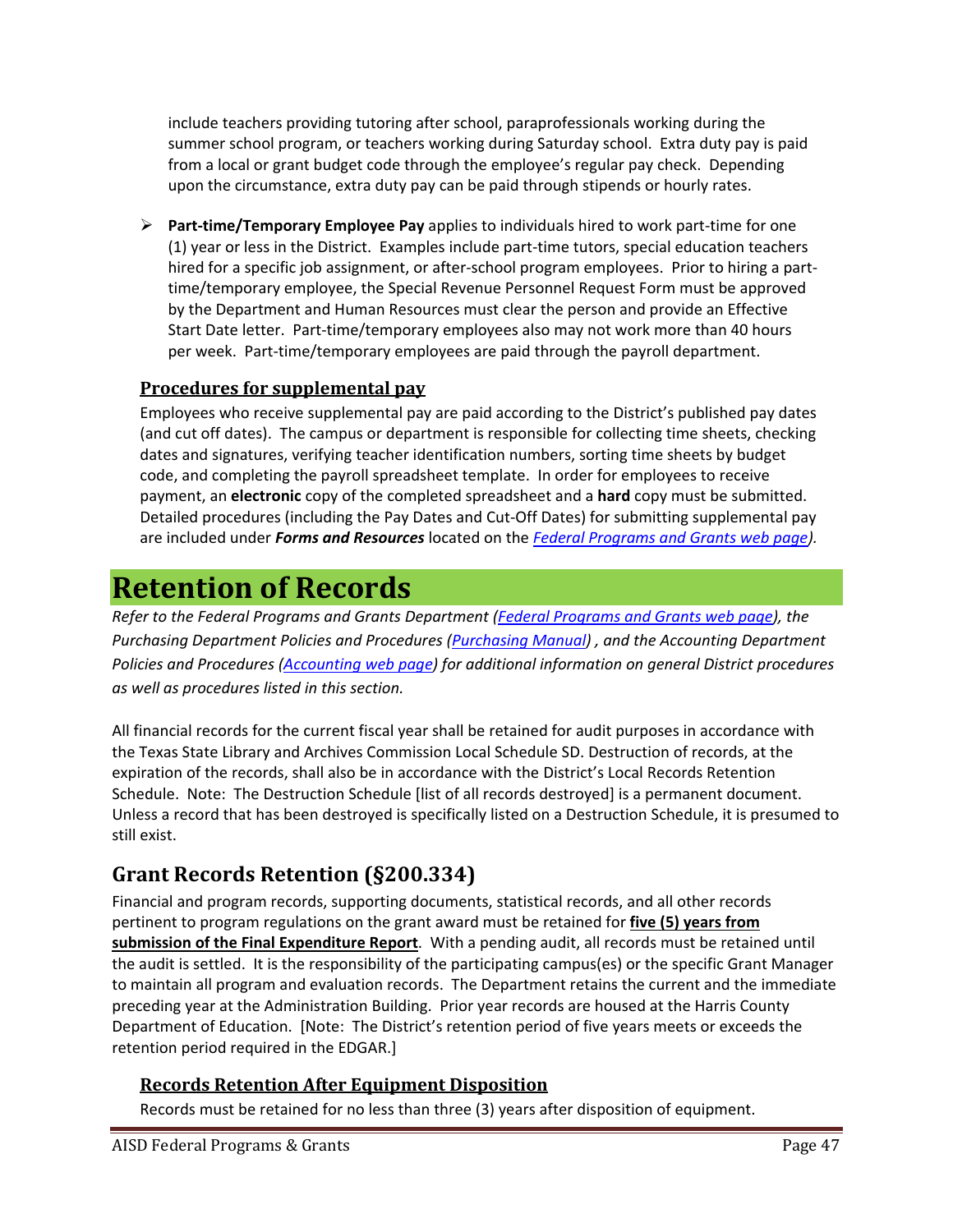## **Data System Security and Access to Records**

The Department adheres to standard District practice regarding all aspects of data system security and access to records.

## **Monitoring and Compliance**

Compliance with all federal and special revenue grant requirements is essential to ensure that all granted funds remain with the District. Failure to comply with grant requirements may result in denial of reimbursement requests and/or requests from the granting agency to return a portion or in some cases all grant funds.

Special revenue programs are monitored annually for fiscal and program compliance. Internal (District) monitoring occurs through a variety of avenues, including but not limited to:

- Daily monitoring for allowability of all expenditures through the purchase approval process
- Semi-annual monitoring of fiscal accountability through Campus Financial Activity Reports
- Regular monitoring of Title I Schoolwide requirements under ESSA

External monitoring is conducted by other organizations and agencies and may include various departments within the USDE, TEA, and other funding sources.

- Annual audits by the District's external auditor
- Annual reports from TEA through the Performance Based Monitoring and Analysis System (PBMAS)
- Annual Federal Fiscal Risk Assessment from TEA
- Monitoring reports through the Texas Accountability Intervention System (TAIS)
- Annual reports to the funding agency

## **Reporting Requirements**

The District shall ensure that all reporting requirements for grant programs are met within the established timelines. A master list of all activity, progress, evaluation, and expenditure reports shall be created to include the grant program, report due, responsible person(s), and due date. Completion of the reports may require the collaboration of several departments. The Department shall ensure that all reporting requirements have been completed by the appropriate campus and/or department.

## **Monitoring and Accountability**

The Department shall ensure that all grant funds are consistently monitored throughout the grant period. The monitoring shall include, but not be limited to:

- Compliance with federal requirements such as cost principles, audit, reporting requirements, etc.
- Monitoring of grant expenditures are properly documented and meet all allowable costs
- Monitor grant performance such as internal controls, audit findings, over/under expenditures, etc.
- Implement strategies to deter, mitigate and eliminate waste and fraud in the expenditure of grant funds